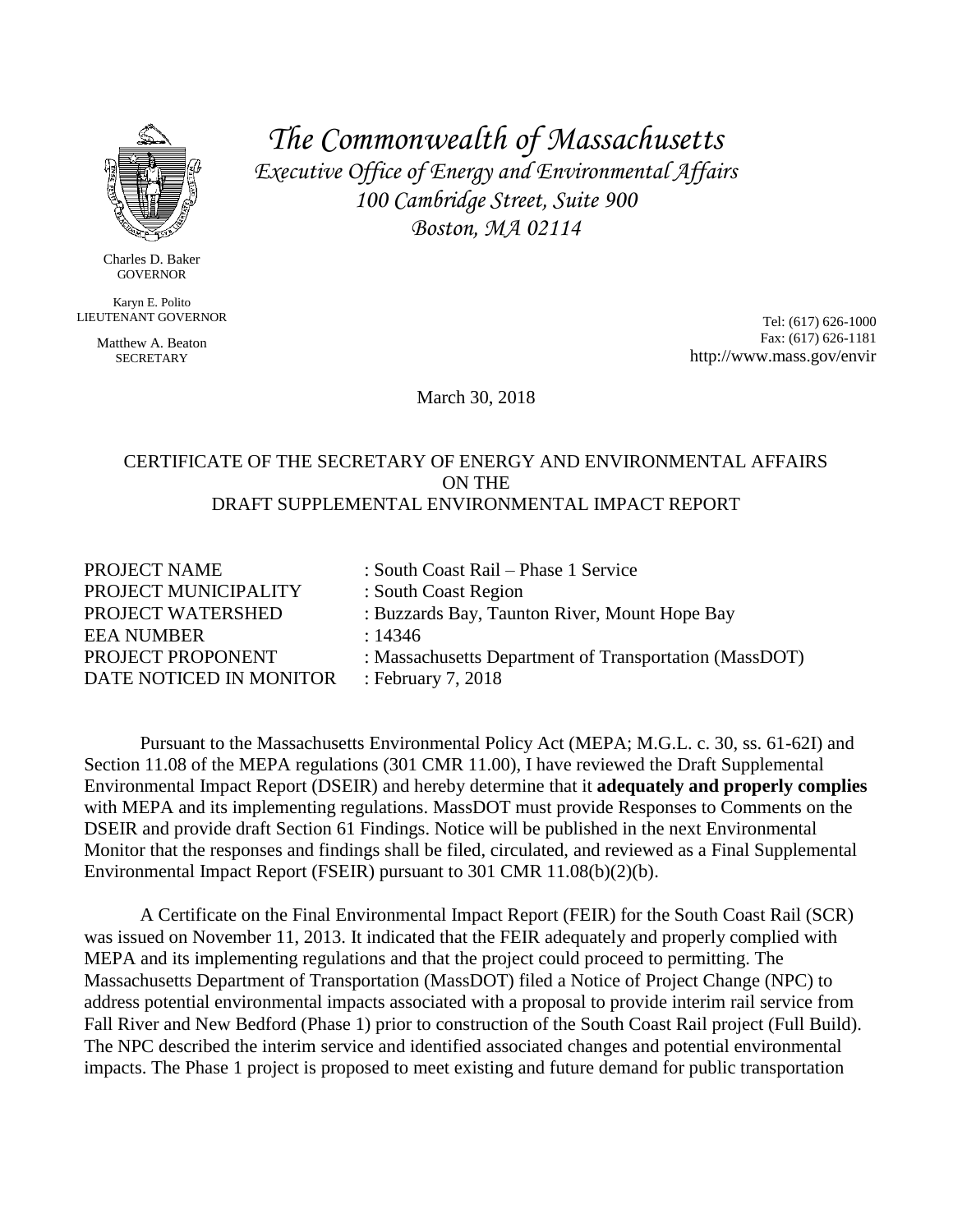$\overline{\phantom{a}}$ 

between Fall River/New Bedford and Boston and to enhance regional mobility while MassDOT continues to design and advance the Full Build project.

According to the DSEIR and the NPC, a review of construction costs for the Full Build project (in 2016) estimated that it would cost \$3.3 billion and identified an in service date of 2028. MassDOT proposed to phase construction of the Full Build project to provide service to the South Coast Region much sooner than would be possible if it were constructed at one time. MassDOT estimates that Phase 1 will cost approximately \$935 million and service is projected to start in 2022.

Phase 1 consists of the construction and operation of commuter rail service from Fall River and New Bedford to the Middleborough Commuter Rail Line via Cotley Junction in Taunton and the Middleborough Secondary Line. Phase 1 will provide service using the Middleborough/Lakeville Main Line from South Station in Boston to Pilgrim Junction in Middleborough, where the rail intersects the Middleborough Secondary at the existing Middleborough Layover facility. The Middleborough Secondary Line, an active freight line, will be reconstructed and expanded.

The section of the project from the New Bedford Main Line and the Fall River Secondary Line extending to Cotley Junction is referred to as the Southern Triangle. The Southern Triangle is common to Phase 1 and the Full Build and underwent MEPA review as part of the South Coast Rail project. The Southern Triangle includes the two terminal stations proposed for Phase 1 - Whale's Tooth Station in New Bedford and Fall River Depot Station in Fall River.

Phase 1 will include the following improvements along the Middleborough Secondary: reconstruction of existing single track from Pilgrim Junction to Cotley Junction (approximately 7.1 miles) including limited new double track construction, culvert replacements and retaining wall construction;<sup>1</sup> new signal/communications systems; positive train control (PTC); and upgrades to five grade crossings.

Phase 1 will include three peak-period trains from and to each terminal station. Phase 1 will include construction of the two terminal stations, King's Highway Station in New Bedford, Freetown Station in Freetown, a new station in East Taunton<sup>2</sup>, and a new station in Middleborough. The Freetown and Fall River Depot stations will require modifications. The existing Lakeville Station may be retained by providing a shuttle bus to the new Middleborough station or closed. Because the stations proposed for the Full Build project in Taunton are north of Cotley Junction they are not included in Phase 1.

The DSEIR notes that Phase 1 will provide independent utility because the capital construction elements will provide improved and faster service along a critical freight corridor and, upon Full Build, it will provide redundancy and resiliency for service disruptions.

 $1$  Upgrades will be coordinated with current MassDOT State of Good Repair program along this alignment

 $2^2$  The Taunton Depot Station proposed in the FEIS/R will be relocated to the new East Taunton site.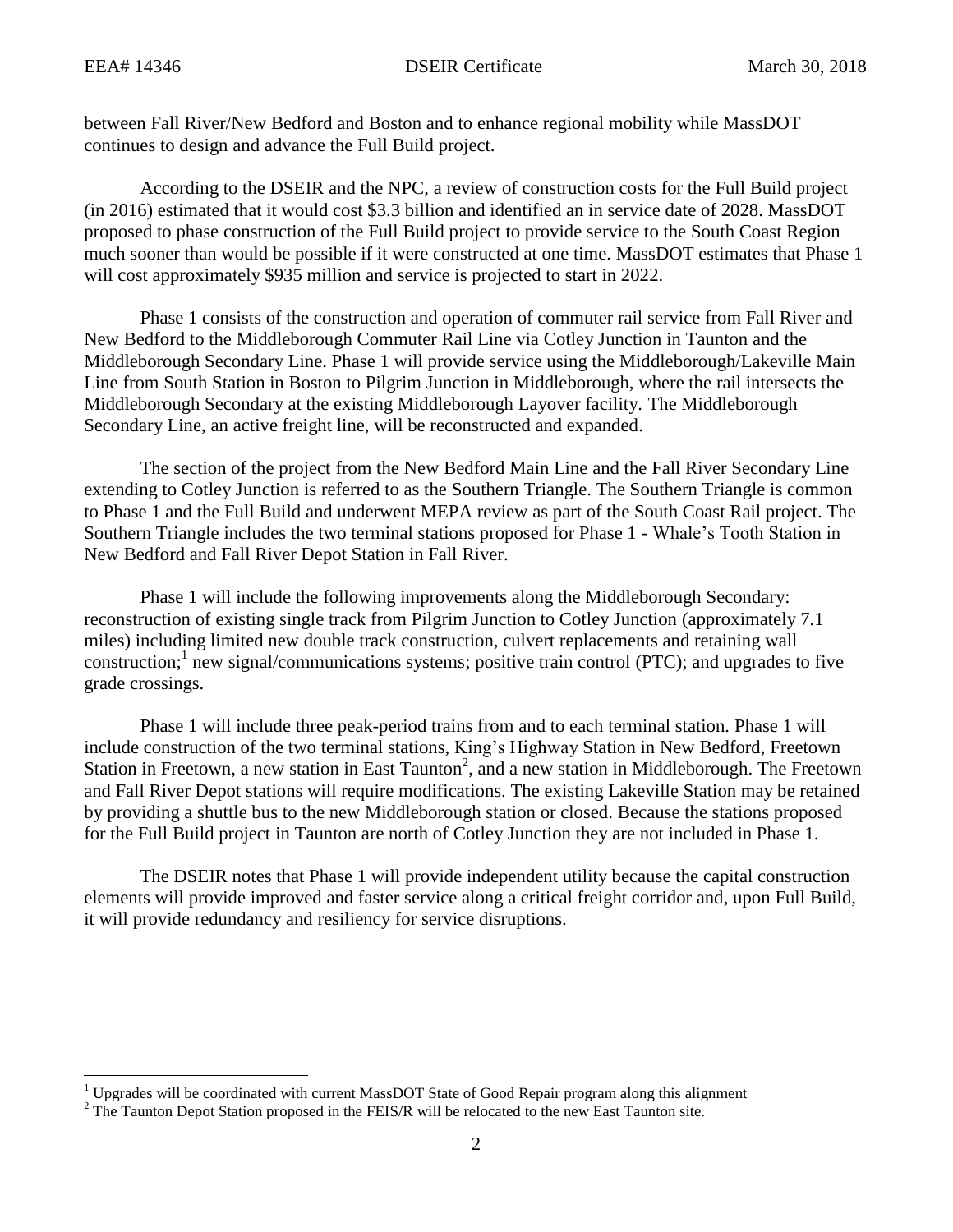$\overline{\phantom{a}}$ 

#### Original Project Description and Procedural History

The South Coast Rail project consists of the development of a public rail system to connect the cities of Fall River and New Bedford to Boston and enhance regional mobility, while supporting smart growth planning and development strategies in affected communities. Fall River and New Bedford are historically underserved areas with respect to public transportation options. The South Coast Rail is a priority transportation initiative and a component of MassDOT's efforts to increase transit access throughout the Commonwealth.

The South Coast Rail will provide commuter service to South Station using the Northeast Corridor, Stoughton Line, New Bedford Main Line, and Fall River Secondary Line. The New Bedford to Boston route is 54.9 miles long and the Fall River to Boston route is 52.4 miles long. Travel time during peak periods on the New Bedford line and the Fall River line are estimated at 77 minutes and 75 minutes, respectively. The project requires upgrades to track infrastructure along the existing Stoughton line including reconstruction of tracks from Canton Junction to Stoughton, construction of new tracks from Stoughton to Winter Street in Taunton, for a distance of 15 miles, on an abandoned right-of-way (ROW) which crosses through the Hockomock Swamp and the Pine Swamp. Reconstruction of tracks is also proposed from Winter Street in Taunton to Weir Junction, a distance of 1.7 miles. The project requires reconstruction of tracks in the Southern Triangle. Infrastructure improvements associated with the project include constructing, reconstructing, or widening 45 bridges, and constructing or reconstructing 46 at-grade railroad crossings.

The project includes ten new rail stations: North Easton, Easton Village, Raynham Park, Taunton, Taunton Depot, King's Highway, Whale's Tooth, Freetown, Fall River Depot, and Battleship Cove. New stations will include high-level platforms (4 feet above track), canopies, commuter parking, a drop-off area for buses, and areas for kiss and ride. Platforms will be designed to handle a 9-car train set (approximately 800 feet long). The station designs include bike storage areas and pedestrian connections to neighboring streets.

The project includes two overnight layover facilities, one on the New Bedford Main Line (Wamsutta site) and one on the Fall River Secondary (Weaver's Cove East site). Independent of the South Coast Rail project, MassDOT is proposing an expansion of South Station (SSX) as well as midday layover facilities in Boston to address existing and future Massachusetts Bay Transit Authority  $(MBTA)$  and Amtrak capacity needs.<sup>3</sup> SSX will support infrastructure requirements associated with this project.

Numerous alternatives were introduced in the Environmental Notification Form (ENF) and reduced to eight alternatives for evaluation in the Draft Environmental Impact Statement/Draft Environmental Impact Report (DEIS/R). The DEIS/R presented electric and diesel options for three rail routes; Attleboro, Stoughton, and Whittenton (a variant of the Stoughton route), as well as a Rapid Bus route, and a No-Build/Enhanced Bus scenario. The Certificate on the DEIS/R indicated that MassDOT had adequately supported the advancement of the Stoughton Electric Alternative as the Preferred Alternative in the Final Environmental Impact Statement/Final Environmental Impact Report (FEIS/R).

<sup>&</sup>lt;sup>3</sup> The layover facility was most recently addressed in the South Station Expansion Project (EEA #15028).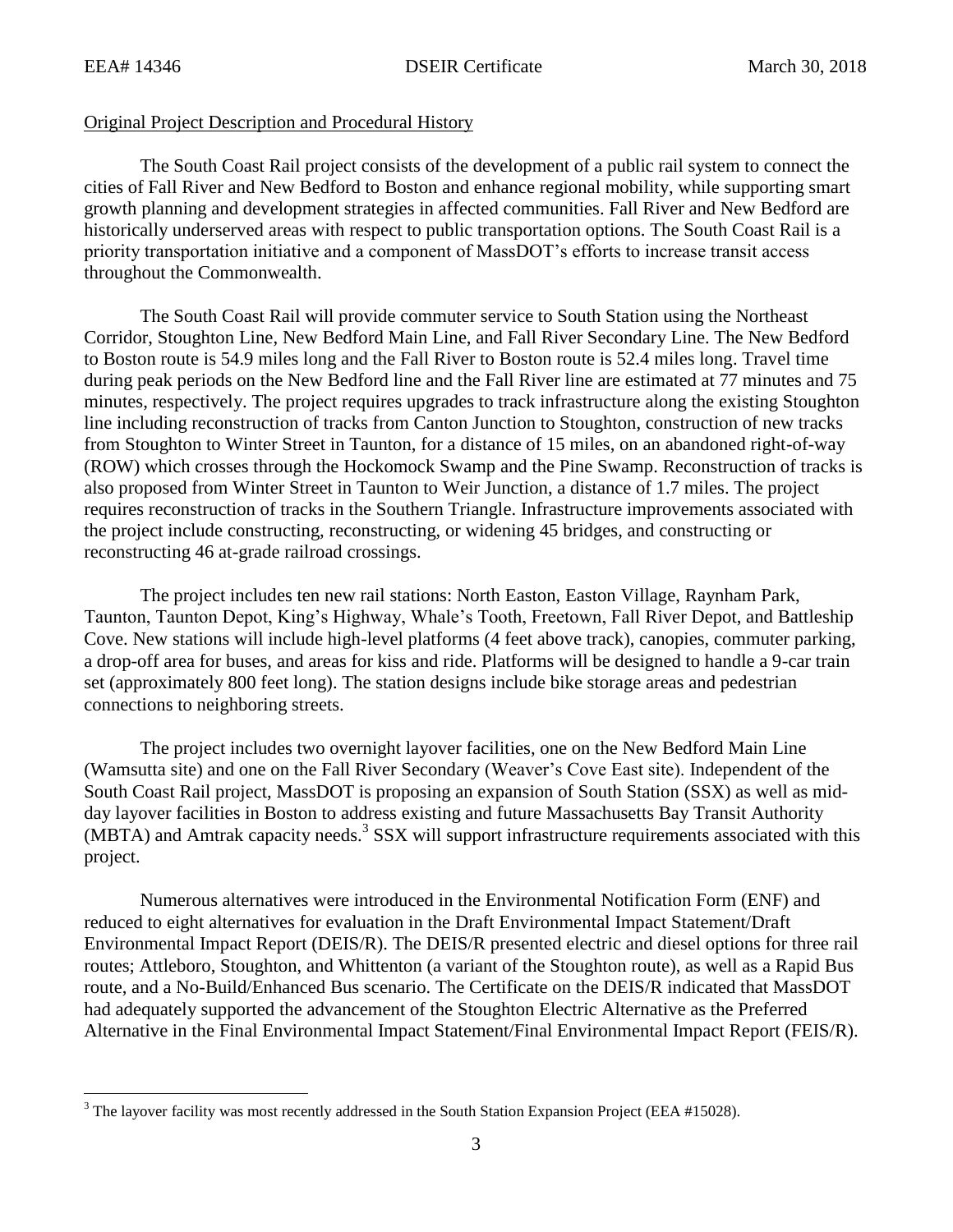The Scope for the FEIS/R outlined the outstanding issues that were required to be addressed, including the development of specific and detailed mitigation plans.

For the purpose of the FEIS, the U.S. Army Corps of Engineers (ACOE) continued to analyze alternatives as part of the National Environmental Policy Act (NEPA) process, including the Whittenton Alternative. Because a joint Federal/State review document was filed, the FEIS/R included additional analysis of the Whittenton Alternative. Upon review of the FEIS/R, ACOE determined that the Stoughton Alternative was the Least Environmentally Damaging Practicable Alternative (LEDPA).

The FEIS/R evaluated the relative benefits and impacts of this large-scale transportation infrastructure project. Amongst the project's benefits are improved access to transit and the corresponding traffic, safety, air quality, and GHG reduction benefits associated with increased use of public transit. The project also has significant potential to facilitate sustainable land use and development patterns and will service Environmental Justice communities. The proposed route does however involve substantial environmental impacts. The FEIS/R refined impact estimates associated with alteration of wetlands and elimination or fragmentation of habitat (including rare species habitat and loss of biodiversity). It identified impacts to the Hockomock Swamp Area of Critical Environmental Concern (ACEC), which is one of the largest unfragmented wetland systems in the state, and the Pine Swamp conservation area in Raynham. The Certificate on the FEIS/R emphasized that the benefits and impacts of the South Coast Rail project are significant and acknowledged that any project of this scope and scale will bear environmental impacts.

The Certificate on the FEIS/R was issued on November 1, 2013 and indicated that the FEIS/R adequately and properly complied with MEPA and its implementing regulations and that the project could proceed to State permitting. Because the project, and associated wetland mitigation was presented at a conceptual design level in the FEIS/R, the Certificate on the FEIS/R included a requirement that MassDOT continue to consult with the Interagency Coordinating Group (ICG) wetlands subgroup on the development of mitigation for impacts to wetlands and rare species. It also required that the plan be published through the MEPA Office for public review and comment to provide an opportunity to gather additional input from State Agencies, advocacy organizations, municipalities and the public on the mitigation plan.

## Interagency and Community Involvement

As noted previously, the project underwent joint environmental review. Throughout project development, MassDOT has conducted an extensive stakeholder involvement process that included the ICG and a broad civic engagement process. MassDOT held a number of public meetings prior to filing the NPC regarding potential phasing of the project and during review of the DSEIR.

These efforts are complemented by the South Coast Rail Economic Development and Land Use Corridor Plan (Corridor Plan) which has been developed in conjunction with 31 Corridor communities and three regional planning agencies (RPAs). The Corridor Plan identifies sustainable development principles to manage both the projected growth in the region under business as usual conditions and the induced growth associated with the project. MassDOT, other State Agencies, the RPAs, and municipalities have made significant progress in implementation of the Corridor Plan.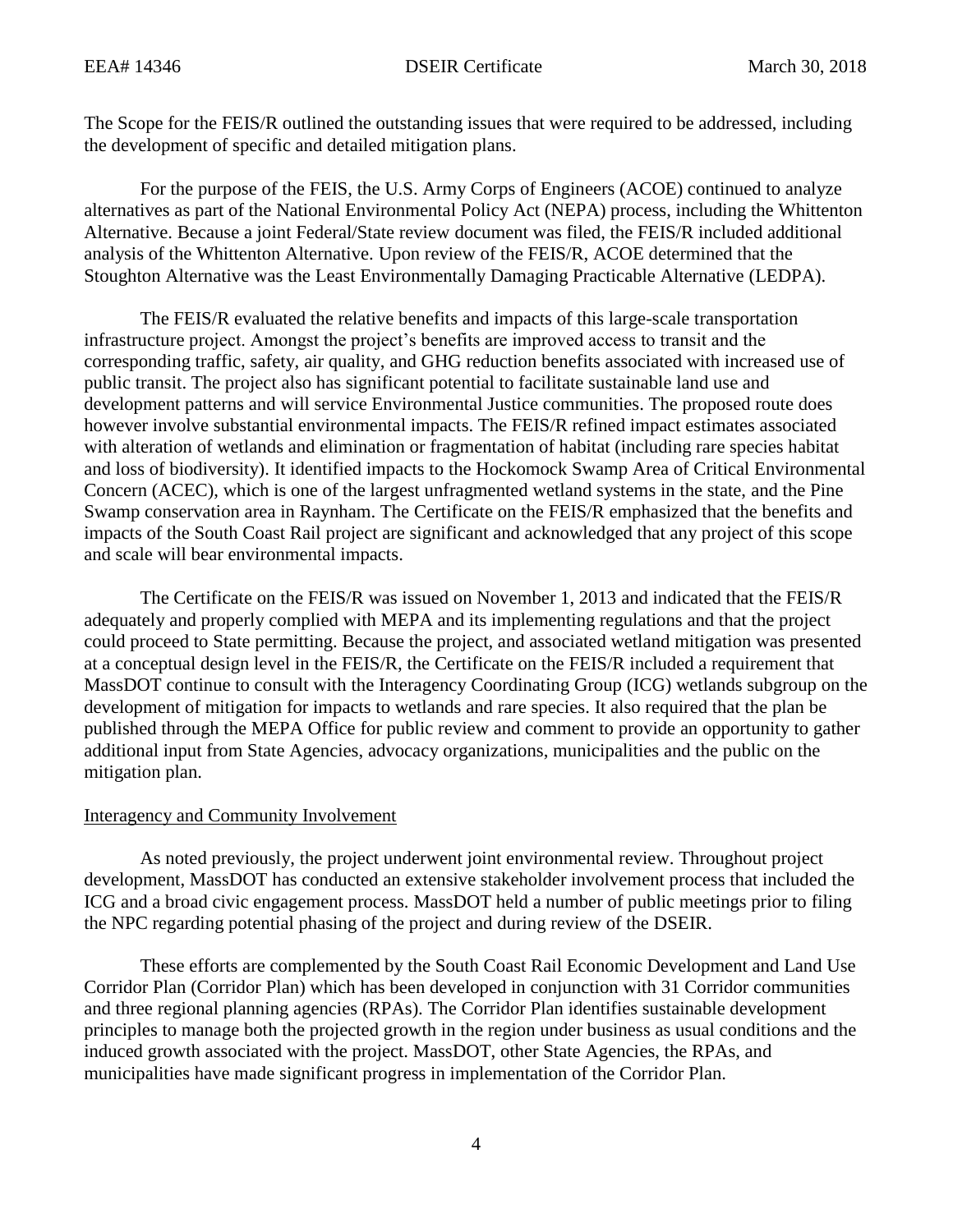I have received numerous comments from public officials, State Agencies, environmental advocates, local residents, and other members of the public concerning Phase 1 and associated environmental impacts. I thank the many parties who have provided comments on the DSEIR and the many agencies that have participated in its development. In particular, I note the comments from Senator Michael J. Rodrigues, Senator Walter F. Timilty, Senator Mark Montigny, Senator Marc R. Pacheco, Senator Joseph A. Boncore, Representative Robert M. Koczera, Representative William M. Straus, Representative Carole A. Fiola, Representative Christopher M. Markey, Representative Susan Williams Gifford, Representative Alan Silvia, Representative Antonio Cabral, Representative Keiko Orrall, Representative Paul A. Schmid, and Representative Dylan Fernandes. Comments were received from City of Taunton, the City of Fall River, the City of New Bedford, the Town of Middleborough, the Town of Lakeville, the Town of Freetown, the Town of Stoughton, the Town of Easton, and the Town of Fairhaven.

I appreciate the ongoing participation of, and comments provided by, stakeholders during the environmental review of this project and Phase 1. The Certificate on the NPC required MassDOT to continue its commitment to stakeholder outreach and public input as it prepared the DSEIR for Phase 1 and simultaneously proceeded through design and permitting of Full Build, including consultation with the  $ICG<sup>4</sup>$  and publication of a final mitigation plan and revised Section 61 Findings for public review and comment through the MEPA Office.

#### Permitting and MEPA Jurisdiction

 $\overline{\phantom{a}}$ 

The Full Build project was subject to MEPA review because it is being undertaken by a State Agency and because it exceeds review thresholds set forth in the MEPA regulations (310 CMR 11.00), including thresholds for a mandatory EIR pursuant to the following sections:  $11.03(1)(a)(1)$  and (2) because it is will result in alteration of 50 or more acres of land and creation of 10 or more acres of new impervious area; 11.03(3)(a)(1)(a) because it will result in alteration of more than one acre of Bordering Vegetated Wetlands (BVW); 11.03(3)(a)(2) because it involves alteration requiring a Variance in accordance with the Wetlands Protection Act (WPA); and  $11.03(6)(a)(1)(5)$  because it involves construction of a new rail or rapid transit line along a new, unused or abandoned right-of-way. The Full Build project also exceeded the following ENF review thresholds: 11.03(1)(b)(3) because it involves conversion of land held for natural resource purposes in accordance with Article 97 of the Amendments to the Constitution of the Commonwealth (Article 97); 11.03(2)(b)(2) because it would result in more than two acres of disturbance of designated priority habitat that results in a take of a state-listed species; 11.03(10)(b)(1) and (2) because it may result in demolition of a part of a state-listed historic structure and destruction of a state-listed archaeological site; and 11.03(11)(b) because it is located within a designated ACEC. The project may also meet or exceed other MEPA review thresholds depending upon its final design.

The Full Build project requires a 401 Water Quality Certification (WQC), a Chapter 91 (c. 91) License, and a Variance from the WPA and the WQC regulations from the Massachusetts Department of Environmental Protection (MassDEP); a Conservation and Management Permit (CMP) from the Massachusetts Natural Heritage and Endangered Species Program (NHESP); a land disposition

<sup>4</sup> MassDOT eliminated the separate subgroups of the ICG (ie. wetlands subgroup or smart growth subgroup) and consulted with members collectively regarding Phase 1.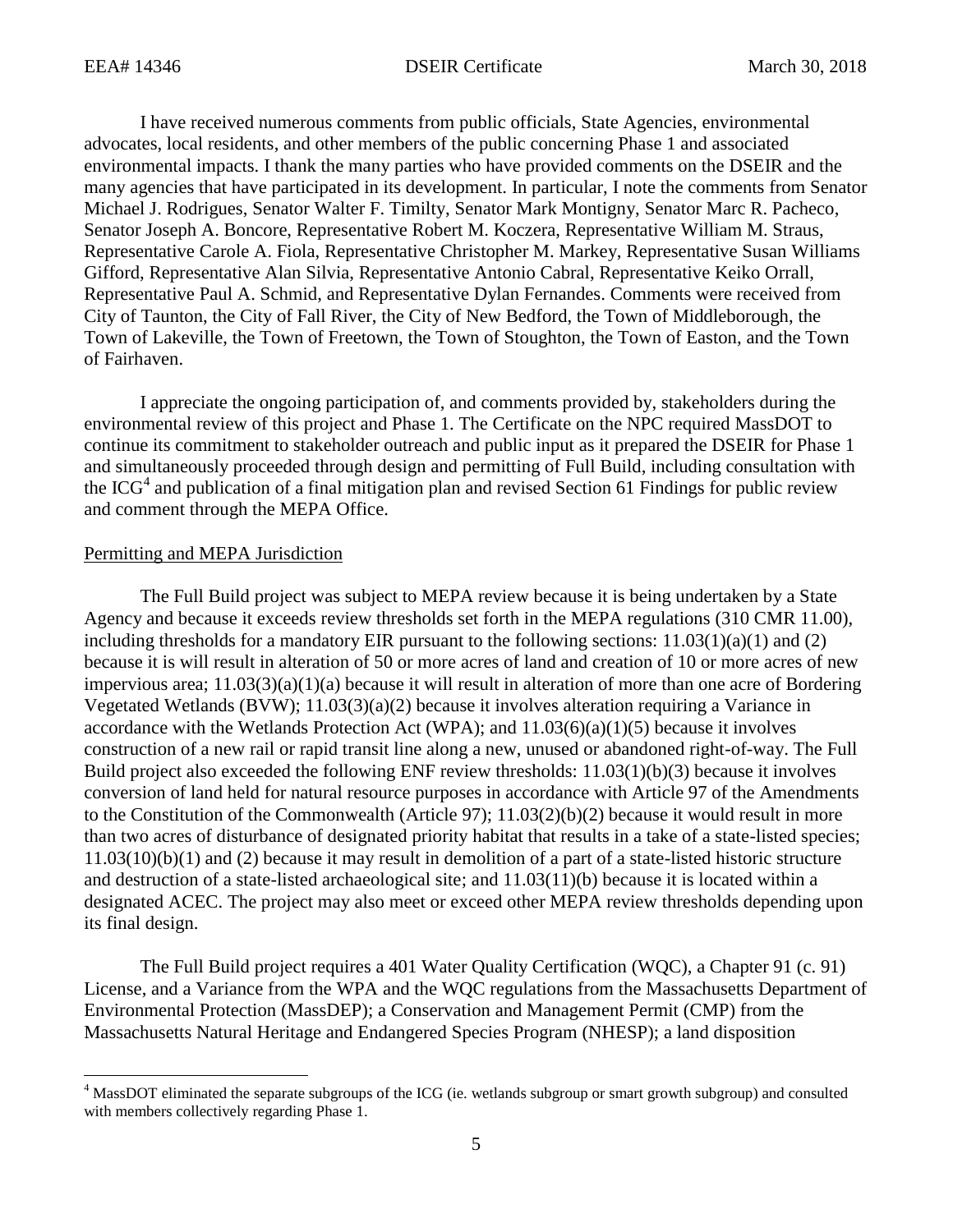agreement with the Department of Conservation and Recreation (DCR); approval from the legislature and the Division of Capital Asset Management (DCAM) for a disposition of land protected by Article 97 legislation; and review from the Massachusetts Office of Coastal Zone Management (CZM). The Full Build project also required Orders of Conditions (OOCs) from local Conservation Commissions (and, on appeal only, Superseding Order(s) from MassDEP); an Individual Section 404 permit from ACOE; an Air Quality Conformance Determination; a National Pollutant Discharge Elimination System (NPDES) Construction General Permit (CGP) from the U.S. Environmental Protection Agency (EPA); and review under Section 106 of the National Historic Preservation Act (NHPA) by the Massachusetts Historical Commission (MHC). The Full Build project is subject to the MEPA Greenhouse Gas Emissions Policy and Protocol (GHG Policy) and the Executive Office of Energy and Environmental Affairs (EEA) Environmental Justice (EJ) Policy.

Phase 1, considered on its own, would exceed ENF review thresholds pursuant to: 11.03(1)(b)(2) for creation of five more acres of impervious area;  $11.03(2)(b)(2)$  because it would result in more than two acres of disturbance of designated priority habitat that results in a take of a state-listed species;  $11.03(3)(b)(1)(b)$  for alteration of 500 or more linear feet (lf) of Inland Bank; and  $11.03(3)(b)(1)(f)$  for alteration of one-half or more acres of other wetlands. Phase 1 may also exceed the ENF threshold pursuant to 11.03(1)(b)(1) for alteration of 25 or more acres of land.

Phase 1 will require three individual 401 WQCs from MassDEP and a CMP from NHESP. It will also require OOCs from local Conservation Commissions (and, on appeal only, Superseding Order(s) from MassDEP); two individual Section 404 permits from ACOE; review under Section 106 of the NHPA by MHC; and a NPDES CGP from EPA. ACOE determined that Phase 1 is a separate, albeit related project with independent utility from the Full Build. ACOE expects to assert its discretionary authority to require an Individual Standard Permit for Phase 1, with a complete public interest review and federal NEPA review process.

Because the proposed project is being undertaken by a State Agency MEPA jurisdiction is broad and extends to all aspects of the project that are likely, directly or indirectly, to cause Damage to the Environment as defined in the MEPA regulations.

#### Review of the DSEIR

The DSEIR includes a project summary and schedule, a list of permits and approvals required, and a description of any changes for Phase 1 since the filing of the NPC. It includes maps, plans and other graphics that describe existing and proposed conditions, environmental impacts, proposed structures, and other project components. The DSEIR supplements information provided in the FEIS/R to include those new elements that will be constructed as part of Phase 1 that were not previously considered. It also provides an update on the total impacts of Phase 1 and the cumulative impacts of Phase 1 and the State of Good Repair projects. The DSEIR does not re-analyze those elements of the project described in the FEIS/R that remain unchanged.

New elements proposed as part of Phase 1 include:

- Improvements to track infrastructure on the Middleborough Secondary Line;
- A new station at Pilgrim Junction in Middleborough;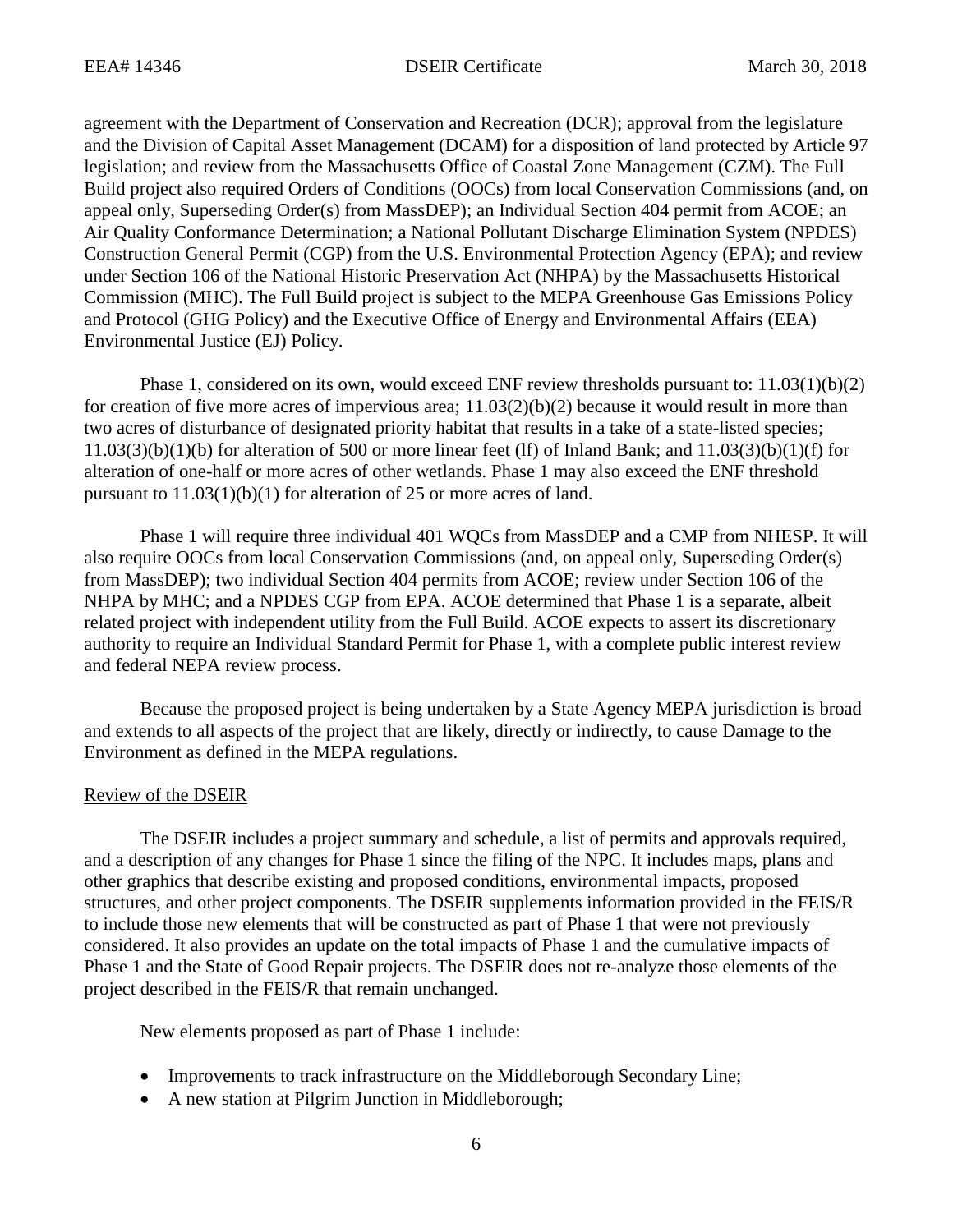- A new station in East Taunton south of Cotley Junction (replacing Taunton Depot Station proposed in FEIS/R);
- Modifications to previously studied stations at Freetown and Fall River Depot; and
- Use of diesel locomotives for Phase 1 Service, with lower emission Tier 4 locomotives phased into the fleet.

The project description and assessment of impacts includes construction and operational phases. The impact assessment includes temporary and permanent impacts, direct and indirect impacts, and secondary and cumulative impacts. Impact analyses provided in the DSEIR are consistent with the methodology applied in the DEIS/R and the FEIS/R; however, because limited design and permitting has occurred for those elements of the Full Build north of Cotley Junction, the DSEIR does not provide a discussion of these impacts.

Diesel trains will be used for Phase 1 service because neither the Middleborough Secondary nor the Middleborough/Lakeville Line can support electric train service. Electrification would require installation of overhead catenary for Phase 1 as well as the Middleborough Line extending to Boston. The DSEIR indicates that construction will be sequenced to add catenary for electrification along the Southern Triangle for the Full Build, while continuing to operate diesel trains during Phase 1 service.

# Alternatives Analysis

Numerous routing and mode options were evaluated in the ENF (65 alternatives) and reduced to eight alternatives for evaluation in the DEIS/R. The FEIS/R evaluated five main routes, which ultimately, led to selection of the Stoughton Straight Electric Alternative (Full Build) as the preferred alternative. In advancing the design of the Full Build, MassDOT determined that its implementation would be significantly longer (i.e., 2030) due to the length of time required for permitting and construction, and that its cost would increase considerably. MassDOT is advancing a phased approach to bring interim service to Fall River, New Bedford, and Taunton in the short term while it continues to proceed with design and permitting of the Full Build. The majority of the Phase 1 route, known as the Southern Triangle, was previously reviewed in the FEIS/R, and thus is not included in the alternatives analysis. The DSEIR clarifies that Phase 1 will include construction of a modified Freetown Station and Fall River Depot Station, which will be constructed as the terminal station for Phase 1. Battleship Cove Station will be included in the Full Build.

In the No-Action scenario, phased service would not be implemented and the Full Build would not be provided sooner than 2030, thereby delaying the benefits of commuter rail service to this underserved region. The DSEIR describes alternatives MassDOT considered for phasing of the project to provide service prior to Full Build operations. Only routes along existing rail infrastructure were considered to meet the interim service goals of providing a one-seat ride between Fall River and New Bedford and Boston by 2022. Based on this criteria, the Attleborough Secondary to the Northeast Corridor (NEC) and the Middleborough Secondary to the Middleborough Main Line were selected for additional analysis. Other alternatives that were not considered include the Mansfield Alternative (off the Attleborough Secondary) because it would use the heavily congested NEC and would require additional track infrastructure and the Whittenton Alternative because it would require new track construction. The feasibility and practicability of each of the routing options was evaluated based on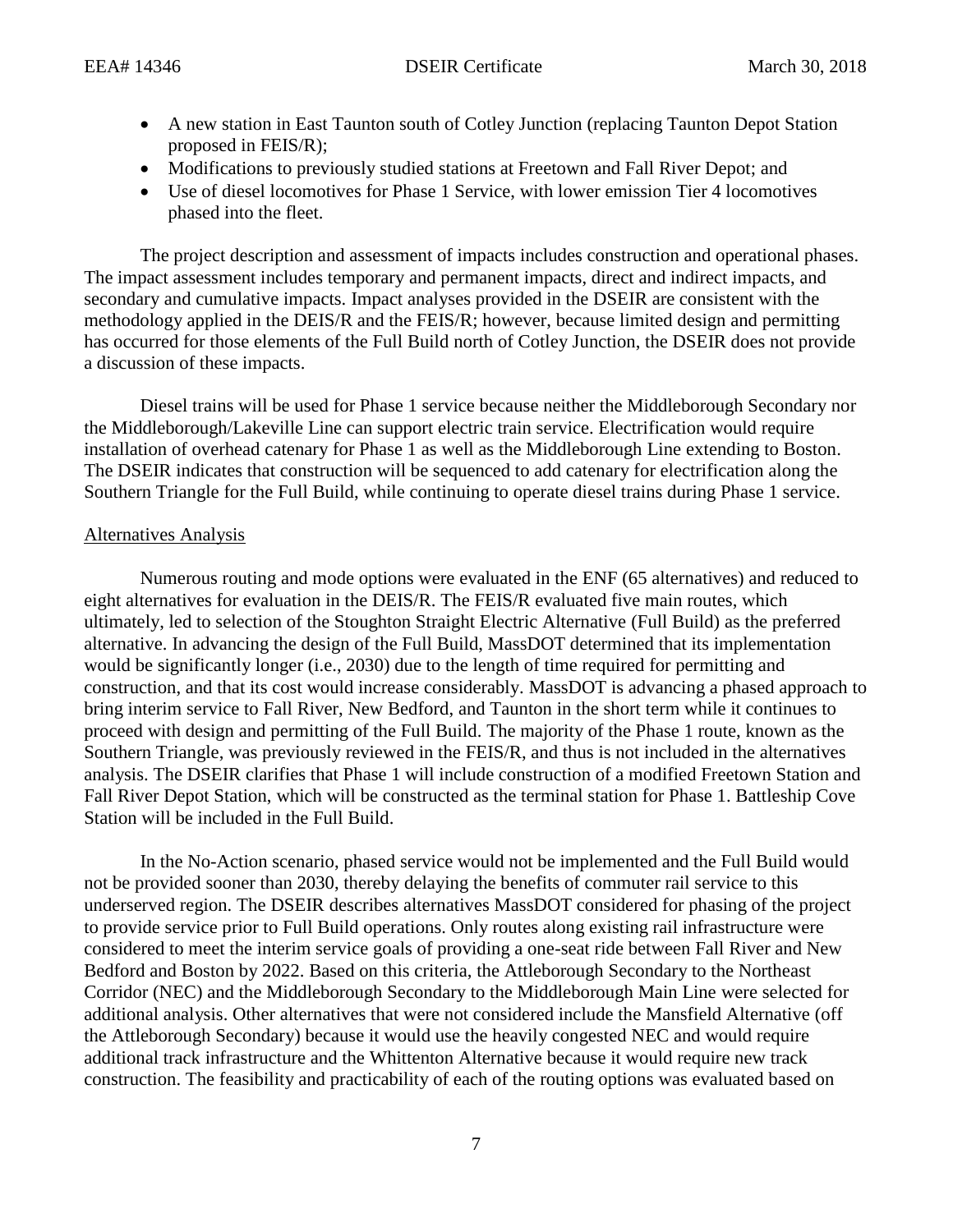whether it could achieve goals for Phase 1 service (one-seat ride to/from Fall River/New Bedford by 2022) and could provide adequate capacity for MBTA operations.

The Attleboro Secondary would use the NEC to travel to/from South Station. The NEC currently operates with limited available capacity while serving the MBTA's Needham, Franklin, and Providence/Stoughton Line trains, as well as Amtrak intercity high-speed and regional rail services. To provide Phase 1 service, trips would either need to be diverted from these existing services to New Bedford/Fall River (reducing the frequency of existing operations) or added to the NEC beyond the current supply. Adding new trips to the NEC and MBTA system would involve a reverse move at the Attleborough Station requiring an additional 15 minutes, which the DSEIR asserts is impracticable along the NEC given its limited capacity and would result in significant operational impacts to existing services. MassDOT evaluated construction of a new Attleborough Secondary connection along a utility ROW to the NEC to bypass the existing station, which would have associated environmental and community impacts, and could not be constructed by 2022. Adding trips to provide operational feasibility would also require construction of additional track on the NEC and reconstruction of three existing commuter rail stations. The Attleborough Secondary alternative was dismissed due to potential environmental impacts, construction costs, scheduling challenges, and property acquisition considerations.

The Middleborough Secondary option was previously dismissed in the DEIS/R as a permanentservice option because it did not fully meet Full Build ridership or quality of service (frequency) criteria. However, it would provide earlier commuter rail service because it takes advantage of existing active freight lines with operational capacity and would extend existing service on the Middleborough Main Line (limiting number of new trips). It would require upgrading existing track infrastructure along the Middleborough Secondary, New Bedford Main Lines, and Fall River Secondary. This alternative would travel along exclusive ROW owned by MassDOT, would not have significant environmental impacts, could be constructed by 2022, and would provide both short-term and long-term benefits to MBTA operations.

Preferred routing along the Middleborough Secondary addressed two junctions: Pilgrim Junction in Middleborough and Cotley Junction in Taunton. Options considered through Pilgrim Junction, serving at least one station in Middleborough or Lakeville, include: Option 1 via a reverse move at the existing Middleborough/Lakeville Station in Lakeville; Option 2 via the existing Middleborough/ Lakeville Station and providing a train shuttle from the existing Middleborough/Lakeville Station to a modified Bridgewater Station and cross-platform transfer; and Option 3 via a new Middleborough Station to a point north or west of Pilgrim Junction, including a bus/van shuttle between the existing Middleborough/Lakeville Station and the new Middleborough Station.

Service Options through Cotley Junction, serving at least one station in Taunton, include: Option 1 via a reverse move at a Taunton Station proposed in the FEIS/R north of Cotley Junction (Taunton Depot and Downtown Taunton); Option 2 via a reverse move at the Taunton Depot Station; Option 3 via a new station south of Cotley Junction; and Option 4 via a new station south of Cotley Junction and provide a one-seat ride between the Downtown Taunton Station and Boston by providing less frequent service to each of the three termini than in Options 1 to 3.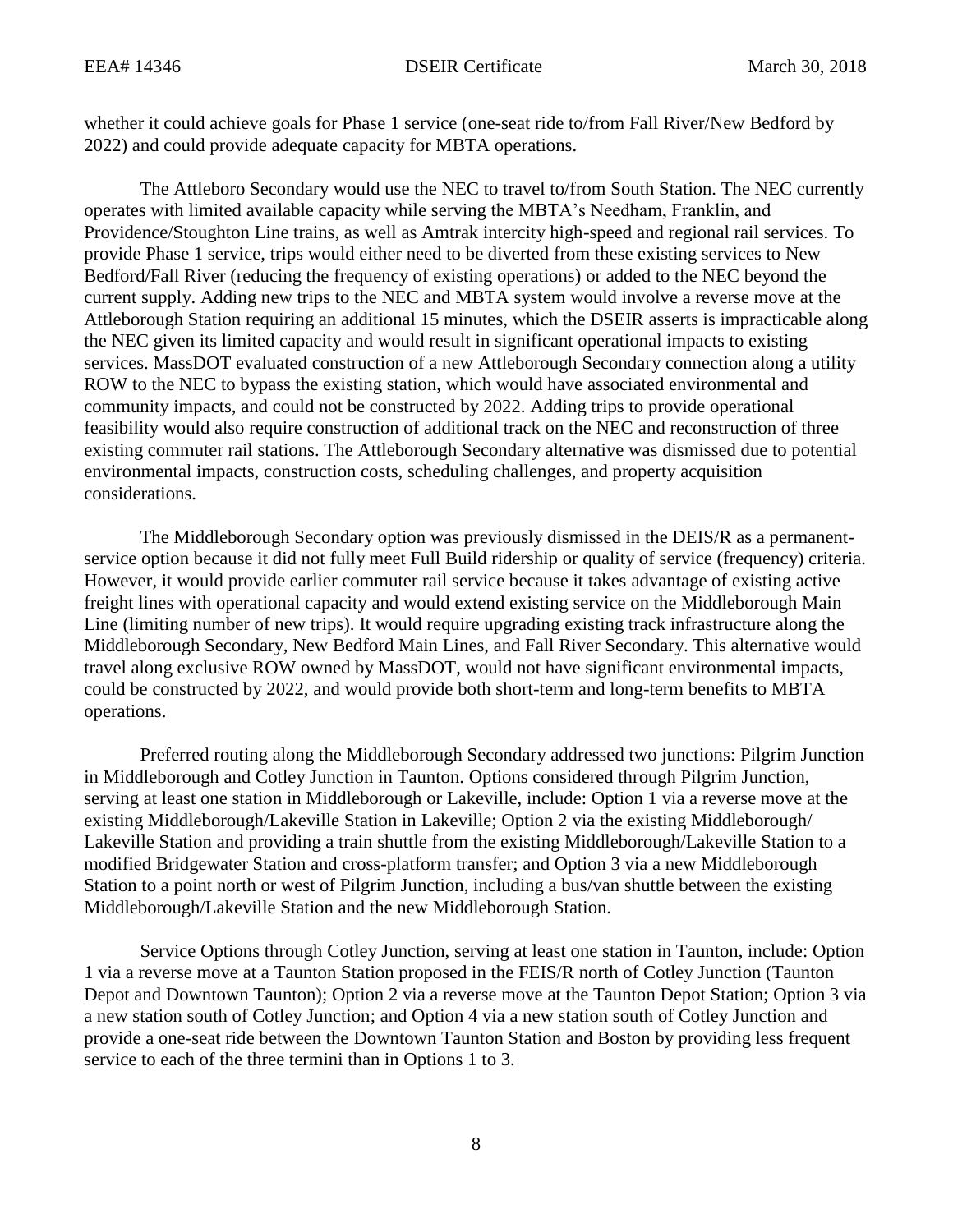The DSEIR outlines evaluation criteria used to select the Phase 1 service route using the Middleborough Secondary including: achieves goals for Phase 1 service; impacts to existing/future MBTA operations (operational flexibility, effect on service, and travel time); infrastructure; and environmental impacts. Based on a comparison of the three Pilgrim Junction options, MassDOT identified Option 3 (New Middleborough Station) as the preferred option to advance for Phase 1 service because it would avoid reverse moves, have the most operational flexibility by reducing the number of meet/pass conflicts on the Middleborough Main Line, minimize trip times, minimize environmental impacts from new infrastructure, and provide service by 2022. This alternative does require passengers who access the existing Middleborough/Lakeville Station by foot, including those who live within the TOD near the station, to take a bus shuttle to a new Middleborough station and will require discharge to the Zone II of a municipal water supply.

Based on a comparison of the four Cotley Junction options, Option 3 (New Taunton Station) is the preferred option to advance for Phase 1 service because it is equal to or more favorable than Options 1, 2, and 4 for nearly all criteria. It would avoid reverse moves, provide the lowest travel times, provide three peak period trips to/from Fall River/New Bedford and six peak period trips to/from Taunton, have the most operational flexibility by eliminating the reverse turn in Taunton, requires least wetland impacts, minimizes permitting delay, as it would not require track upgrades or bridge reconstruction north of Cotley Junction, provide service by 2022. It will provide feeder bus service for downtown Taunton passengers.

The preferred Phase 1 service option is a combination of Pilgrim Junction Service Option 3 and Cotley Junction Service Option 3. This option will accommodate the stations proposed in the FEIS/R south of Cotley Junction. All stations north of Cotley Junction will be included in the Full Build with the exception of the Taunton Depot Station, which will be relocated south of Cotley Junction, included in Phase 1, and renamed East Taunton Station. Phase 1 will also include a new, relocated, or reconstructed station in Middleborough. Phase 1 service could retain the existing Middleborough/Lakeville Station by providing a bus/van shuttle from the existing station to the new Middleborough Station and continue to accommodate existing Cape Flyer service. Alternatively, the station could be closed, allowing the land to be made available for other uses.

The DSEIR contains evaluations of the relocated Middleborough Station, the new (relocated) East Taunton Station, and the modified Freetown and Fall River Depot stations based on the following criteria: achieves goals for Phase 1 service; accommodates freight and commuter rail operations; addresses other siting and environmental criteria (parking, property takings, wetland impacts, traffic impacts, etc); and considers long-term benefits and costs. Freetown Station will be constructed with a different configuration within the same parcel proposed in the FEIS/R. Fall River Depot Station will maintain the FEIS/R proposed location with a smaller parking area for Phase 1.

The DSEIR evaluates two sites for a new Middleborough Station north or west of Pilgrim Station to avoid a reverse move: Station Options 1a and 1b at Middleborough Center (on the Middleborough Main Line, north of Pilgrim Junction); and Station Option 2 at Pilgrim Junction (west of the Middleborough Main Line). Each station option can include a second platform to accommodate potential future Cape service and can be connected to the existing Middleborough/Lakeville Station via a bus or van shuttle. Option 1a would consist of a station sized to accommodate approximately 500 spaces and Option 1b would provide limited parking, requiring parking accommodations to remain at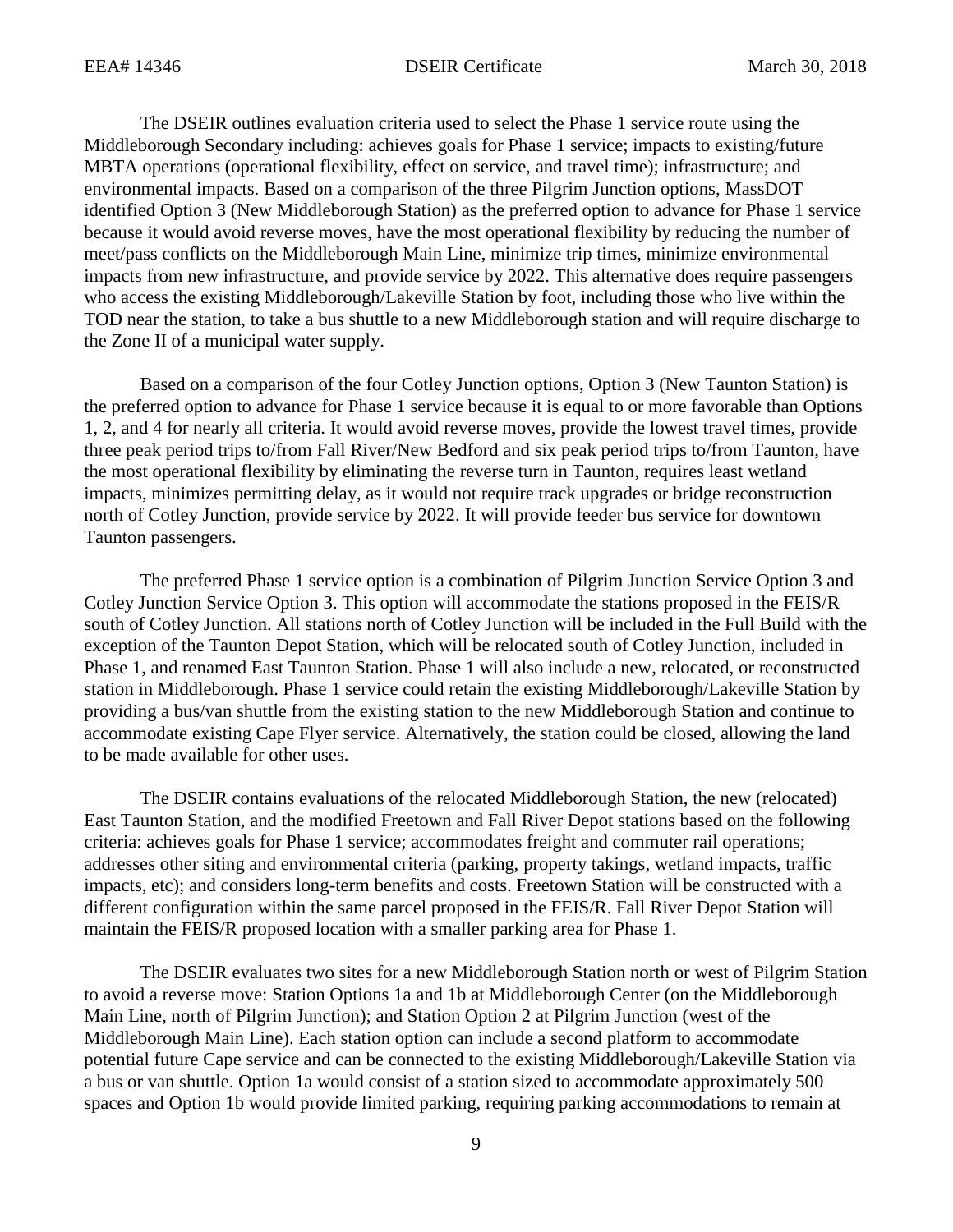the existing Middleborough/Lakeville Station. Option 2 would include a new at Pilgrim Junction inside the wye. Based on a comparison of the Middleborough Station options, Option 2 at Pilgrim Junction is the preferred station site because it would result in the fewest impacts, not require demolition of a historic structure, have the lowest costs, provide long-term use, accommodate rail operations, be proximate to existing MBTA Yard, require less property takings, provide access and parking opportunity, and minimize freight impacts or property needs.

A previous station siting analysis identified 13 potential locations in Taunton, of which three are located along the proposed Phase 1 route: the "Mini Golf Site" located on the New Bedford Main Line just south of Cotley Junction; the "Galleria Site (Mall)" located on the New Bedford Main Line near the Silver City Galleria; and the "Old Colony Ave." site located on the Middleborough Secondary (which would not be located on the Full Build route). Based on a comparison of the Taunton Station options, the Mini Golf Site is the preferred station site because it has favorable topography, geometry, and siting conditions making it practicable to construct, is available for acquisition, provides access using existing road infrastructure within a reasonable distance of a highway (Route 24 and Route 140), is close enough to the proposed Taunton Depot Station site to attract riders who would have used that station, has lower wetland impacts than the Taunton Depot Station site, and could support smart growth development.

The DSEIR maintains that Phase 1 will not delay or negatively impact the benefits of the Full Build described in the FEIS/R and will accelerate benefits, beginning in 2022, with the implementation of interim service. In the absence of Phase 1, benefits would not begin to be realized until 2030 at the earliest. Phase 1 will result in improvements to the transportation system, benefits to environmental justice populations, air quality improvements and reductions in greenhouse gas emissions, and opportunities for smart growth.

The DSEIR indicates that the longer travel time of Option 1 (for both Pilgrim Junction and Cotley Junction) because of the required reverse move would result in lower ridership than the other service options. In addition, a cross-platform transfer would increase travel time and decrease the attractiveness of Phase 1 service. Similarly, the shorter travel times of Option 3 (for both Pilgrim Junction and Cotley Junction) would result in higher ridership.

#### Secondary Growth and Cumulative Impacts

Development along the South Coast Rail project corridor has been guided by the Corridor Plan. Executive Order 525 (EO 525) requires state investments to be consistent with the recommendations of the Corridor Plan to the maximum extent feasible. It acknowledges that State actions have significant potential to leverage local and private investments in the priority areas. The Full Build is anticipated to result in economic benefits and growth in jobs/households within the South Coast Region. However, induced growth has the potential to adversely impact resources. The Corridor Plan promotes smart growth by identifying Community Priority Areas of Regional Significance including Priority Development Areas (PDAs) and Priority Protection Areas (PPAs).

The Phase 1 project area has already been studied as part of smart-growth planning efforts and is included in the Corridor Plan. New elements that will be added to the Corridor Plan include use of the Middleborough Secondary line, a relocated Taunton Station, and new Pilgrim Junction Station. Implementation of phased service will not bring any new communities into the service plan that were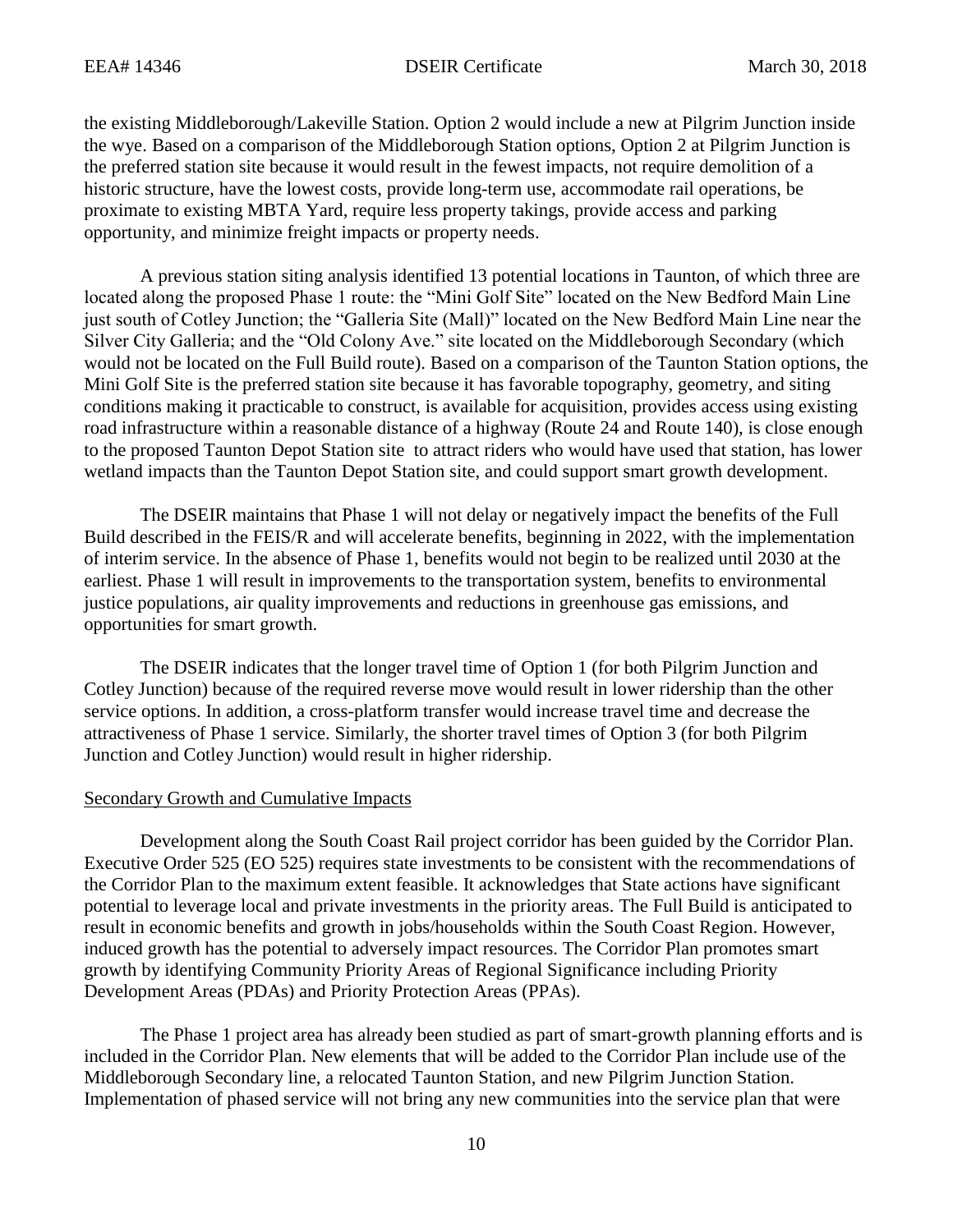not previously evaluated in the FEIS/R. Phase 1 will result in a change in the proposed development schedule for the South Coast Region and service will include fewer stations that will initially be constructed for the Full Build Project; however, it will provide bring commuter rail service to some communities sooner than originally anticipated, thus providing economic and transportation benefits in the near term.

The DSEIR describes potential indirect effects from new elements associated with Phase 1 service only, and does not revisit elements previously analyzed in the FEIS/R; potential indirect effects are not anticipated to change significantly. Modifications to the Freetown and Fall River stations are not anticipated to change induced growth effects from those previously described. Phase 1 may prompt the development of undeveloped land at Pilgrim Junction Station, Middleborough/Lakeville Station, and East Taunton Station. Relocating the existing Middleborough/Lakeville Station to Pilgrim Junction Station will shift development opportunities from one station location to the other. Development opportunities near Pilgrim Junction Station are constrained due to an absence of developable land and location within a Zone II. New development at the Middleborough/Lakeville Station will occur on surface parking. The East Taunton Station would encourage similar levels of residential development compared with the concept plan for Taunton Depot Station identified in the Corridor Plan.

The DSEIR describes potential for TOD opportunities as presented in the Corridor Plan. Distribution of projected jobs and housing reported in the FEIS/R remain unaffected; however, levels of TOD similar to those presented in the Corridor Plan are anticipated in communities with Phase 1 stations. It is likely that current riders who use the Middleborough/Lakeville Station will use stations that are closer to them throughout the Southern Triangle once Phase 1 service commences.

The DSEIR discusses the implementation of the Corridor Plan, including related performance metrics and the associated monitoring and reporting program, as well as the consistency of State investment commitments with the Corridor Plan.

MassDOT does not anticipate any shifting of public infrastructure investments or other funding as a result of the implementation of Phase 1 service. MassDOT and the Executive Office of Housing and Economic Development (EOHED) have awarded technical assistance (TA) grants of more than \$1.7 million to the 31 corridor communities. This program will be continued through the start of Full Build service (providing an average of \$200,000 per year). The proposals are developed by the communities with assistance from RPAs. Emphasis is placed on proposals to advance the Corridor Plan, its PDA/PPA designations and the state's Sustainable Development Principles, and proposals that demonstrate a clear and achievable outcome.

The DSEIR analyzes cumulative impacts of Phase 1 service on natural, social, cultural, and physical resources compared to the No-Action Alternative. The cumulative impacts of the Phase 1 elements in addition to the Full Build will not result in a significant environmental impact on land use, wetlands, biodiversity, rare species, water quality, and air quality. In particular, impacts to wetland resource areas within the entire Phase 1 area are significantly reduced from the original impact estimates in the FEIS/R; cumulative wetland impacts from both the Phase 1 and Full Build will not exceed what was originally estimated in the FEIS/R.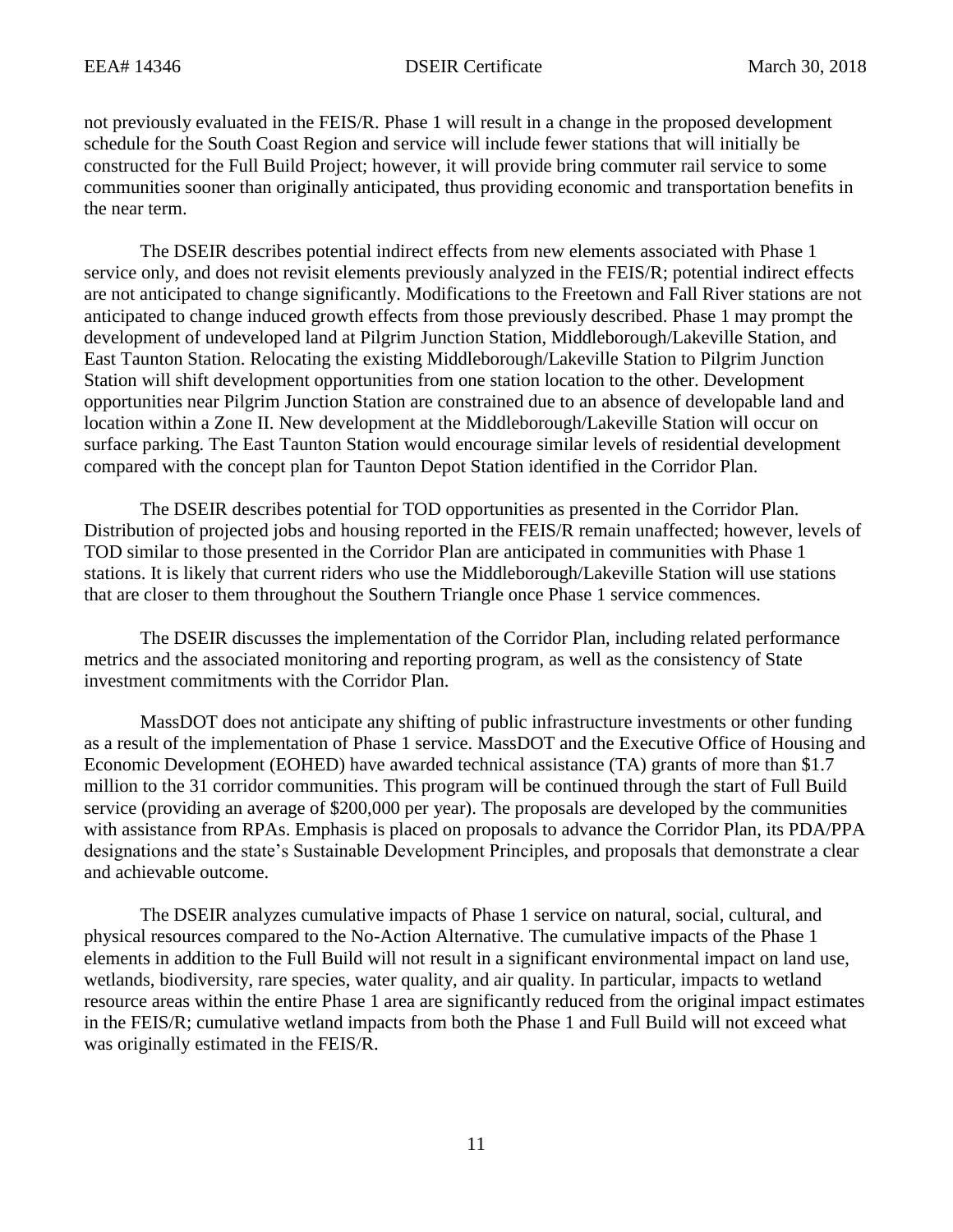# Monitoring and Reporting Plan

The long-term Evaluation and Monitoring Plan is intended to evaluate anticipated environmental and smart-growth benefits of the project and verify impact projections to allow for corrective/adaptive strategies mid-course. The DSEIR references the evaluation indicators and performance metrics described in the FEIS/R, which are tailored to the SCR project and include metrics for growth projections, PDA, PPA, TOD, and social equity. The FEIS/R outlined the State Agency or RPA responsible for data collection, which will apply throughout Phase 1 service.

MassDOT and its evaluation partners have not begun monitoring the performance metrics. MassDOT is not proposing changes to the performance metrics or associated data collection processes for Phase 1 service. MassDOT will expand the social equity metrics beyond Chapter 40B and inclusionary zoning to include other socio-economic factors, as appropriate.

The DSEIR describes modifications to the proposed monitoring and reporting programs that will be carried forward during Phase 1. It provides an update on the monitoring and collection of data, and discusses how the phasing of the project will be incorporated into the long-term Evaluation and Monitoring Plan. MassDOT will follow the same structure for the programs as outlined in the FEIS/R. The first year of data collection will commence during the first year of construction of Phase 1 service. MassDOT will report the results of the performance metrics evaluation on its website four years after commencement of Phase 1 service, and subsequent reports will be available every three years after this first report for a maximum of 20 years. The first report will include data collected for the baseline year (the first year of construction) and data collected three years after the baseline data collection year. Each subsequent report will include historical data and data collected for the additional reporting period.

Because rehabilitation/use of the existing freight line for commuter rail purposes will not significantly change wildlife habitats, fragmentation, or continuity, MassDOT determined that the use of the Conservation Assessment and Prioritization System (CAPS) analysis would not be necessary to site wetland mitigation areas or redesign culverts associated with Phase 1. Wetlands mitigation will occur at the local level in accordance with the WPA and culverts will be replaced to address structural deficiencies and reconstructed to meet the Stream Crossing Standards to the extent practicable.

# Land Alteration

The DSEIR indicates that Phase 1 elements are not located within an ACEC, will not result in new impacts to open space, or require the disposition of Article 97 lands. The proposed Pilgrim Junction Station is located within a Water Resource Protection District and the Zone II wellhead supply protection area. The DSEIR describes the type, amount, and location of land alteration associated with Phase 1 that was not previously analyzed in the FEIS/R. Existing and proposed conditions are categorized as either impervious (pavement, building, dirt, gravel, asphalt, and/or sidewalk) or pervious (grass, trees, landscape, and/or pond) for each site. The DSEIR does not specifically provide cumulative totals for land alteration and impervious area for Phase 1 and the Full Build.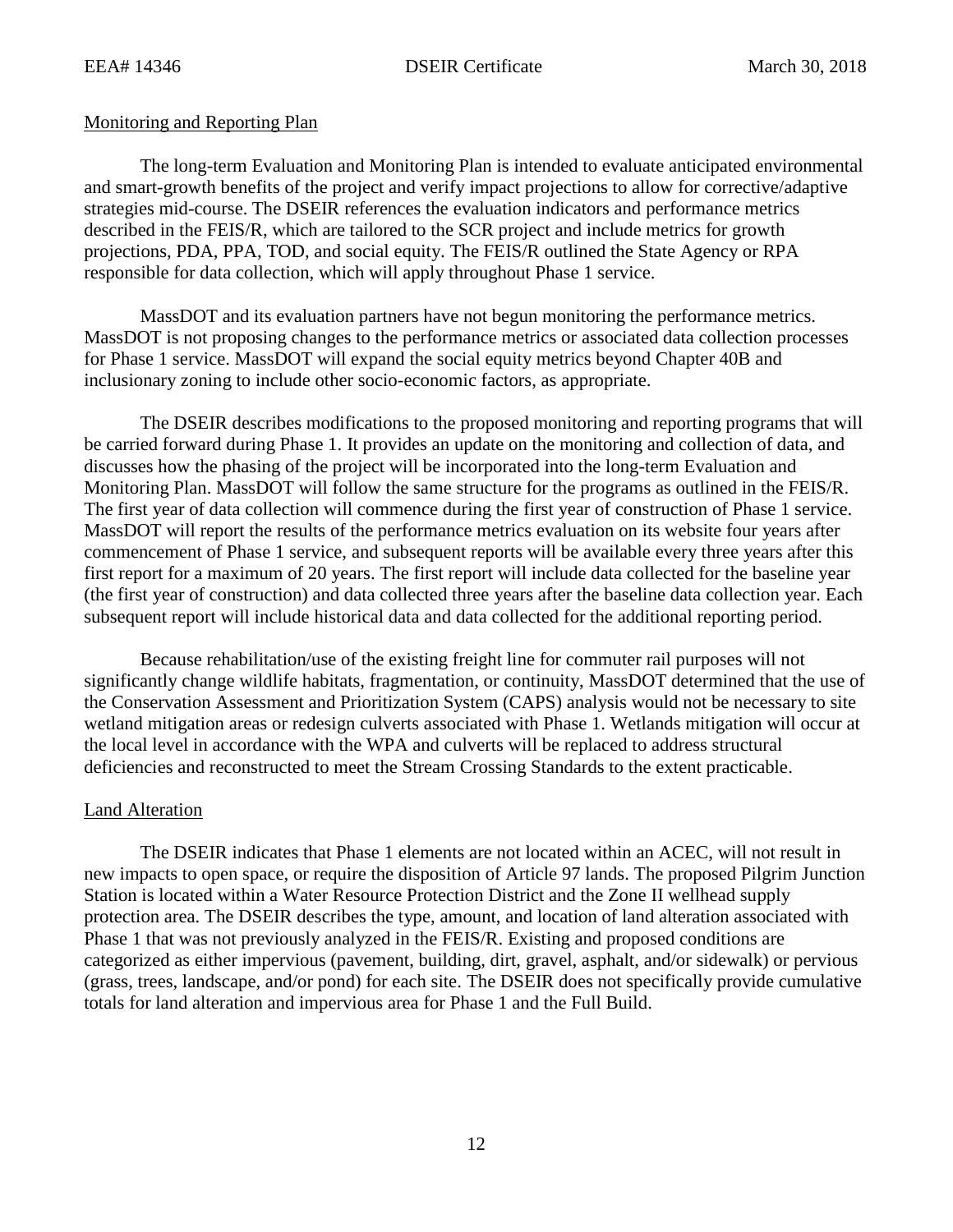| <b>Station</b>          | <b>Site</b><br>Acreage<br>(acre) | <b>Proposed</b><br>Redevelopment<br>(acre) | <b>Existing</b><br><b>Impervious</b><br>(acre) | <b>Proposed</b><br><b>Impervious</b><br>(acre) | <b>Total</b><br><b>Impervious</b><br>(acre) | <b>Proposed</b><br><b>Parking</b> |
|-------------------------|----------------------------------|--------------------------------------------|------------------------------------------------|------------------------------------------------|---------------------------------------------|-----------------------------------|
| Pilgrim Junction        | 11.0                             | 8.50                                       | 1.95                                           | 4.06                                           | 6.01                                        | 501                               |
| East Taunton            | 44.9                             | 10.32                                      | 1.37                                           | 3.80                                           | 5.17                                        | 363                               |
| Freetown                | 28.6                             | 9.53                                       | 0.53                                           | 1.91                                           | 2.44                                        | 100                               |
| <b>Fall River Depot</b> | 7.0                              | 3.05                                       | 1.35                                           | 1.17                                           | 2.52                                        | 220                               |

The following table describes the size of the redevelopment envelope, creation of impervious area, and proposed parking at each station.

New project elements will be located on previously developed land and land that is adjacent to existing freight lines. Parking at each station will be designed to avoid the alteration of undisturbed land, reduce impervious area to the extent practicable, and accommodate projected ridership. The reconfigured Freetown Station will provide 100 parking spaces, which is approximately 73 spaces less than proposed in the FEIS/R to reduce impervious area by 2.4 acres. A portion of the proposed Fall River Depot Station was sold and redeveloped into a medical office building. Additional parking may be added to the north side of the Fall River Depot Station for the Full Build project to replace this.

According to the DSEIR, upgrading the railbed, track, and signals to facilitate commuter rail service on the Middleborough Secondary will not result in significant alteration to the land within the ROW. Minor temporary and permanent impacts may occur within narrow strips immediately adjacent to the existing ballasted track for track reconstruction and minor realignment of track segments in certain areas. No significant land acquisition is required for Phase 1 construction along this ROW.

#### Ridership Projections

The DSEIR provides updated travel demand modeling to project ridership and vehicle miles travelled (VMT) for the Full Build project and for Phase 1. Modeling does not include extension of daily commuter rail service south of the Middleborough/Lakeville Station to Buzzards Bay to assess impacts and benefits. However, MassDOT emphasizes that construction of Phase 1 will not preclude future expansion of Cape service.

Ridership was modeled using the Massachusetts Statewide Travel Demand Model (TDM) developed by the Central Transportation Planning Staff (CTPS). The SCR TDM is a version that was refined specifically for the SCR study area. The DSEIR identifies the methodology, sources of data, and assumptions used as inputs to the model. The SCR TDM was updated to evaluate the 2016 and 2040 forecast year for the No Build, Phase 1 and Full Build (compared to the 2028 Full Build forecast year described in the FEIS/R). In addition, CTPS was directed to model the 2030 ridership forecast for Phase 1 on an expedited schedule. Because forecasts for the 2030 scenarios were similar to 2040 scenarios modeled and major transportation network improvements were not expected after 2030, CTPS performed an off-model analysis to estimate the 2030 ridership. The DSEIR indicates that the 2030 forecast year was selected (eight years after the projected start of service in 2022) because it provides sufficient time to assess the benefits and impacts of Phase 1 service. According to the ridership analysis, Phase 1 projections consist of approximately 1,600 trips in 2030 and Full Build projections consist of approximately 3,900 trips in 2040.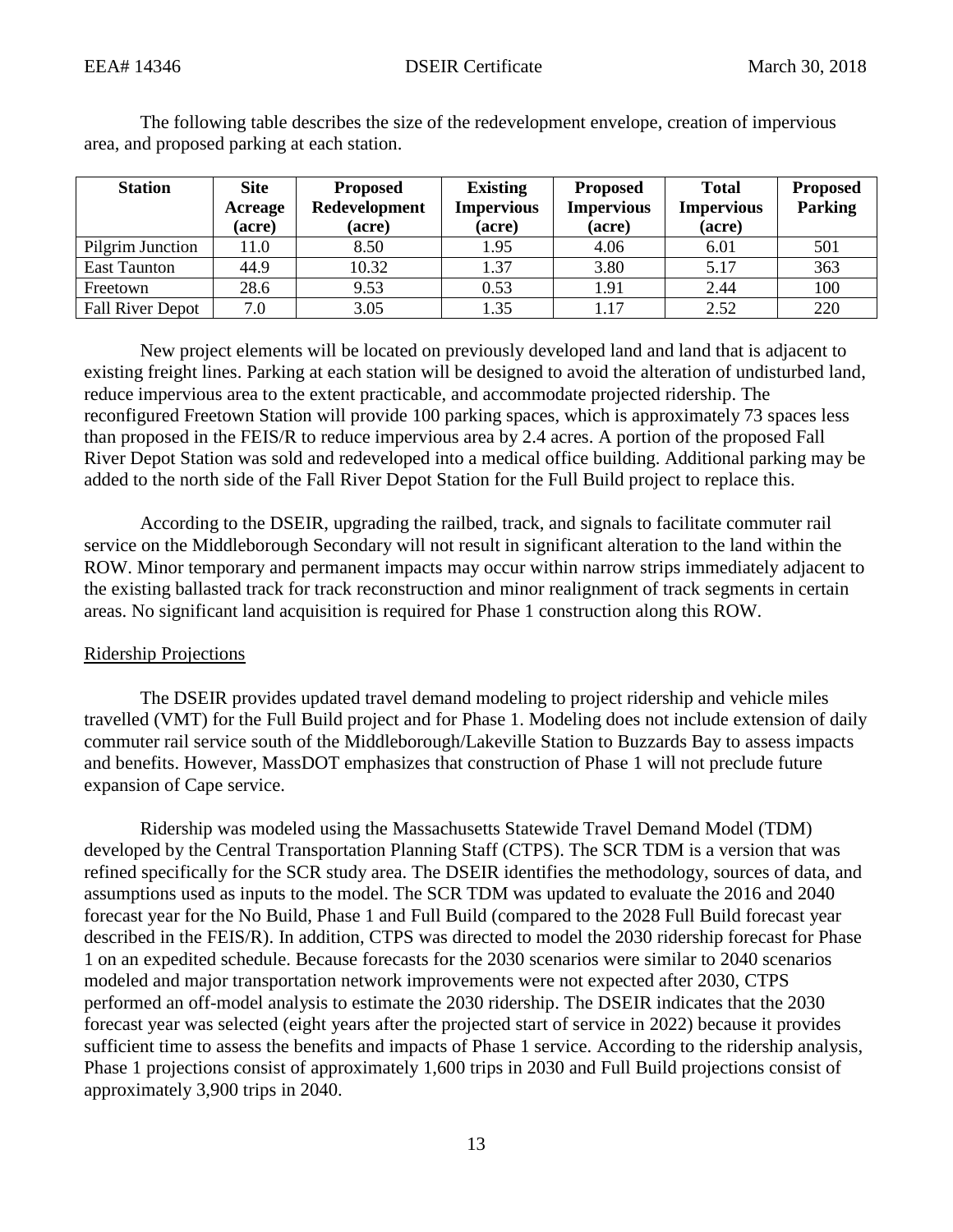The modeling incorporates station locations associated with Phase 1; however, it does not include grade crossings. The DSEIR provides a qualitative comparison of the projected ridership and cost associated with Phase 1. It does not include an estimated cost per rider based on the results of the ridership analysis. Because the model may be sensitive to cost, relative travel times, income and other demographic data, there may be some uncertainty in the estimation of each of these variables. The DSEIR describes the considerable uncertainty inherent in the modeling process which make it challenging to develop a composite margin of error or composite range. Therefore, the DSEIR did not present a range of projected boardings for each alternative (rather than a single number) based on consideration of uncertainty factors and sensitivity of the model.

The ridership projection results include boardings by station and linked trips, and the number of mode shifts from bus and auto. In addition to the 1,600 boardings diverted from automobile use, private bus service boardings under Phase 1 will decline to a projected 1,400 boardings (compared to 2,200 in the 2030 No Action) due to the diversion of passengers to the new rail options. Air quality benefits are based on the reduction in automobile VMT and the increase in transit VMT associated with new and extended trips.

The DSEIR describes how information on fares and parking fees were incorporated in the model. Also, it describes how regional land use and planning assumptions were incorporated into the model.

#### Environmental Justice

The DSEIR identifies Environmental Justice (EJ) populations within and adjacent to the Phase 1 project area and evaluates potential impacts to these populations that may result from changes proposed in Phase 1. The EJ Phase 1 study area consists of a 0.5-mile radius around the railroad alignment (Middleborough Secondary) and new station sites in East Taunton and Middleborough. The DSEIR addresses relevant State and federal policies including the EEA EJ Policy. The EJ Policy was designed to improve protection of minority and low income communities from environmental pollution as well as promote community involvement in planning and environmental decision-making to maintain and/or enhance the environmental quality of their neighborhoods.

The DSEIR indicates that there are no designated EJ populations within the EJ Phase 1 study area and Phase 1 will not result in impacts to EJ communities associated with property acquisition, socioeconomics, noise, vibration, air quality, public safety, and access and travel time and will not have a disproportionate adverse impact on EJ communities. There are two low income EJ communities in Middleborough located proximate to the EJ Phase 1 study area. The DSEIR does not anticipate direct impacts to these communities. The DSEIR indicates that phased service will benefit all EJ communities previously identified and evaluated in the FEIS/R. Benefits will include improved access to transit services to improve employment and educational opportunities, and general mobility. Phase 1 will bring these benefits to EJ communities as early as 2022.

The DSEIR outlines strategies to enhance public participation in the environmental review process and describes outreach efforts to EJ communities in New Bedford, Taunton, Fall River, and Middleborough. MassDOT will continue to update and engage EJ and other South Coast communities throughout the entirety of the project, including Phase 1 through final construction.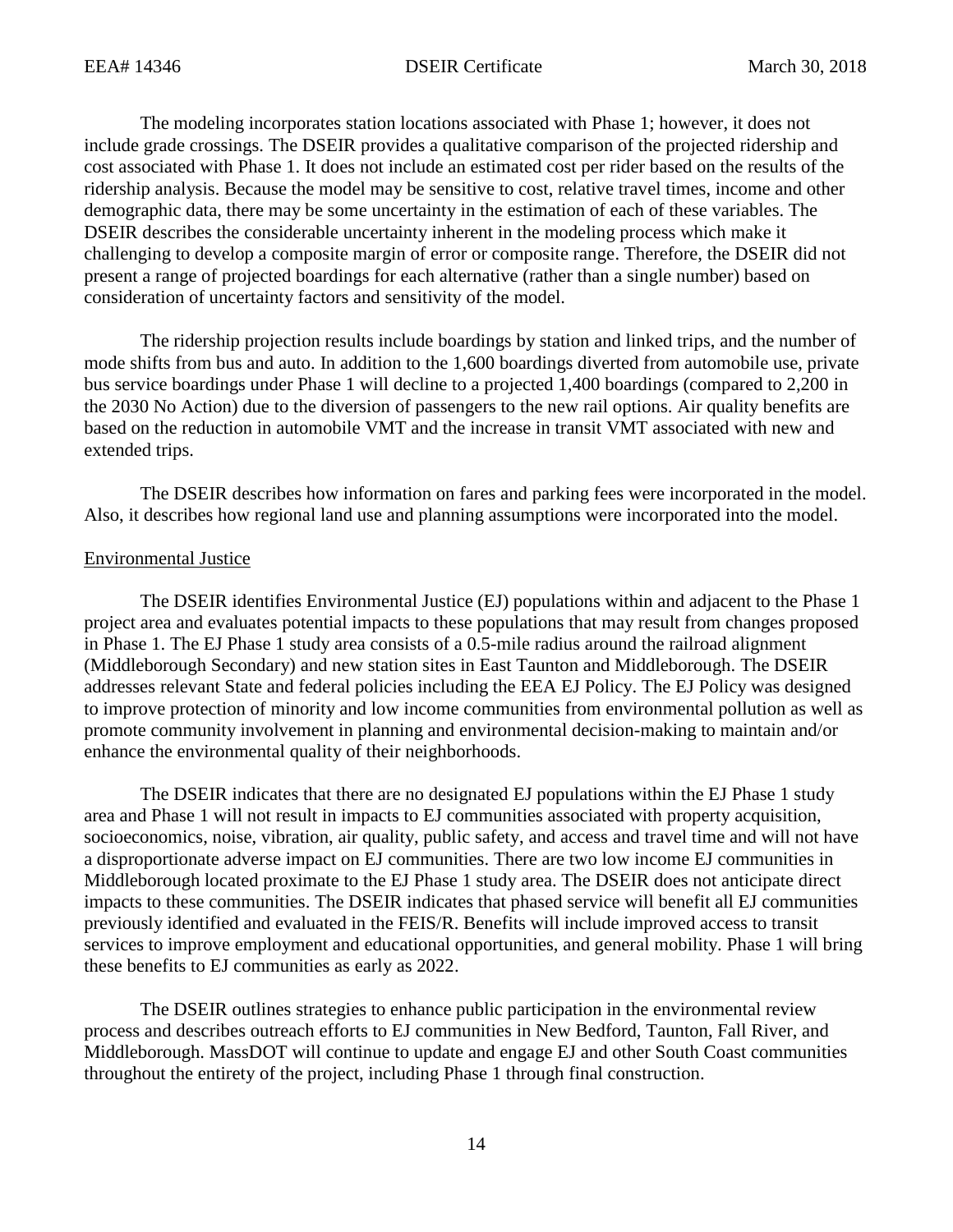#### Climate Change

The DSEIR discusses the project within the context of the Global Warming Solutions Act of 2008 (GWSA), Executive Order 569: *Establishing An Integrated Climate Change Strategy for the Commonwealth* (EO 569; September 16, 2016) and the MassDOT GreenDOT Policy. EO 569 recognizes the serious threat presented by climate change and directs agencies within the administration to develop and implement an integrated strategy that leverages state resources to combat climate change and prepare for its impacts. The Order seeks to ensure that Massachusetts will meet GHG emissions reduction limits established under the GWSA and will work to prepare state government and cities and towns for the impacts of climate change. The GHG Policy and requirements to analyze the effects of climate change through EIR review is an important part of a statewide strategy.

#### *Greenhouse Gas Emissions*

This project is subject to review under the May 5, 2010 MEPA GHG Policy. The FEIS/R included an analysis of GHG emissions for the Full Build Project. The DSEIR provided an updated GHG analysis for Phase 1. A stationary source analysis was not conducted for the stations because they will not include conditioned spaces. The East Taunton Station will include an emergency generator. The DSEIR calculates that Phase 1 will reduce regional GHG emissions by 7,121 tons per year (tpy) based on data from the mesoscale analysis. These reductions are associated with mode-shift and a related reduction in VMT by automobiles. The DSEIR commits to measures to reduce GHG emissions associated with Phase 1.

MassDOT will design platform roofs to be solar ready and will consider installation of solar PV at the stations. Stations will use light emitting diode (LED) technology and include electric vehicle (EV) charging equipment. The DSEIR does not quantify associated emissions reductions for these mitigation measures. The Massachusetts Department of Energy Resources (DOER) recommends that MassDOT commit to installing PV on parking lots and roofs, and use air to water heat pumps in conjunction with emergency generators to demonstrate that it has avoided, minimized, and mitigated GHG emissions to the maximum extent practicable. Further reductions in VMT and GHG emissions may also be achieved through the adoption of smart growth principles and transit-oriented development (TOD) in Phase 1.

The DSEIR addressed the effect of rail transit on freight services such as a shift from freight lines to roadways that might result in increased truck traffic. The DSEIR indicates that the project is not expected to have a significant impact on freight operations.

# *Adaptation and Resiliency*

The DSEIR outlines the benefits of updates to the Middleborough Secondary Line to climate adaptation and resiliency of the Full Build project. The DSEIR describes strategies MassDOT may take that will increase the resiliency of Phase 1, and Full Build, to the effects of climate change. It evaluates how the projects may be impacted by changes in precipitation and increased temperature in compliance with the *Draft MEPA Climate Change Adaptation and Resiliency Policy*. MassDOT is currently undertaking a vulnerability assessment as part of its Statewide Climate Change Adaptation Plan which includes climate projection maps for the Commonwealth and a report titled Assessment of Extreme Temperature Impacts on MassDOT Assets (Assessment). The DSEIR presents climate change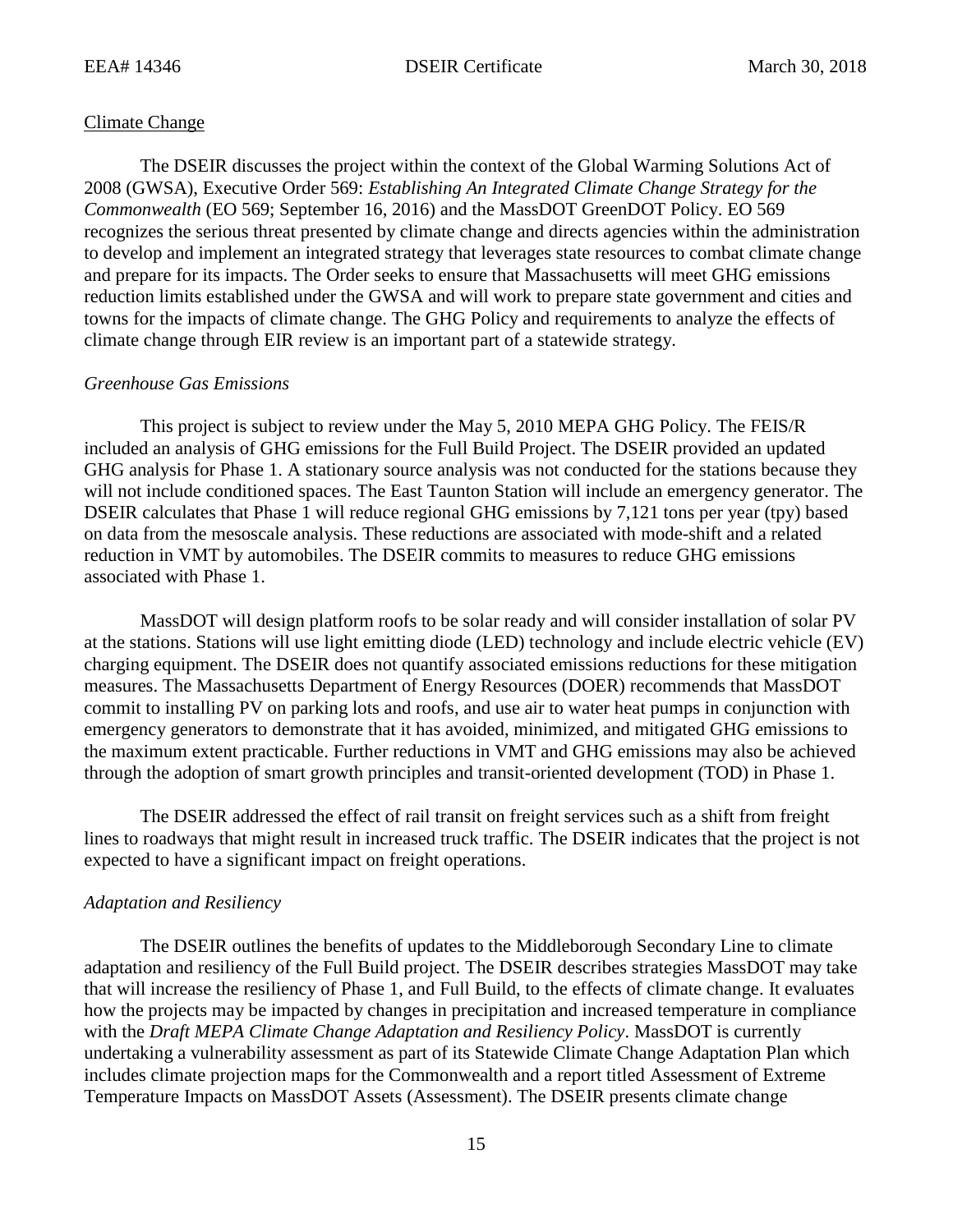projections (for precipitation depth and temperature change) representing three GHG concentration trajectories for four future periods that can be used for planning purposes.

The DSEIR identifies locations within the Phase 1 area that are vulnerable to flooding due to changes in precipitation and threats along the transportation system associated with extended periods of extreme temperatures. MassDOT's Assessment determined that exposure to high temperature would not significantly impact the infrastructure design and materials specifications.

The DSEIR identifies potential solutions to mitigate projected increased flooding and temperature increase. MassDOT will use the data and design standards provided in the Boston Water and Sewer Commission's (BWSC) 2015 *Wastewater and Storm Drainage System Facilities Plan* for the project's stormwater management systems including analyzing existing and designing new culverts. MassDOT maintains that Phase 1 will provide resiliency by providing a reliable redundant route should the Full Build become vulnerable due to flooding, power outages, or track damage.

# Air Quality

The DSEIR evaluates the air quality impacts of Phase 1 consistent with the analysis provided in the FEIS/R. The DSEIR describes the methodology used for the mesoscale and microscale analyses. The analyses address emission impacts from both automobiles and locomotives. Modeling conservatively assumed Tier 3 diesel locomotive engines; however, cleaner Tier 4 locomotives will be phased into the fleet. Any locomotives purchased for Phase 1 will comply with federal locomotive standards. The DSEIR considers the emissions from minimal electrical consumption at each station and the direct emissions from the emergency generator at the East Taunton Station to be negligible.

The mesoscale analysis evaluates regional air quality impacts of Phase 1 with respect to National Ambient Air Quality Standards (NAAQS), Clean Air Act (CAA), and State Implementation Plan (SIP). It calculates emissions of volatile organic compounds (VOCs), nitrogen oxides (NOx), carbon dioxide  $(CO<sub>2</sub>)$ , carbon monoxide  $(CO)$ , and Particulate Matter 2.5 micrometers and 10 micrometers in diameter  $(PM<sub>2.5</sub>$  and PM<sub>10</sub>). The mesoscale analysis uses traffic and emissions data for existing and future (No Action and Build) conditions within the Phase 1 study area. It was informed by the Regional Travel Demand Model (RTDM) maintained by CTPS to project reductions in VMT and emissions factors derived using EPA's Motor Vehicle Emissions Simulator (MOVES2014a). Diesel train emissions were modeled using EPA emission factors and based on travel distances from the proposed service schedule.

The DSEIR describes how the project will comply with the CAA Amendments (General Conformity Rule and SIP) and NAAQS. Phase 1 is expected to reduce CO by 64 kilograms per day (kg/day), VOC by 1-2 kg/day,  $PM<sub>2.5</sub>$  and  $PM<sub>10</sub>$  by less than 1 kg/day, and CO<sub>2</sub> by 7,121 tpy. Phase 1 is expected to increase  $NO<sub>x</sub>$  emissions by 26 kg/day because the increased train emissions offset the reduction in motor vehicle emissions; however, these values are well below the de minimis levels outlined in the General Conformity Rule. Use of Tier 4 locomotives could further decrease emissions of all pollutants.

Consistent with previous analysis, the DSEIR also includes a microscale analysis to determine if automobiles and train locatives for Phase 1 will cause or exacerbate existing CO,  $PM_{2.5}$ , or  $PM_{10}$  and  $NO<sub>2</sub>$  at localized "hotspots" (including  $NO<sub>2</sub>$  at stations associated with diesel trains). The DSEIR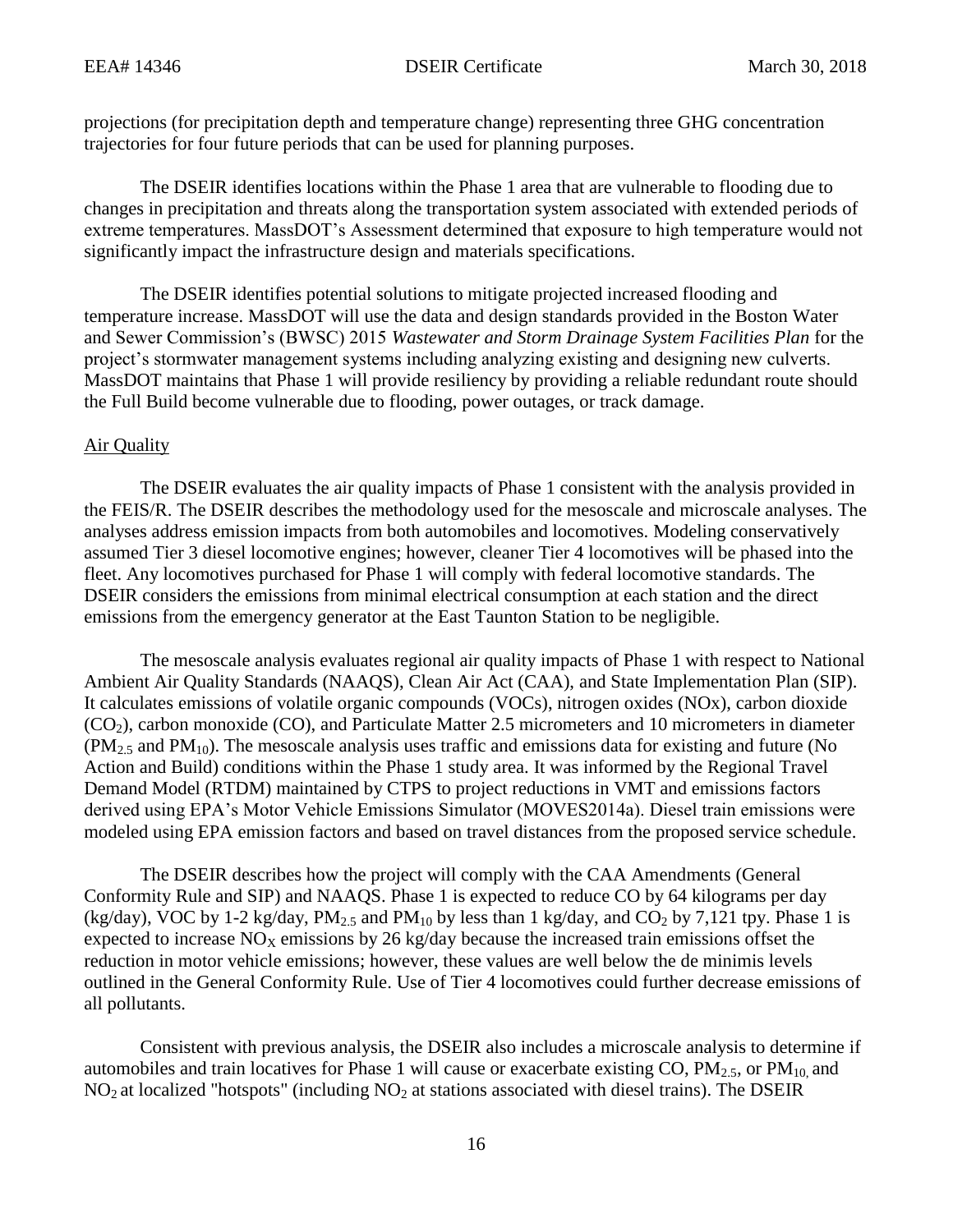describes the methodology used for the microscale analyses and model input data such as vehicle/train emission factors. The analysis microscale analysis includes assessments of the Phase 1 service at intersections in the vicinity of new stations; grade crossings; and train stations.

The worst-case intersection in each station's traffic study area was analyzed. It is assumed that because these intersections will comply with the NAAQS criteria, all other intersections in the traffic study area will also comply. Each of the five grade crossings along the Phase 1 corridor was modeled during the peak transit hour when the most grade crossing events would occur. Ambient air quality near the stations was considered by assessing idling locomotives during the peak transit hour. Automobile and train emissions were used to calculate worst-case concentrations. Emissions of the moving diesel commuter rail trains were added to grade crossing receptor locations to calculate the highest concentrations of pollutants. All of the measured pollutant concentrations will comply with the NAAQS and Phase 1 will not result in a significant change in concentrations.

Consistent with MassDOT's GreenDOT Policy Directive and Revised Diesel Retrofit Specifications, contractors will be required to install emissions control devices in all off-road vehicles. Ultra-low sulfur diesel (ULSD) fuel must be used in off-road equipment. Protocols will be established to limit excessive idling during the construction period. This may include driver training, periodic inspections by site supervisors, and posting signage.

# Traffic and Transportation

The DSEIR includes a revised transportation analysis which describes the transportation and roadway safety impacts for Phase 1 that were not previously evaluated in the FEIS/R. It analyzed potential transportation impacts at four station locations and five existing grade crossings along the Middleborough Secondary. Study area roadway and intersections around each proposed station were selected for safety and traffic operation analyses and these were adjusted from locations evaluated in the FEIS/R based on revised station locations, as appropriate.

# *Phase 1 Operations*

Impacts of proposed Phase 1 operations were evaluated with respect to intersection and roadway traffic operations, pedestrian and bicycle accommodations, and parking at each planned station. Current and future demographic and economic data were incorporated into the CTPS TDM and Phase 1 ridership projections, based on land use data and projections from the Southeastern Regional Planning and Economic Development District (SRPEDD) and Old Colony Planning Council (OCPC). The DSEIR describes potential impacts of Phase 1 on existing roadways, freight, passenger rail, and bus operations.

The analysis evaluates existing conditions and the potential impacts of Phase 1 operations within Middleborough, Lakeville, Taunton, Fall River, and Freetown based on the existing roadway and intersection geometry, grade crossings, traffic volume data collection, vehicle crash analysis, and traffic operations analysis. Traffic volume data (automatic traffic recorder (ATR) counts and turning movement counts (TMCs)) were collected in June 2017 for roadway and intersections in the study area of proposed stations (new, relocated, or reconfigured). No new traffic data was collected in Freetown because the only change since the FEIS/R consists of relocating the driveway.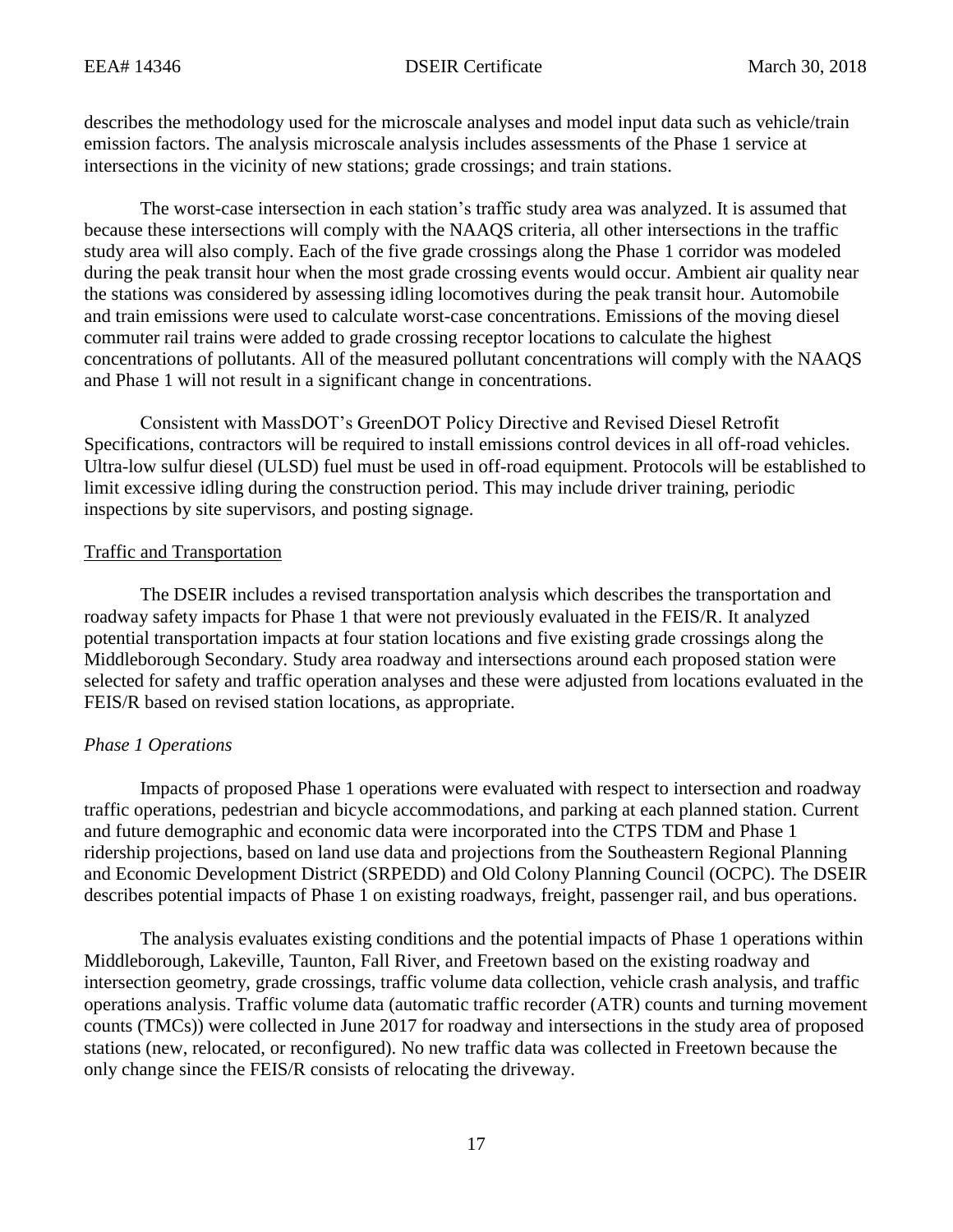The analysis evaluates current and projected traffic congestion at study area intersections (expressed in terms of level of service (LOS)) with and without Phase 1 operations based on a 2030 traffic forecast by CTPS. Trip generation for each station was based on projected park and ride and kiss and ride ridership. MassDOT conducted peak-hour signal warrant analyses at study area intersections. The TDM was used to project total pedestrian and bicycle volume at each proposed station.

There have been modifications to traffic signal timing and phasing along the Route 140 Corridor in Taunton since the FEIS/R, which have improved traffic operations in the vicinity of Route 24. The majority of study area intersections in the vicinity of stations currently operate at LOS D or better under peak period conditions. However, under existing conditions, the South Main Street (Route 105)/West Grove Street (Route 28) intersection in Middleborough operates at LOS E during the evening peak hour.

Existing traffic volumes were projected to 2030 No-Action conditions by applying annual background growth rates for Middleborough (eight percent), Taunton (four percent), and Fall River (1.5 percent) based on model inputs, in addition to project-specific traffic volumes. Project First Light (EEA#14924) in Taunton and its preferred alternative for the new interchange at Route 24/Route 140 were included in the No-Action analysis for Taunton. I expect that the No-Action analysis for Freetown accurately incorporated updated traffic information associated with the Freetown Business Park (EEA#15420). Vehicle trips associated with expected passenger growth at the existing Middleborough/Lakeville Station were included in the No-Action analysis.

Analysis of transportation impacts was based on projected ridership at each station. Analyses indicate that the majority of intersections will operate at acceptable LOS. The South Main Street (Route 105)/Route 28 intersection in Middleboro which will continue to operate at LOS F during the evening peak-hour under the 2030 Phase 1 Operation and will be improved to LOS D with proposed mitigation. Phase 1 is not anticipated to adversely impact traffic in Middleborough; however, MassDOT is proposing mitigation to address existing deficiencies or enhance bicycle/pedestrian access to the station.

The Route 140/Industrial Drive intersection in Taunton which will deteriorate to LOS F during peak hours under the 2030 Phase 1 Operation and will be improved to LOS B with proposed mitigation. Potential adverse impacts of Phase 1 in Taunton are associated with the effect of the new at-grade railroad crossing on traffic operations along the Route 140 corridor; however, station-related traffic impacts are not anticipated. MassDOT proposes intersection improvements to facilitate grade crossing safety while maintaining traffic operations to the extent possible during grade crossing closures on Route 140.

The NPC indicated that Phase 1 could continue to provide a connection between Bridgewater State College and the Fall River/New Bedford area in the long term, if warranted by demand. Phase 1 will not preclude future Cape service.

# *Crash Analysis*

Historical crash data was reviewed for the most recent three- to five-year periods available for study area intersections in Middleborough, Taunton, and Fall River. High crash rate locations (exceeding the statewide and/or district averages) in the vicinity of proposed stations include the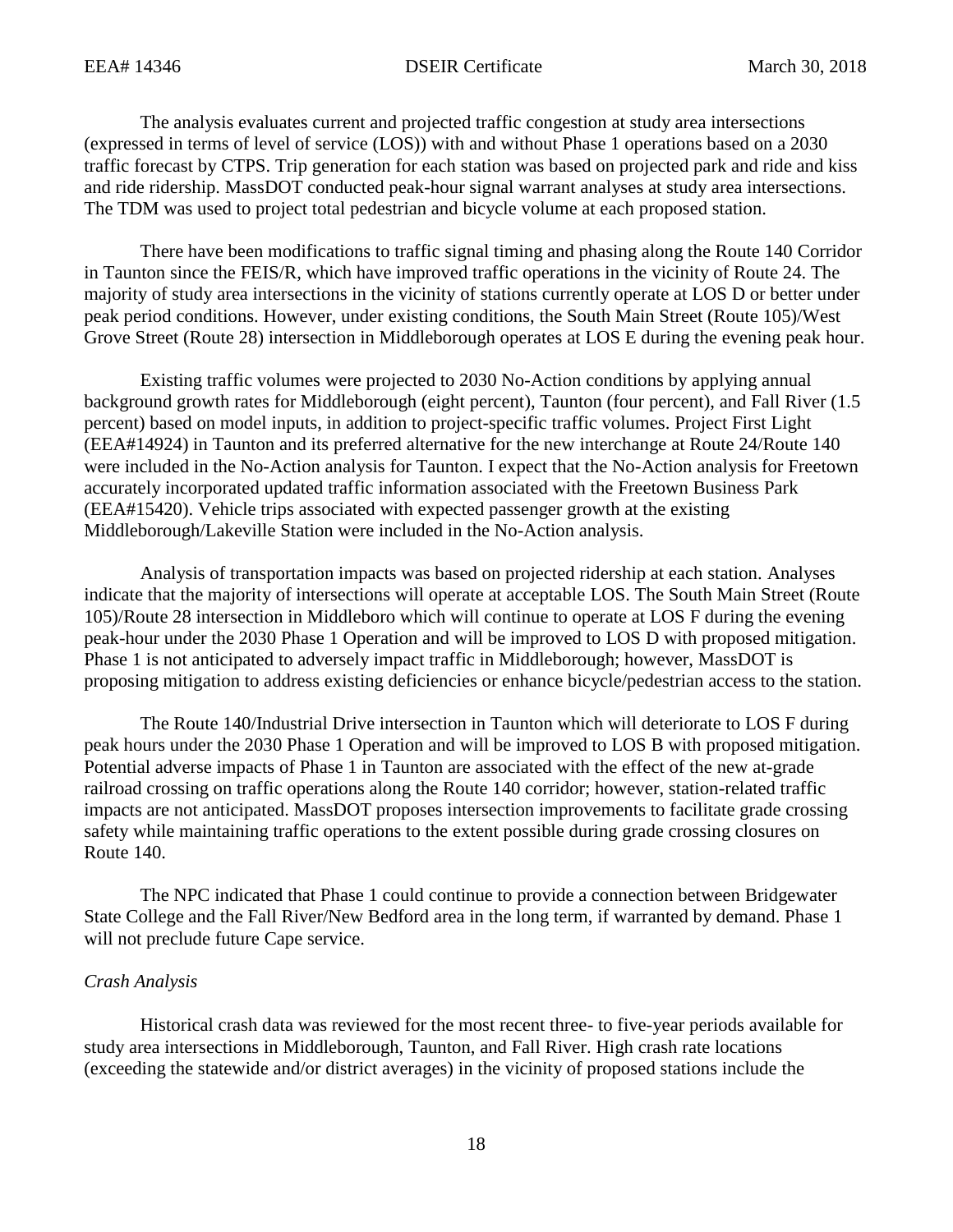following intersections:

- the South Main Street (Route 105)/West Grove Street (Route 28) in Middleborough (ranked as number 121 of the Top 200 intersection crash locations in the Commonwealth;
- Route 140/Mozzone Boulevard in Taunton;
- Route 140/Route 24 ramps (northbound (NB) and southbound (SB)) in Taunton (listed as high crash locations, eligible for Highway Safety Improvement Program (HSIP) funding;
- North Main Street/President Avenue in Fall River;
- North Main Street/Lincoln Avenue;
- North Main Street/Pearce Street: and
- North Davol Street/President Avenue.

The President Avenue corridor, between North Davol Street and Thompson Street is listed as a high crash location eligible for HSIP funding. The President Avenue corridor between Dyer Street and June Street is listed as a bicycle crash cluster eligible for HSIP funding.

MassDOT will undertake a Roadway Safety Audit (RSA) for high crash locations identified in Middleborough and Fall River. An RSA was determined not to be required at the Route 140/Route 24 ramp (NB/SB) intersections as there have been no changes in crash trends since a previously completed RSA at this location. Mitigation identified from the RSAs will be incorporated into Phase 1.

# *Grade Crossing Analysis*

The DSEIR includes an evaluation of the five grade crossings along the Middleborough Secondary (two in Lakeville and three in Taunton) and provides an analysis of traffic and safety impacts. Existing train frequency varies between four and 22 freight trains per week. The DSEIR includes a delay and queue technical analysis for all grade crossing locations. The DSEIR indicates that a review of MassDOT crash data over the past five years shows no history of crashes that can be attributed to existing activity on the Middleborough Secondary.

During the morning and evening peak-hours, the grade crossings are projected to be closed three times, respectively, with a total of 13 round trips per day. The grade crossings on the Middleborough Secondary in Lakeville and Taunton are active. It is assumed that, in the future, freight will run outside of the peak commuting hours to facilitate commuter rail along the single track. The DSEIR describes the traffic volumes, maximum queue, and average delay at these grade crossings. No impacts to driveways or adjacent intersections in the vicinity of the crossings in Lakeville are projected. Queue lengths and average delays at three crossings in Taunton will affect driveways immediately adjacent to the crossings. No impacts to any adjacent intersections due to queued vehicles at the crossing are anticipated.

The assessment of potential traffic and safety impacts at the proposed public grade crossings indicates that each location will be suitable for public use equipped with a combination of new, state of the art, Automatic Highway Crossing Warning (AHCW) systems and minor geometric modifications such as driveway reconfiguration, driveway closures, vegetation clearing and utility pole relocations. Specifically, minor modifications to driveways adjacent to the grade crossings are proposed along Old Colony Avenue and Middleboro Avenue. More extensive changes are proposed along Route 140.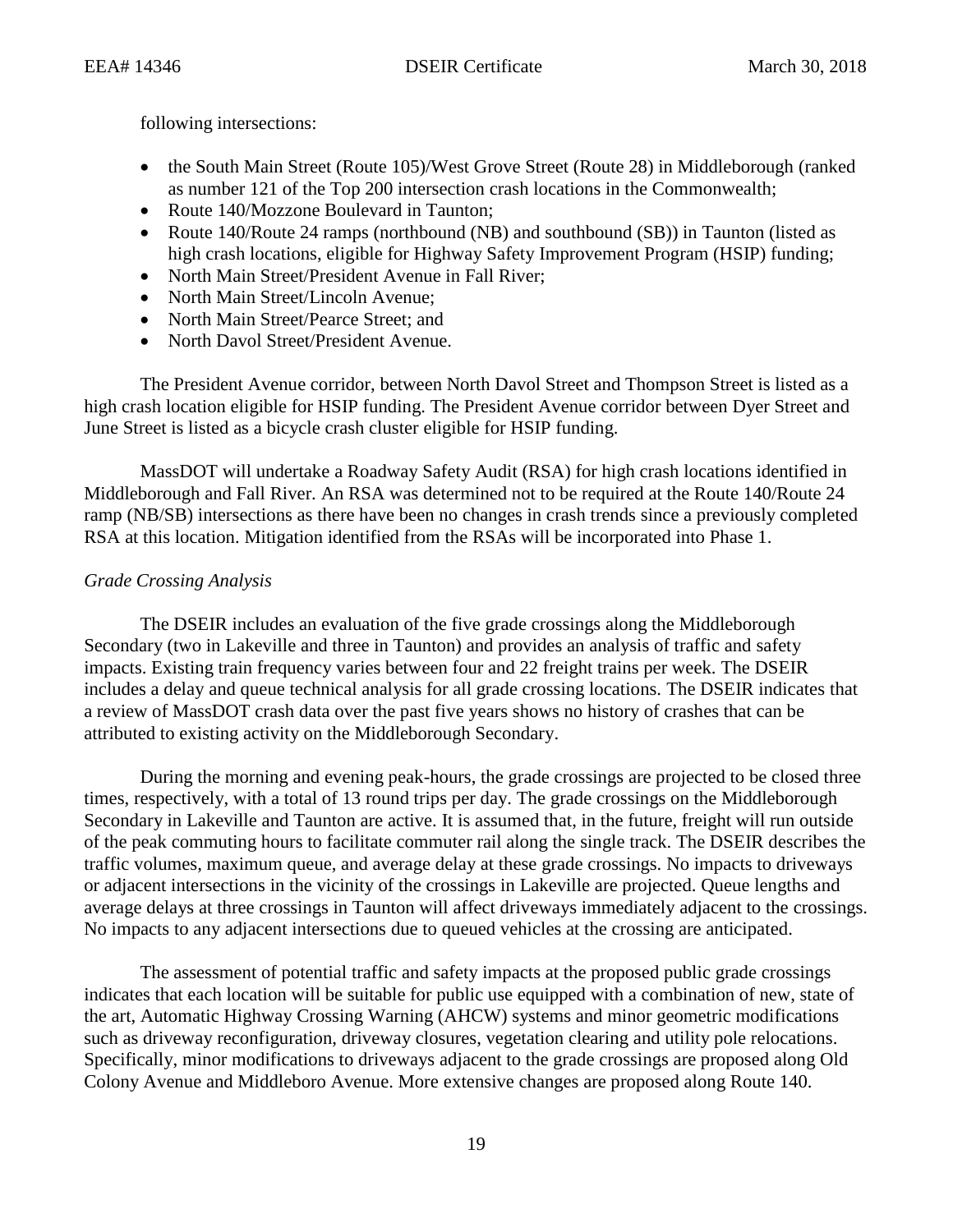# *Parking*

A parking assessment for each station compares the planned number of parking spaces to the projected peak parking demand and identifies any existing parking supply that may be affected by the proposed project. Peak parking demand at each station was projected based on daily passenger boardings determined by the TDM. The following table identifies proposed parking supply.

| <b>Station</b>          | <b>Parking</b><br><b>Peak Parking Demand</b> |                           | Handicap          | <b>Kiss and</b> |
|-------------------------|----------------------------------------------|---------------------------|-------------------|-----------------|
|                         | <b>Supply</b>                                | <b>Phase 1/Full Build</b> | <b>Accessible</b> | <b>Ride</b>     |
| Pilgrim Junction        | 501                                          | 453/483                   | 18                | Yes             |
| <b>East Taunton</b>     | 363                                          | 298/322                   | 10                | Yes             |
| Freetown                | 107                                          | $^{\ast}$                 |                   | Yes             |
| <b>Fall River Depot</b> | $220**$                                      | ***                       |                   | Yes             |

\* 73 fewer spaces than previously proposed in the FEIS/R; DSEIR indicates this amount will still maintain adequate supply

\*\* Additional parking may be added on the north side of the track at 870 North Main Street as part of the Full Build

\*\*\* For Phase 1, the reduced parking area is expected to be adequate to meet demand.

# *Multimodal Connectivity*

The ridership modeling projections include a mode of access for each station, which were used to define proposed infrastructure improvements. Mode choices included auto (single-occupant vehicle trip and carpool), transit, and non-motorized (walk or bicycle). The DSEIR describes pedestrian and bicycle connections from local neighborhoods to the proposed stations, which will be designed to accommodate these users, and measures proposed to encourage multimodal access such as exclusive signal timing phasing and bicycle racks.

Southeastern Regional Transit Authority (SRTA) and Greater Attleboro Taunton Regional Transit Authority (GATRA) provide local bus service within the vicinity of proposed stations. These operators use a fleet of buses that accommodate bicycles, which will encourage multi-modal integration for the project. Current bus operators will provide enhanced Feeder Bus service (extending or adjusting existing bus routes) to the proposed stations for Phase 1 service to support interconnectivity between urbanized communities in the study area to proposed stations. A Feeder Bus network would provide an alternative to driving to stations and would support TOD and other smart growth initiatives in the study area. The DSEIR summarizes the proposed Phase 1 Feeder Bus connections to each of the four stations, including a shuttle between the existing Middleborough/Lakeville Station and the new station at Pilgrim Junction and extension of GATRA's Bus Route 8 to serve the proposed East Taunton Station to provide a connection to other locations in Taunton, including downtown Taunton, the Bloom Bus Terminal, Taunton High School, Taunton Depot, and the Silver City Galleria.

The Phase 1 service will operate in an area that is not currently served by Transportation Management Associations (TMAs) and other Transportation Demand Management programs. MassDOT plans to coordinate with Regional Transit Authorities (RTAs) and TMA and Transportation Demand Management programs that operate in the region in the future.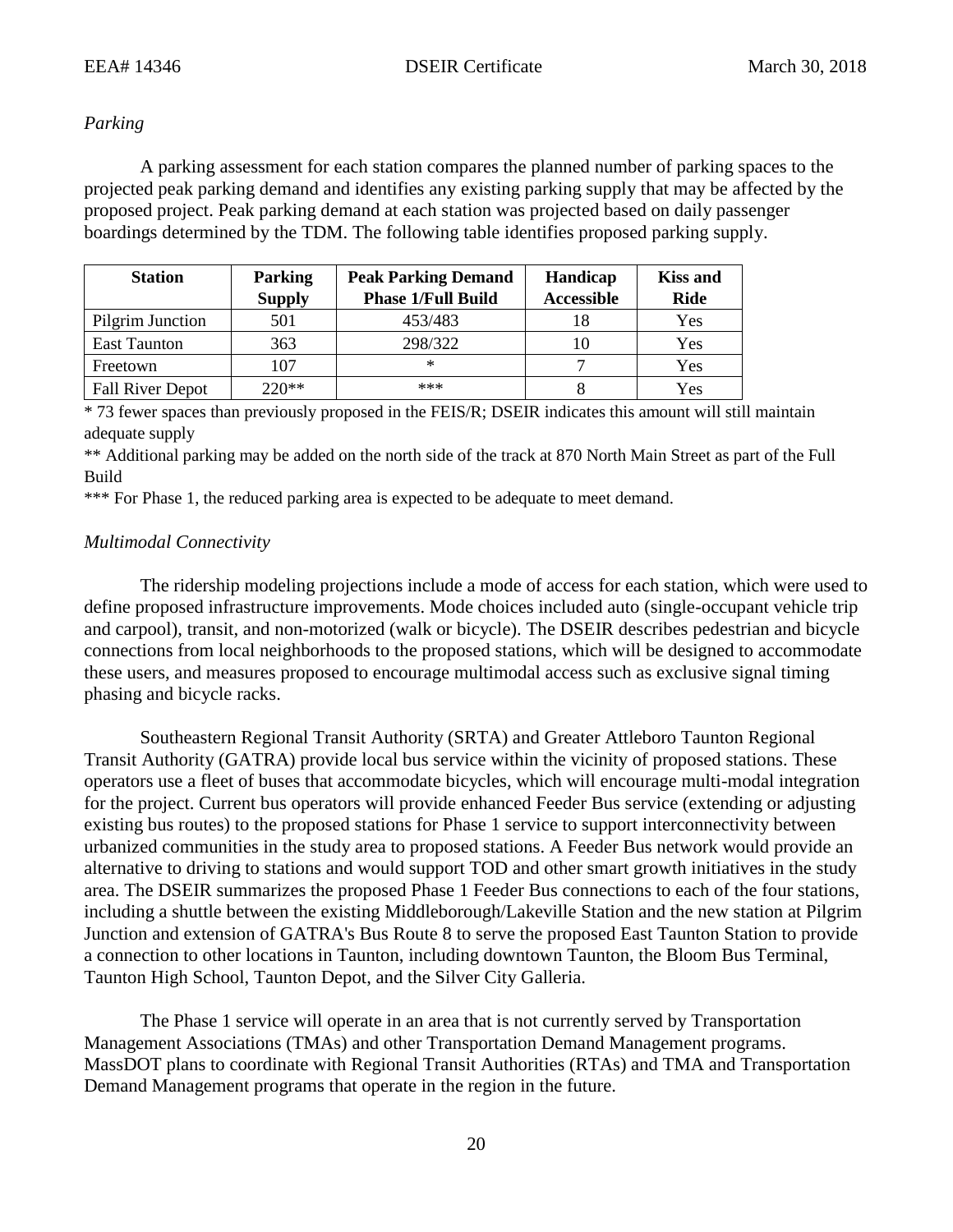# *Mitigation*

The DSEIR identifies the following mitigation commitments to address traffic impacts and ensure safe, multi-modal access to the stations:

Middleborough

- Complete RSA at Route 105/Route 28 intersection and implement recommended improvements;
- Modify traffic signal timing/phasing at Route 105/Route 28 intersection to provide adequate pedestrian crossing times and protected/permissive left turns for all approaches;
- Modify traffic signal timing/phasing at Route 105/I-495 NB intersection to incorporate new station driveway and a pedestrian crossing across Route 105;
- Install high visibility materials, advanced signage, and flashing beacon warning devices at the existing unsignalized crosswalks across Route 28 at West Street and at Elm Street; and
- Modify traffic signal timing at Route 105/Route 79/Commercial Drive intersection.

Taunton

- Install new traffic signal at Route 140/Industrial Drive intersection;
- Install pre-signals at the Route 140 grade crossing;
- Restripe Route 140 SB between Industrial Drive and Route 24 SB to provide two through lanes and a dedicated right-turn lane onto Route 24 SB (minor widening may be required); and
- Modify traffic signal timing/phasing at Route 140/Mozzone Boulevard/Route 24 SB ramps intersection to provide preemption phasing during gate closure.

Freetown

- Install advanced warning signage along South Main Street and at Freetown Station driveway; and
- Install dynamic messages signing along approach where sight distance is deficient.

Fall River

- Widen North Main Street on both approaches to President Avenue
- Update traffic signal timing/phasing at North Main Street/President Avenue and increase pedestrian crossing time
- Increase the pedestrian crossing time at North Davol Street/President Avenue

MassDOT is separately advancing a design to address the Middleborough Rotary. Traffic operations at Pilgrim Junction are not expected to impact the Middleborough Rotary. The DSEIR indicates that new trips to the Pilgrim Junction Station through key intersections in Middleborough Center, the Middleborough Rotary, and in the vicinity of the schools located along Route 28 will be unchanged.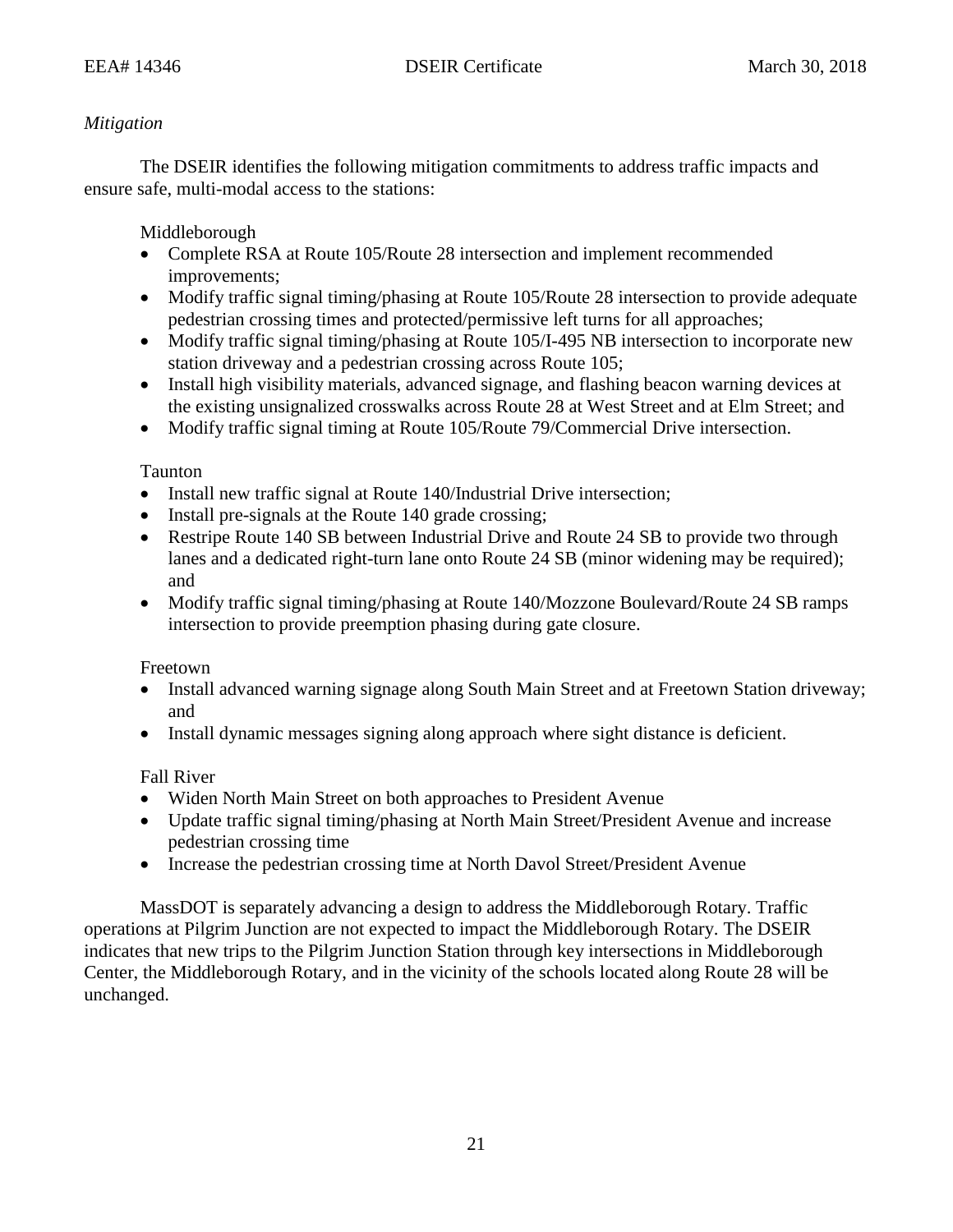# Wetlands, Water Quality and Wildlife Habitat

# *Wetlands*

Phase 1 will result in impacts to BVW, Land Under Water (LUW), Bank, Bordering Land Subject to Flooding (BLSF), Riverfront Area (RFA), and Land Subject to Coastal Storm Flowage (LSCSF). The project is subject to Federal, State, and local wetland permitting jurisdiction, each with its own performance standards and regulations. Local Conservation Commissions will review Phase 1 to determine its consistency with the WPA, the Wetlands Regulations (310 CMR 10.00), and associated performance standards, including the Stormwater Management Standards (SMS). MassDEP will assess the project's consistency with the WPA, the 401 WQC regulations (314 CMR 9.00) and the c. 91 regulations (310 CMR 9.00). ACOE will review the project to determine its consistency with Section 404 of the Federal Clean Water Act. Phase 1 will not require a Variance in accordance with the WPA.

An Order of Conditions issued by a local Conservation Commission is not a Permit, as that term is defined in the MEPA regulations; therefore, MassDOT may initiate wetlands permitting prior to completion of MEPA review. Phase 1 received OOCs from the Conservation Commissions in Fall River, New Bedford (for the layover station), Freetown (two), Berkley, Taunton (two), and Raynham, which were not appealed. Outstanding OOCs are required from the Conservation Commissions in Middleborough (only work along Middleborough Secondary; Pilgrim Junction is not within WPA jurisdiction), Lakeville, and New Bedford (for track work).

In addition to new impacts along the Middleborough Secondary and at proposed stations, the DSEIR also provides an update on the impacts to wetland resource areas within the Southern Triangle that were previously analyzed in the FEIS/R. The following table identifies permanent and temporary impacts within the Phase 1 area and mitigation for permanent BVW impacts (MassDOT provided updated impact numbers during review of the DSEIR).

| <b>Municipality</b>    | <b>Bank</b>     | <b>BVW</b>   | <b>LUW</b>  | <b>BLSF</b> | <b>RFA</b> | <b>Proposed</b>   | <b>OOC</b> Issued |
|------------------------|-----------------|--------------|-------------|-------------|------------|-------------------|-------------------|
|                        | $(\mathbf{If})$ | (sf)         | (sf)        | sf)/(cf)    | (sf)       | <b>BVW</b>        |                   |
|                        | P/T             | P/T          | P/T         |             | Р          | <b>Mitigation</b> |                   |
|                        |                 |              |             |             |            | (sf)              |                   |
| Middleborough*         | 0/0             | 0/0          | 0/0         | 0/0         | 0/0        | $\theta$          | <b>TBD</b>        |
| Lakeville*             | 0/484           | 0/0          | 0/0         | 0           | 78,990     | $\Omega$          | <b>TBD</b>        |
| Taunton**              | 1,021/36        | 4,230/0      | 5,227/178   | 1,354/979   | 78,036     | 5,200             | 2/13/2018         |
| Raynham***             | 0/0             | 0/0          | 0/0         |             | $\theta$   |                   | 12/20/2017        |
| Berkley                | 476/206         | 3,330/18,028 | 1,342/1,943 | 4,468/4,815 | 0          | 5,520             | 1/10/2018         |
| Freetown <sup>**</sup> | 2,201/48        | 2,640/0      | 2,338/461   | 2,782/504   | 105,680    | 5,410             | 2/26/2018         |
| New Bedford*           | 6,656/86        | 9/93         | 921/313     | 0           | 479        | 2,600             | 1/8/2018/TBD      |
| Fall River****         | 160/20          | 0/98         | 0/0         | 0/0         | 7,372      |                   | 3/9/2018          |

P: permanent impacts

T: temporary impacts

TBD: to be determined

\* NOI to be filed for track work – estimated impacts

\*\* Impacts are combined from two separate NOIs

\*\*\* Buffer Zone work only

\*\*\*\* Impacts also include 16,419 sf of LSCSF and 1,715 lf of Coastal Bank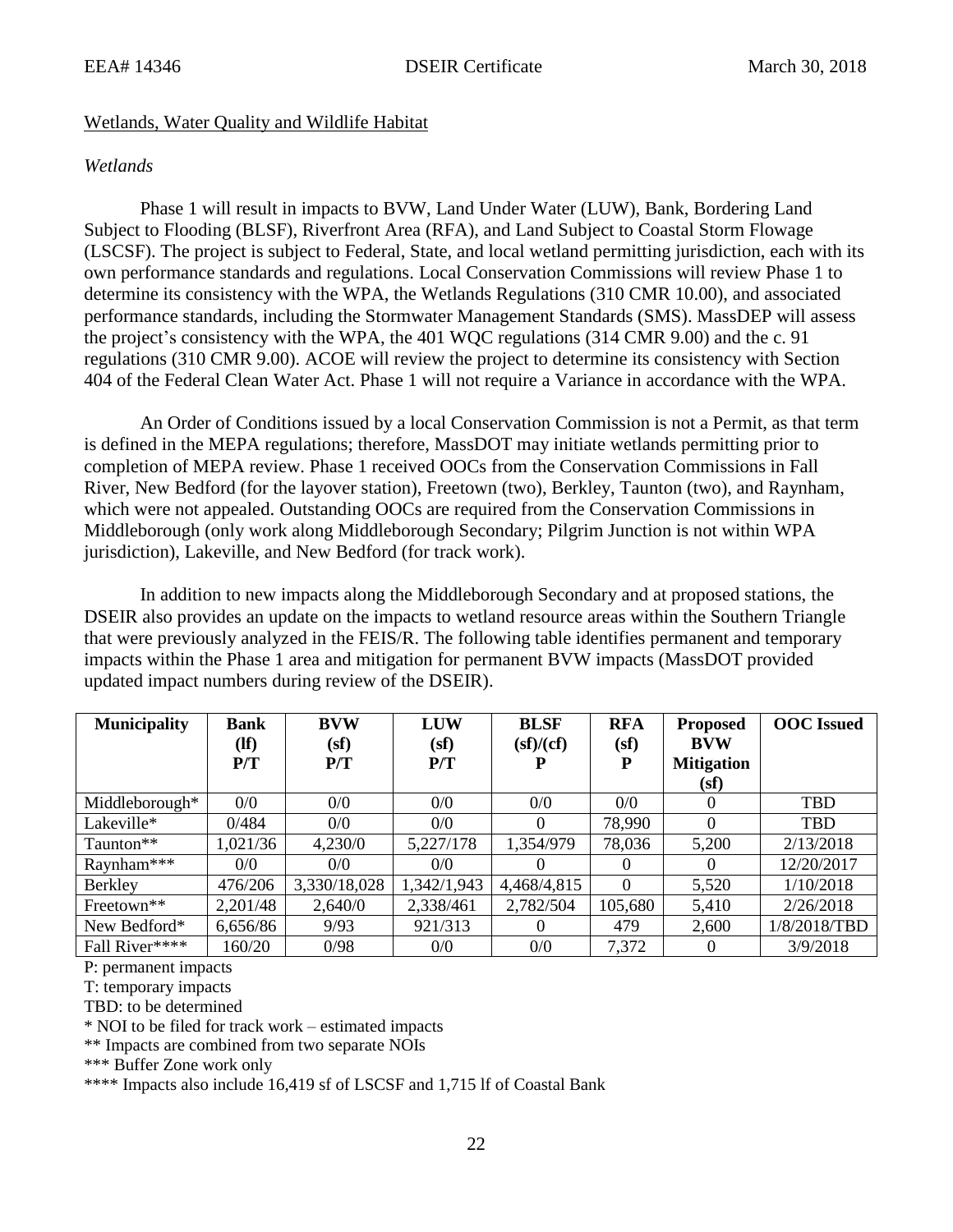The DSEIR includes a description of wetland systems identified along the proposed alignment for Phase 1 for track construction/reconstruction (single and double tracking), culvert/bridge replacement, retaining wall construction, and upgraded grade crossings, and at the proposed station sites. It includes figures to supplement the narrative and depicts specific locations and extent of wetland impacts. The DSEIR includes tables summarizing wetlands impacts for Phase 1, including the identification of cumulative impacts for each resource area and by municipality. MassDOT consulted with the ICG on several occasions to review proposed work and project impacts. The methodology used to assess impacts was consistent with the approach used in the FEIS/R. The DSEIR describes how proposed work in wetland resource areas will meet applicable performance standards.

The DSEIR describes and quantifies alterations to floodplains (BLSF) and discusses how work associated with Phase 1 will comply with applicable regulatory standards pursuant to 310 CMR 10.57(4)(a). Hydrologic analyses were conducted to determine the 100-year flood elevation in the vicinity of Phase 1 elements not previously reviewed in the FEIS/R. Flood storage mitigation will be provided on an incremental (one-foot) basis well in excess of the proposed volume of fill at each elevation. Compensatory storage will be provided in the immediate vicinity of proposed fill within BLSF (within the same floodplain) for loss of BLSF within each municipality.

#### *State of Good Repair Program*

Phase 1 includes activities that qualify as "Bridge Exempt" under the Transportation Bond Bill and portions that do not qualify for the exemption. MassDEP has indicated that it will require two 401 WQC applications. MassDOT filed the Bridge Exempt 401 WQC with MassDEP, which has been classified as State of Good Repair (SGR) work. This SGR work includes discharge of fill and dredging associated with the maintenance, repair and/or replacement of bridges and culverts for the existing Freight Line. These bridges/culverts meet the definition of functional equivalent and will be repaired, replaced or reconstructed

# *401 Water Quality Certification*

Phase 1 will require the issuance of two 401 WQCs for the discharge of fill to wetlands (BVW, IVW, and/or LUW) as well as a 401 WQC for dredging in excess of 100 cubic yards. The DSEIR identifies 28 stream crossing locations associated with Phase 1 including two bridges and 26 culverts. Both bridges and ten culverts will be reconstructed as part of the SGR program. All culvert replacements will be designed to meet Stream Crossing Standards to the maximum extent practicable. Phase 1 will replace two culverts in Taunton; 14 will remain in their existing condition. Detailed cross-sections for proposed culverts and bridges and designs will be provided during final design. Culvert design will include hydrological studies to demonstrate that the upstream and downstream hydrology will not adversely impact flood capacity or storage volume in wetlands. As the design progresses, MassDOT should evaluate opportunities for maximizing hydrological connections between wetlands for enhancement and restoration as well as for flood capacity.

Comments from the Massachusetts Division of Marine Fisheries (DMF) indicate that Phase 1 includes culverts and bridges over waterways that support a variety of diadromous fish species. The Middleborough Secondary crosses Box Brook, a tributary to Poquoy Brook, in two locations. Box Brook is listed as supporting a coldwater fishery. Phase 1 will not alter the two existing culverts;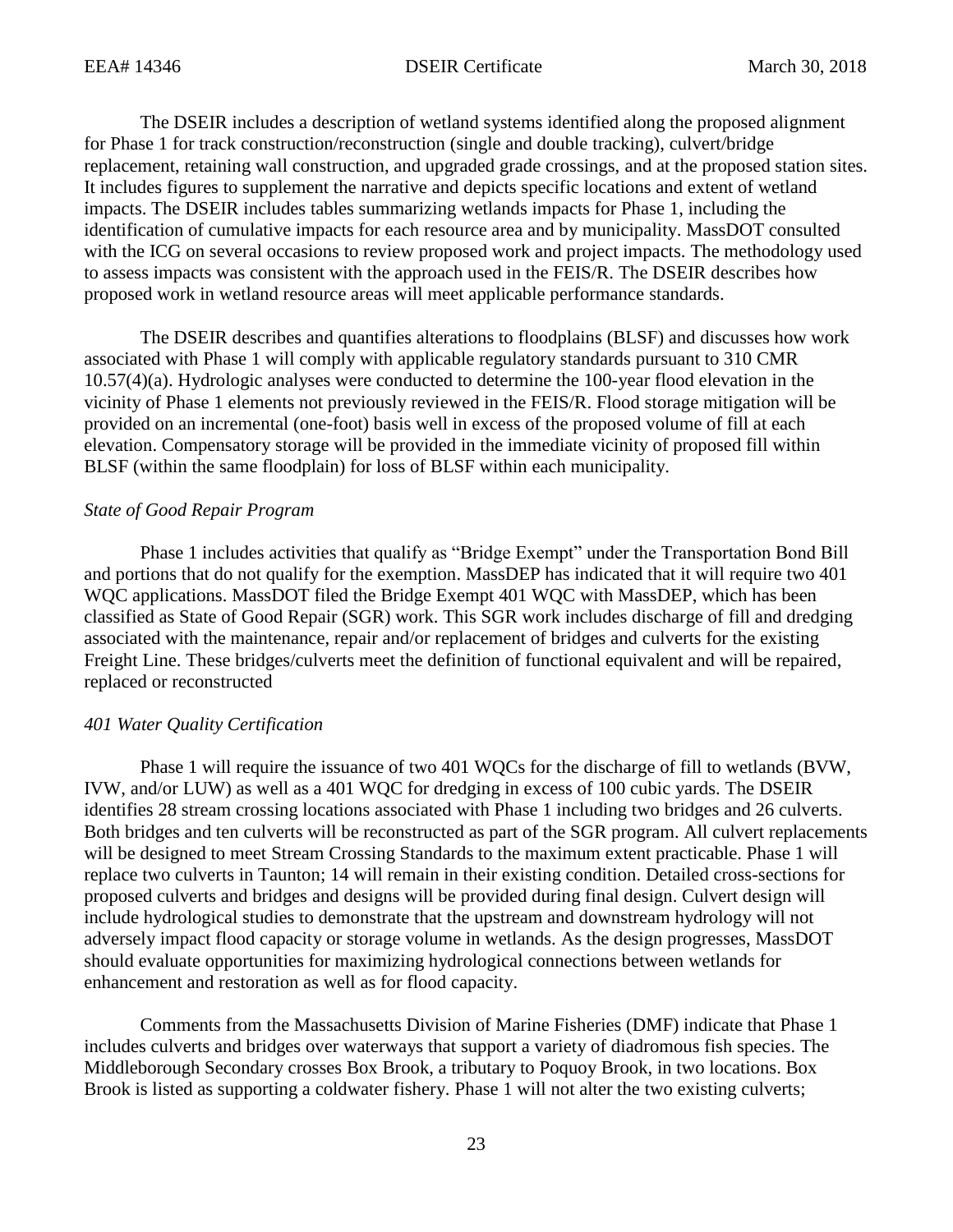therefore, it will have no short- or long-term effects on coldwater fisheries. The DSEIR indicates that Phase 1 will implement BMPs for erosion and sedimentation controls and time-of-year (TOY) restrictions on construction activity to avoid and minimize impacts to fisheries resources; however, it does not identify specific TOY restrictions. Comments from DMF recommend TOYs to minimize impacts associated with in-water along the Southern Triangle and Middleborough Secondary.

#### *Outstanding Resource Waters*

Vernal pool habitats are protected under the Massachusetts 401 WQC standards as Outstanding Resource Waters (ORWs); there are no other designated ORWs within the Phase 1 study area. Vernal pools were identified within the Phase 1 project area (adjacent to the Middleborough Secondary and new/relocated stations) implementing the same methodology used for the FEIS/R study and approved by NHESP. Investigations were conducted within 100 feet of the ROW of the Middleborough Secondary. The DSEIR includes the results of potential vernal pool investigations associated with Phase 1, including a description and mapping of those meeting the criteria for certification. According to the DSEIR, Phase 1 will not discharge or fill any vernal pools.

#### *Biodiversity*

The DSEIR includes information on conservation areas (including ecosystems, bioregions, Biomap core habitats, and Important Wildlife Habitats (IWH)) adjacent to new Phase 1 elements (Middleborough Secondary and associated new/relocated station). There are no Important Bird Areas in the vicinity of the Phase 1 study area. The DSEIR includes an analysis of biodiversity value and supporting maps/graphics in the Phase 1 project area using the same methodology presented in the FEIS/R.

The DSEIR includes a quantitative and qualitative analysis of impacts to wildlife habitat, wetlands, water quality, water supply, and floodplain. It evaluates direct and indirect impacts to wildlife and their habitat, including hydrologic changes, fragmentation, edge effects, noise and vibration, and restrictions to mobility. Phase 1 will not change hydrology, increase fragmentation, create new edge effects, or result in new noise or vibration effects that will result in impacts to wildlife and their habitat. Phase 1 will add wildlife crossings and increase culvert openness to improve mobility of turtles and other small wildlife. Impacts to migratory birds will be limited to small areas of vegetation removal adjacent to the existing tracks and removal of 1.2 acres of deciduous forest at the proposed East Taunton Station that may provide migratory bird habitat. Phase 1 will avoid impacts to nesting birds by restricting tree clearing to the non-breeding season. It indicates that upgrading the existing active freight line will not impact biodiversity nor any areas of high conservation or habitat value.

#### *Stormwater*

Phase 1 will create approximately 11 acres of new impervious area, some of which was previously reviewed in the FEIS/R as part of the proposed Freetown and Fall River Depot stations (see Land Alteration section). The DSEIR addresses how Phase 1 will comply with the Wetlands Regulations and associated SMS for work proposed in wetland resource areas and buffer zones. The Fall River Depot Station is not subject to the WPA or SMS. The DSEIR includes an analysis of impacts and mitigation along the Middleborough Secondary and station sites including Fall River Depot Station.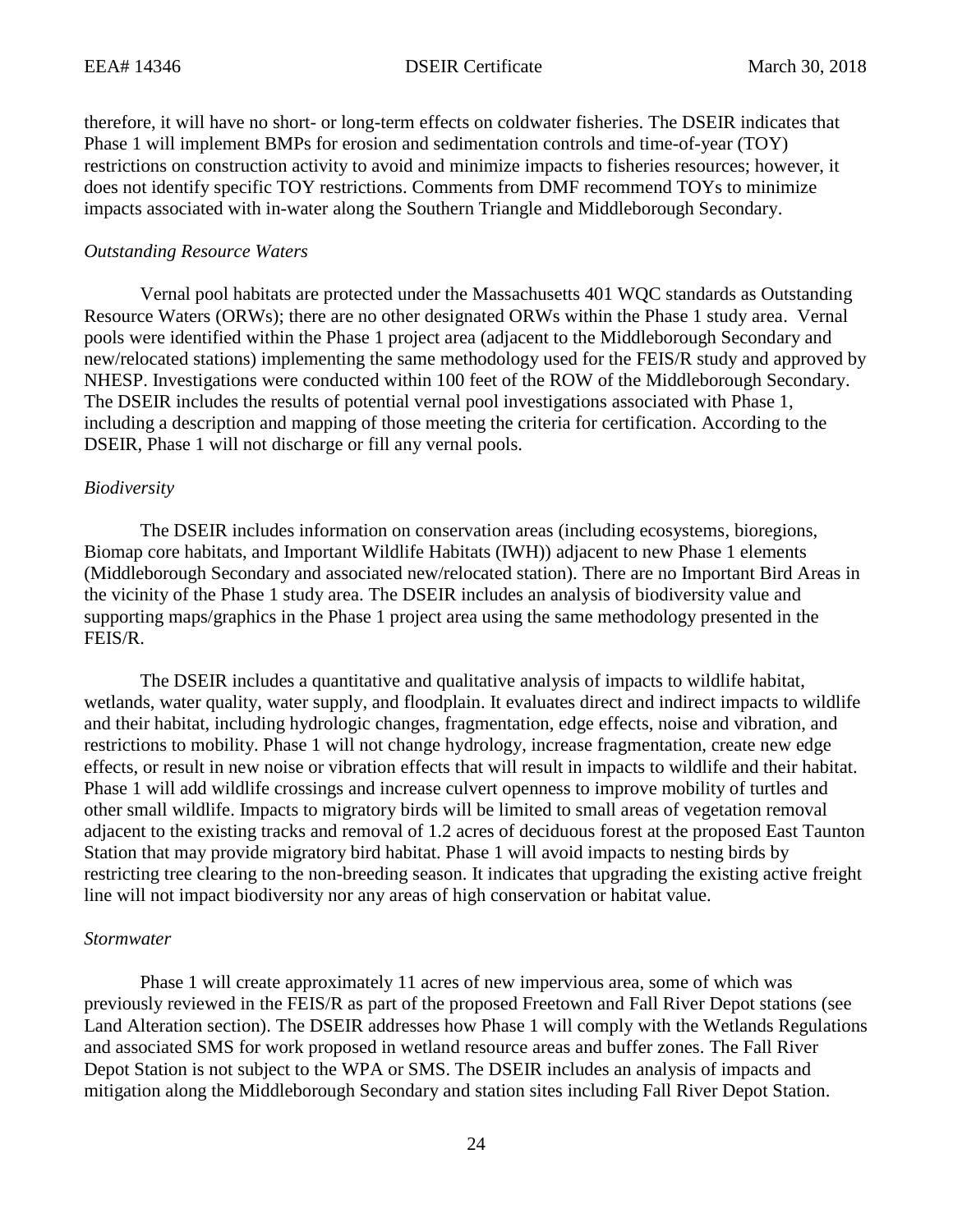Proposed BMPs were sized to mitigate the increase in peak flow rate for the 10-year storm and provide required recharge and water quality volumes. The DSEIR presents conceptual stormwater designs for each station. As station designs are refined and environmental and site constraints are considered, proposed BMPs at the stations will be designed in accordance with MassDEP guidance. Stormwater management plans will be developed to describe collection, treatment, and discharge of stormwater.

The DSEIR considers three of the four stations as a mix of new development and redevelopment, the Middleborough Secondary line as redevelopment, and the Freetown Station as new development. The Phase 1 Study Area will fully comply with the ten MassDEP SMS for new development and will comply with Standards 2, 3, 4, and 6 to the maximum extent practicable for redevelopment. None of the stations contain any type of Land Uses with Higher Potential Pollutant Loading (LUHPPLs), thereby, obviating the requirement to comply with Standard 5. Because the Pilgrim Junction station is located within a Zone II to a municipal groundwater well approximately 3,600 feet away, stormwater runoff will be treated to remove at least 44 percent of total suspended solids prior to discharge to an infiltration structure and the infiltration BMPs will be sized to treat at least one-inch of runoff over the impervious area.

In general, the stormwater design at the stations includes closed drainage systems with deep sump catch basins and piping to collect runoff and convey it to infiltration basins for treatment and recharge, where feasible, before discharging off-site. As the design advances, Low Impact Development (LID) practices that include a combination of detention, infiltration, and treatment techniques, such as rain gardens, water quality swales, and infiltration basins will be proposed to the maximum extent practicable. Infiltration-based BMPs will be used whenever possible to maximize ground water recharge, reduce stormwater volumes, and remove contaminants.

Existing drainage features (ditches and discharge points) along the Middleborough Secondary will be rehabilitated or maintained as required. Improved stormwater management measures will be incorporated into the drainage design to comply with the SMS. Reconstructed features will be designed to collect and convey runoff from the 24-hour, 50-year storm. Proposed ditches may be designed to be deeper than what exists today. Flow that discharges to open ditches upgradient of resource areas will enter sediment forebays for suspended solid removal. Underdrain systems will be installed where ditches are not practicable and daylight to discharge to the same flow path or outlet point as the existing ditch. There are nine certified vernal pools along the Middleborough Secondary. Stormwater BMPs will be set back 100 feet from a certified vernal pool and a habitat evaluation will be performed to demonstrate that the stormwater BMPs will not adverse impact the vernal pool's habitat functions. A 100-foot buffer will be maintained between discharge points and certified vernal pools where feasible.

# *Vegetation Management and Herbicide Use*

The DSEIR describes ROW maintenance and evaluates the MBTA's Vegetation Management Plan (VMP) and herbicide usage along the ROW and associated impacts to sensitive receptors including wetland resources, public or private drinking water supplies, Priority Habitat, aquatic organisms and water quality. It outlines restrictions on herbicide application, and identifies areas proposed for herbicide use and those that would be designated as a No-Application sensitive area. Specific zones will be identified on project plans submitted during final design and permitting. The DSEIR describe invasive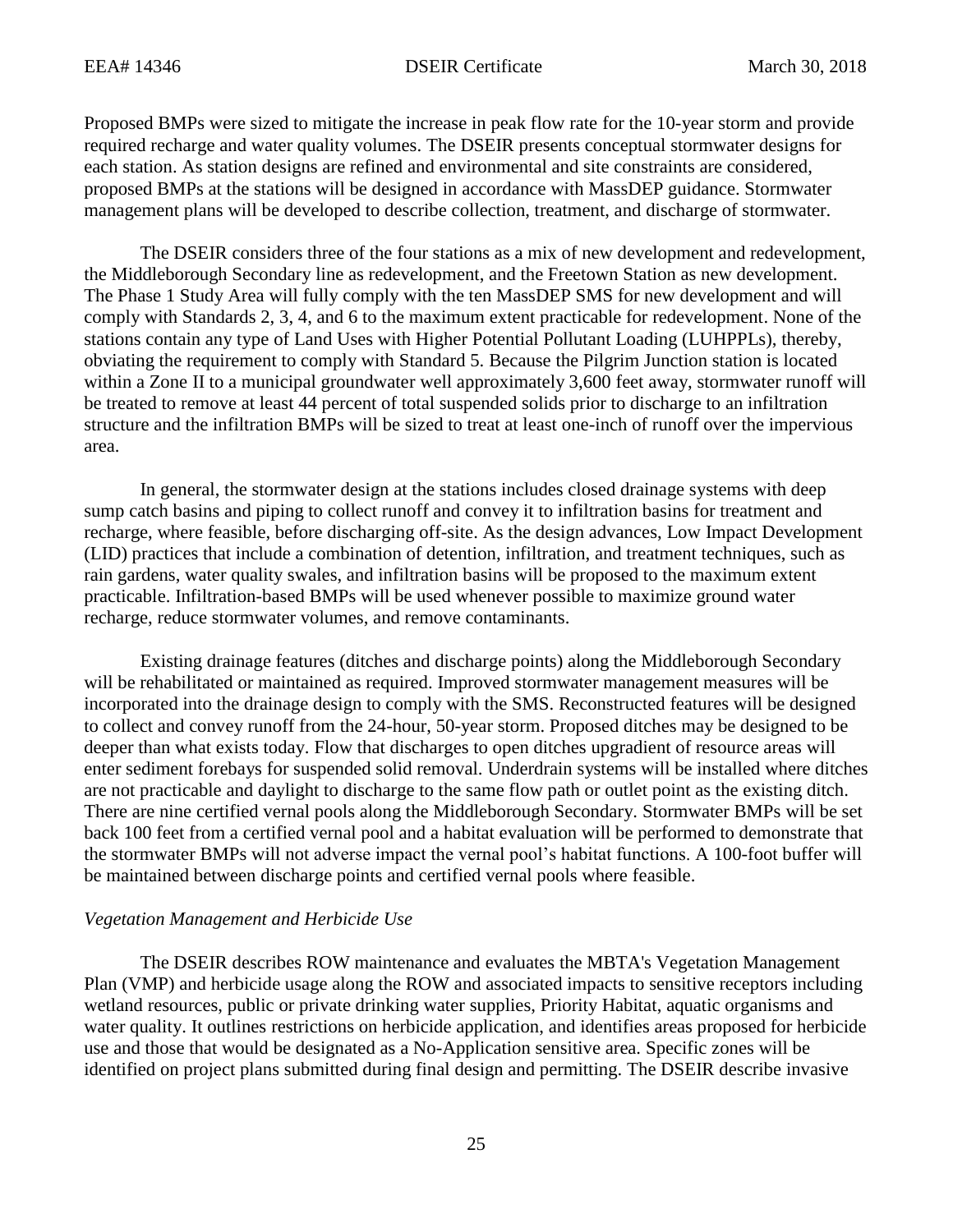species that may occur along the Middleborough Secondary, and the proposed monitoring and control program for such invasive species.

# *Mitigation*

The DSEIR was required to demonstrate that the Phase 1 will avoid, minimize or mitigate impacts to wetland resource areas and water quality to the maximum extent practicable. As a result of significant improvements to the track design, impacts along the freight lines have been reduced considerably since review of the FEIS/R and NPC. The DSEIR outlines a comprehensive mitigation program designed to meet ACOE, MassDEP, and local requirements and performance standards. The DSEIR describes wetland mitigation measures proposed to offset alteration of each resource area. Areas of temporary impact will be restored. Wetland mitigation will be designed and constructed in accordance with the WPA performance standards, and will provide a minimum 1:1 in-situ replacement of the lost wetland area, functions and values, including wildlife habitat. Additional compensation will be provided to meet ACOE mitigation requirements for secondary (indirect) and temporary impacts. The site-specific details of wetland mitigation will be provided in the NOIs, Section 404 ACOE permit and Section 401 WQC applications for Phase 1. The mitigation program will include implementation of construction-period measures to avoid and minimize impacts; post-construction monitoring to document the outcome of replacement/restoration activities and improvements to wildlife habitat; and address potential establishment of non-native and/or invasive species.

MassDOT will provide a schedule to MassDEP and the MEPA Office regarding the timing of wetlands permitting and publication of the mitigation plan for wetlands and rare species which was required by the FEIS/R Certificate. Phase 1 will not require a Variance. MassDOT will continue to pursue design and permitting of the Full Build project. MassDOT should consult with the MEPA Office once permitting for the Full Build advances to a point where an updated mitigation plan can be provided.

# Waterways

The DSEIR confirms that new Phase 1 elements are not located within tidelands or the Coastal Zone. Although, the Middleboro Secondary crosses three navigable waterways subject to c. 91 jurisdiction, Phase 1 does not include work within these waterways. These three waterways include the Cotley River (Barstow's Pond) in Taunton, Richmond Brook (Taunton River tributary) in Taunton, and the Furnace Brook in Raynham. The DSEIR indicates that Phase 1 will not affect jurisdictional waterways that were not previously reviewed. MassDOT is currently reconstructing two bridges as part of the SGR program, and no work is proposed at Furnace Brook as part of Phase 1.

MassDEP comments consider any work proposed on these bridge crossings to be maintenance, repair or replacement, and therefore exempt pursuant to the Bridge Exemption. As a result, no c. 91 authorizations will be required for this work. The Weaver's Cove Layover Facility described in the FEIS/R will require a c. 91 License as an Accessory to Water Dependent Use.

# Rare Species and Wildlife

Portions of the Middleborough Secondary are mapped as *Priority* and/or *Estimated Habitat* for the following state-listed species: Three-angled Spike-sedge (Endangered plant); Plymouth Gentian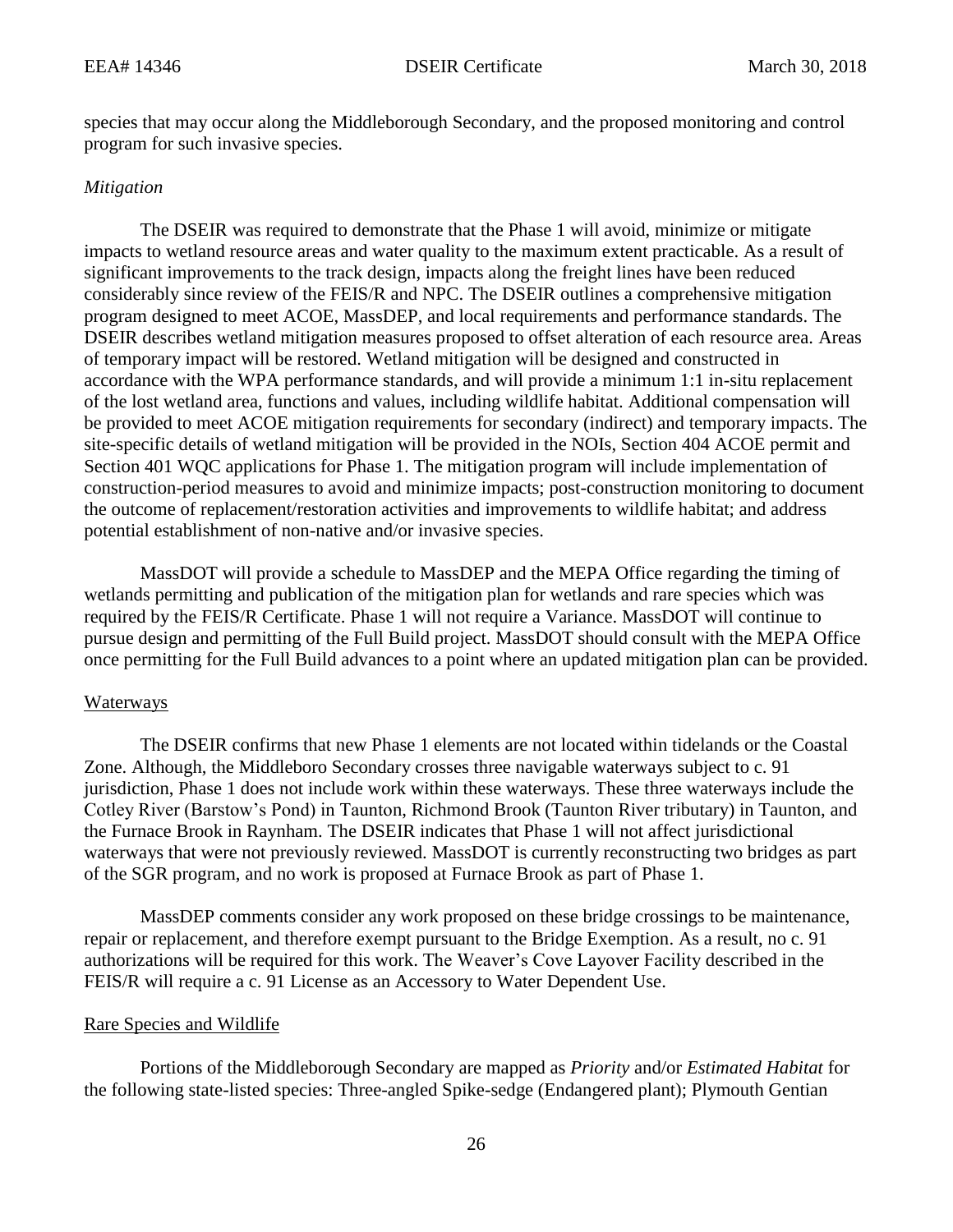(Special Concern plant); Long's Bulrush (Threatened plant); Pine Barrens Bluet (Threatened damselfly); and Eastern Box Turtle (Special Concern reptile). These species and their habitats are protected pursuant to the Massachusetts Endangered Species Act (MESA, MGL c.131A) and its implementing regulations (321 CMR 10.00). MassDOT has been actively coordinating with NHESP to discuss and evaluate potential concerns, including the methodology for conducting habitat analysis and surveys for statelisted plant species.

NHESP anticipates that Phase 1 will likely not result in a Take of Long's Bulrush or Pine Barrens Bluet; however, it will likely need to be conditioned in order to avoid a Take of Three-angled Spike-sedge and Plymouth Gentian. Conditions may include, but are not limited to, delineating and avoiding state-listed plants during construction and implementing NHESP-approved vegetation and invasive species management plans within areas where state-listed plants are known to occur.

The Full Build project will likely result in a take of the Eastern Box Turtle. Phase 1 will result in a loss of approximately 1.2 acres of potential habitat (successional habitats along the railbed) and the anticipated loss of a total of 2.45 acres (including habitat along the Middleborough Secondary, Fall River Secondary and New Bedford Main Line). Because proposed work along the Middleborough Secondary represents a phase of a larger common project and Phase 1 will collectively result in the loss of approximately 7.1 acres of suitable upland and wetland habitats, NHESP anticipates that a CMP authorizing the Take of Eastern Box Turtle will be required in order for work along the Middleborough Secondary to proceed. NHESP comments indicate that while the exact details of the long-term Net Benefit required under a CMP have not yet been finalized, it is anticipated that MassDOT intends to meet the CMP performance standards by: providing funding for off-site habitat restoration, management, protection and/or conservation research to benefit Eastern Box Turtle and its habitats in Massachusetts; installing and maintaining appropriate wildlife crossings to improve connectivity between suitable turtle habitats; and implementing NHESP-approved plans to protect state-listed turtles during and after construction. The DSEIR indicates that MassDOT will provide funding to the Eastern Box Turtle mitigation bank equivalent to 3.7 acres of protected habitat. MassDOT should consult with NHESP to ensure this amount satisfies the long-term Net Benefit provision. NHESP anticipates that a suitable long-term Net Benefit can be achieved by providing conservation funding, and that the proposed project should be able to meet the performance standards of a CMP.

The DSEIR further describes how Phase 1 will avoid and minimize impacts to rare species and wildlife. Avoidance measures include locating all stations outside of Priority Habitat; maintaining track construction and culvert replacements within the existing footprint; and time-of-year (TOY) restrictions for tree and vegetation removal to protect Northern Long-Eared Bats and migratory birds (May 1 through July 15). Minimization efforts include single track instead of double track to reduce loss of habitat; replacing/enhancing structurally deficient culverts to improve hydraulic connections and wildlife movement; adjusting grading to reduce loss of plants/wildlife; using retaining walls; replanting disturbed areas; and developing and implementing an invasive species management plan.

#### Noise and Vibration

Phase 1 will introduce potential impacts from noise and vibration to the corridor along the Middleborough Secondary associated with new passenger rail service along an active freight corridor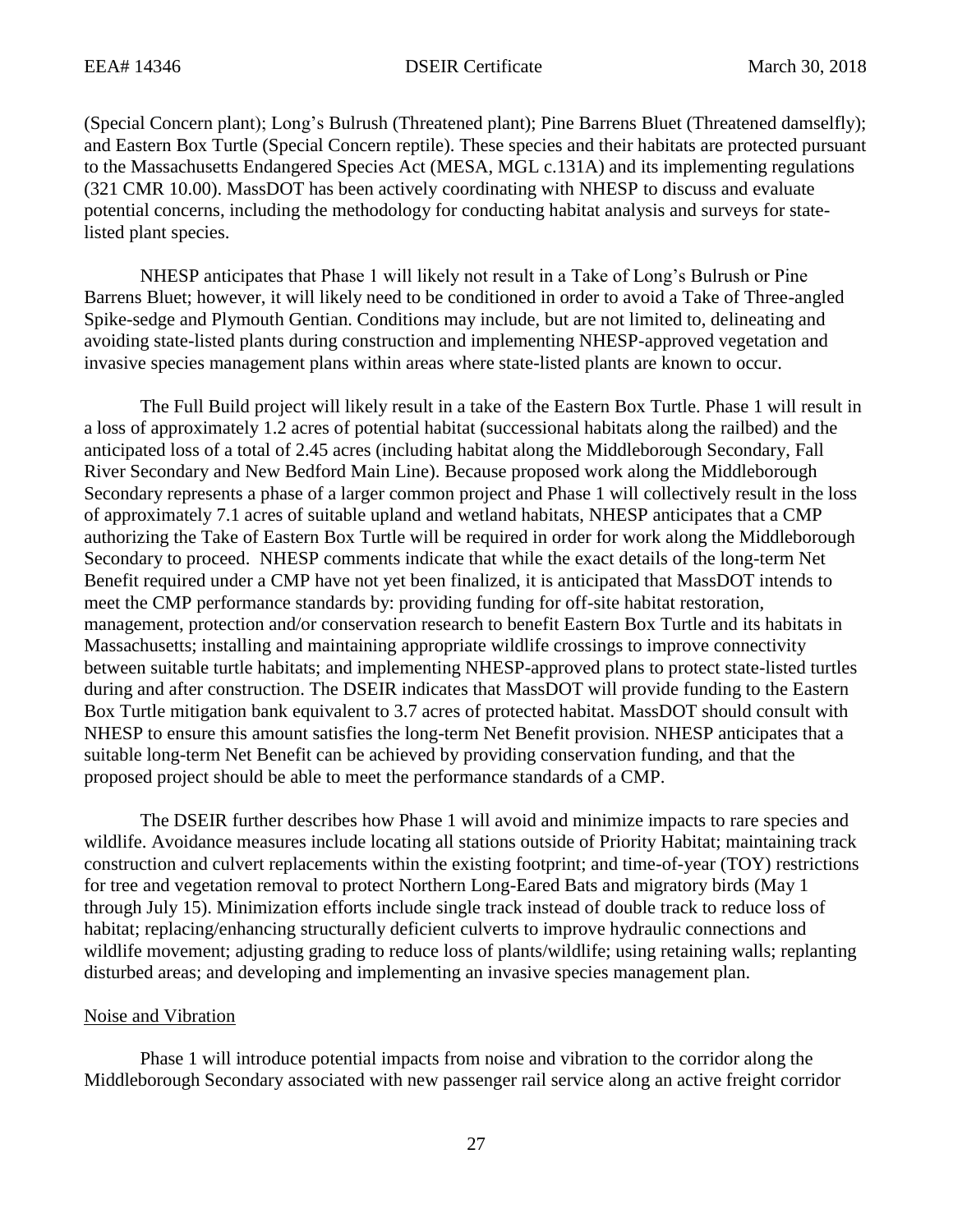which could negatively impact sensitive receptors. The DSEIR includes an assessment of noise and vibrational impacts associated with Phase 1 areas that were not assessed in prior MEPA review.

The Federal Transit Administration's (FTA) Noise and Vibration Impact Assessment Guidelines were used to evaluate existing conditions and assess potential impacts of the project, which is consistent with the methodology used in the FEIS/R. While they enforce regulations of certain noise sources, MassDEP's noise regulations (310 CMR 7.10) and Noise Policy are not designed to address transportation sources such as commuter rail trains, which are temporary in nature and transient as opposed to stationary sources. The DSEIR describes evaluation of mitigation for Phase 1 according to the MBTA's Noise Mitigation Policy.

The DSEIR describes the methodology for the study and the land use categories and metrics for evaluating transit-related impacts, including information on background noise levels and monitoring locations. The analysis assumed that horns will be sounded at all proposed grade crossings. Using the FTA guidelines, impacts are categorized as severe, moderate, or no impact depending on the projected increased level of exposure compared to existing noise levels. Temporary construction noise impacts are also expected and will be minimized and mitigated to the maximum extent practicable through incorporation of construction noise controls and noise guidelines into construction documents, which will be enforced during construction.

Diesel train pass-by noise associated with Phase 1 operations (operating train noise without horns) will result in 65 moderate and 24 severe impacts to residential receptors in Taunton with the majority on Battle Row and at the condominiums at 96 Old Colony Avenue; 12 moderate and 6 severe noise impacts to residential receptors in Raynham; eight moderate and three severe noise impacts to residential receptors in Lakeville; and 12 moderate and no severe impacts to residential receptors in Middleborough. Use of train horns at grade crossings will add 26 moderate and 66 severe noise impacts in Taunton, specifically near the Old Colony Avenue grade crossing, and 22 moderate and 20 severe noise impacts in Lakeville. In total, there will be 97 moderate and 33 severe impacts due to train pass-by noise and an additional 48 moderate and 86 severe noise impacts due to train horn noise in the Middleborough Secondary study area.

The MBTA Noise Mitigation Policy (including cost effectiveness criteria that considers expenditure of up to \$30,000 per residence) is used to address severe noise impacted locations. It indicates that mitigation for moderate impacts is not required under the FTA noise and vibration guidance manual. The DSEIR includes specific measures to mitigate severe noise impacts including a 400-foot noise barrier adjacent to Gatsby Drive in Raynham (six receptors) and sound insulation for the remaining 27 severely impacted sensitive receptors. The rail corridor passes through densely developed areas in several municipalities that will experience severe and moderate impacts; however, MassDOT does not identify mitigation for moderate impacts. As project planning continues and MassDOT develops mitigation agreements with municipalities, I encourage MassDOT to reconsider measures to minimize and mitigate moderate and severe impacts. MassDOT implements noise mitigation measures for impacts associated with train operations. The DSEIR provides a discussion of quiet zones at grade crossings or use of wayside horns. It indicates that municipalities must initiate the process to establish quiet zones. Eliminating all or nearly all horn noise impacts would require considerable design analysis and coordination efforts to determine if these measures are feasible.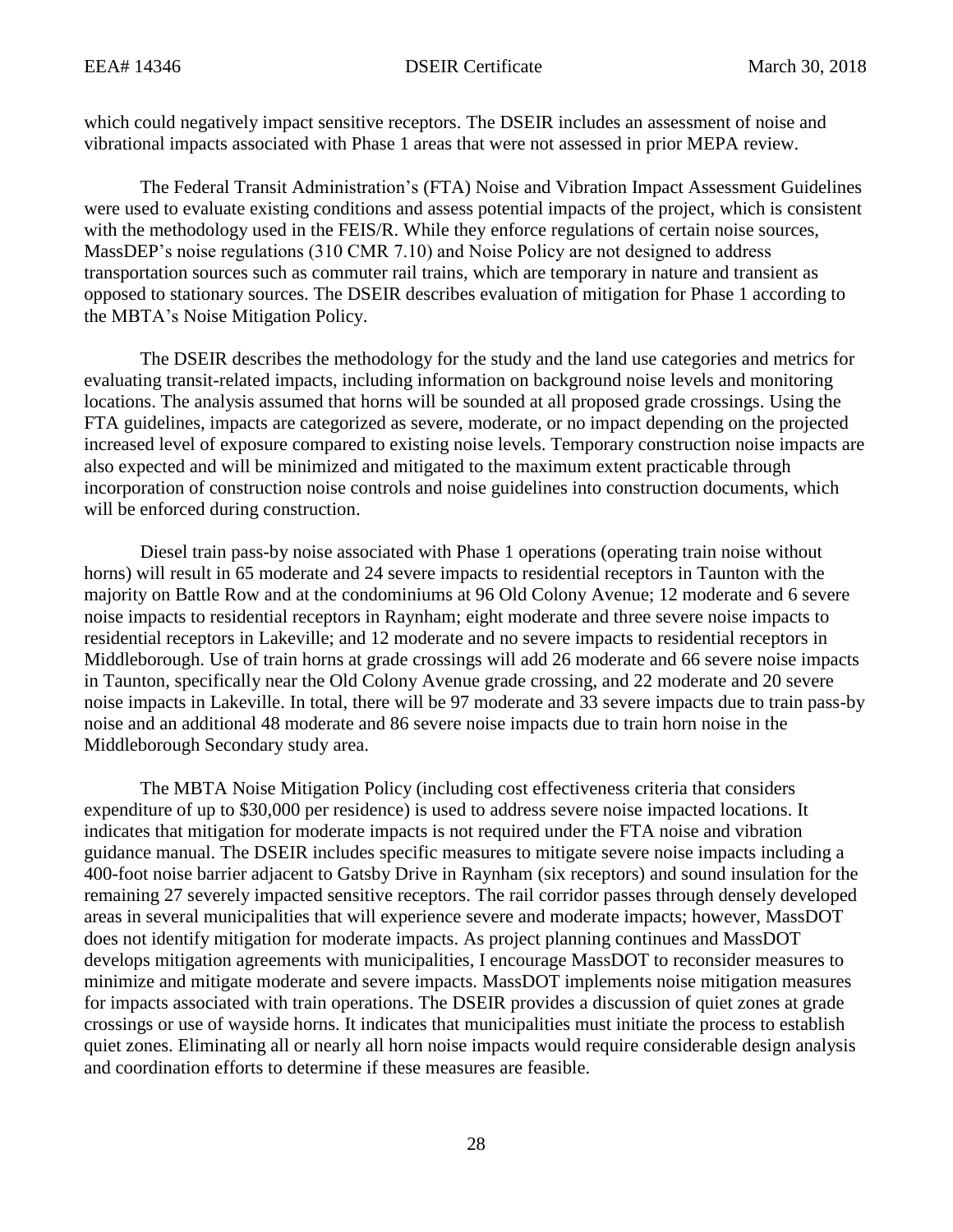The DSEIR includes information on the vibration measurements conducted to evaluate existing conditions. Projected vibration levels are compared to FTA criteria which indicate that 80 Velocity level in decibel units (VdB) is a level at which human annoyance is experienced for residential receptors exposed to infrequent events (less than 30 per day). Along the Middleborough Secondary, the total number of daily train operations is 26; therefore the FTA criterion of 80 VdB for residential receptors that experience occasional train events was used to assess impacts along this corridor. The vibration impact assessment indicates that there are 30 receptors along the Middleborough Secondary with overall vibration levels exceeding 80 VdB. MassDOT will conduct a Detailed Vibration Assessment during final design in accordance with FTA guidelines to verify the need for mitigation and to design/specify effective vibration mitigation solutions.

The DSEIR does not provide a comparison of the estimated vibration levels to existing conditions to describe the actual change that will be experienced. The vibration analysis is based on FTA vibration impact criteria, which uses a relationship between train speed and the distance that vibration may propagate, rather than a comparison to existing vibration levels. The FEIS/R stated that monitoring existing vibration levels is not useful, since these levels are not determinative in the impact analysis (unlike noise where existing noise level influences whether or not a receptor is impacted). The FEIS/R also stated that it is rare for vibration from train operations to cause building damage, even minor cosmetic damage. The vibration threshold for minor cosmetic damage, such as possible cracks in plaster walls, is 100 VdB for fragile buildings, which is higher than any levels projected for Phase 1.

Several common rail/transit system measures to mitigate vibration include: continuously welded rail which minimizes vibrations caused by wheels impacting rail joints; ballast and sub-ballast mats to reduce transmission of vibration from the tracks to the ground; resilient rail fasteners; Tire Derived Aggregate (TDA); resiliently supported concrete ties; special hardware such as flange-bearing or moveable-point frogs; turnouts located away from homes and other sensitive buildings, and maintenance programs. The vibration mitigation plan includes ballast mats totaling up to 1,800 feet for 30 dwelling units (three locations). The advanced engineering phase will include more detailed evaluation of vibration and inform the need for and implementation of appropriate mitigation.

# Cultural Resources

The DSEIR describes potential impacts associated with Phase 1 (direct, indirect, temporary, and permanent) to historic and archaeological resources within an Area of Potential Effects (APE) that were not previously analyzed in the FEIS/R. Comments from ACOE indicate that it anticipates impacts to archaeological sites would be limited to areas associated with proposed fill, culvert replacement/reconstruction, and/or new railroad infrastructure. The new elements of the Phase 1 area do not affect the Taunton River, which is designated a Wild and Scenic River. The DSEIR summarizes the results of archaeological and historic investigations conducted for Phase 1.

The DSEIR evaluates impacts to cultural resources associated with noise and vibration, traffic, visual, physical modifications, and air quality, based on additional archaeological and historic surveys conducted along the Middleborough Secondary and at new station locations. One city-wide multiple resource area in Taunton, one area/district in Taunton, and eight individual historic properties in Middleborough, Lakeville, and Taunton may be adversely affected by implementation of Phase 1 associated with indirect noise (trains and horns) and visual (proximity to ROW). Phase 1 will not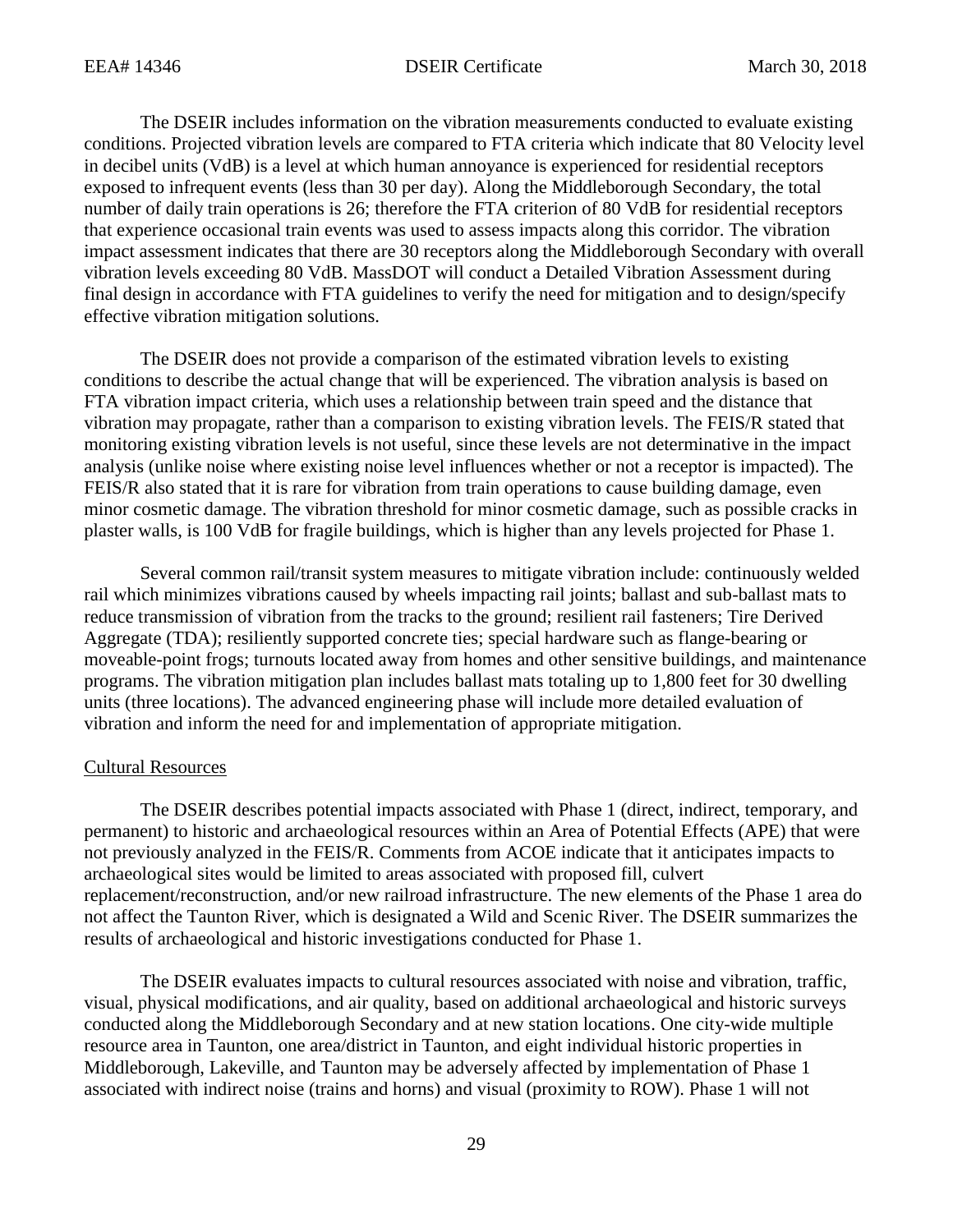directly effect National Register and State Register-listed or -eligible historic properties on the Middleborough Secondary.

MassDOT identified one National Register-eligible archaeological site in Taunton within the Middleborough Secondary ROW, and moderate and high archaeologically sensitive areas in the Middleborough Secondary ROW, the Pilgrim Junction Station APE, and the East Taunton Station APE. MassDOT will develop an archaeological site avoidance and protection plan (SAPP) for implementation prior to and during construction activities to avoid disturbances to significant cultural deposits. Phase 1 will directly impact the moderate and high sensitivity areas within the proposed limit of work for the new track and associated infrastructure in the Middleborough Secondary ROW and to the moderate sensitivity areas in the proposed limits of work at the Pilgrim Junction and East Taunton stations. MassDOT intends to conduct additional intensive archaeological surveys to identify any archaeological sites that may be impacted in these sensitive portions of the APE. There will be no impacts to archaeological resources in areas assigned low sensitivity in the Phase 1 APE and no further archaeological investigations will be conducted in these areas.

MassDOT will work with ACOE, MHC, and other Section 106 parties including tribal representatives to update the draft Programmatic Agreement (PA), which was developed as part of the Full Build project review, to accurately reflect the conditions and effects of Phase 1. The DSEIR describes mitigation measures that may be considered to avoid, minimize, or mitigate adverse impacts to cultural resources and provided in the revised PA. Mitigation will be based on additional archaeological and historic surveys. Avoiding indirect noise and visual impacts may be addressed for historic resources through design modifications. Minimization options include reducing the extent of ground disturbance, establishing vegetated buffers, and designing noise barriers and sound insulation. Potential mitigation measures for unavoidable impacts include historical documentation, data recovery, interpretative signage, visual screening, use of compatible materials, construction staging and methods, and creative and alternative mitigation strategies for archaeological resources.

MassDOT will provide MHC with project information including scaled existing and proposed conditions plan and the draft Cultural Resources Management Plan for its review and comment as they are developed, along with ACOE's findings and determinations regarding potential effects and opinion regarding the need for additional archaeological survey.

# Oil and Hazardous Materials

The DSEIR describes the potential presence or release of Oil or Hazardous Materials (OHM) in relation to the Phase 1 Study Area during construction and operation and supplements information provided in the FEIS/R that was not previously reviewed. Potential operational impacts of new elements as part of Phase 1 may include spills or releases of OHM. Spills of diesel fuel or hydraulic fluids resulting from a train derailment or during construction activity are unlikely. MassDOT will implement measures to prevent and control such spills, including a Spill Control Program in compliance with MBTA policy and the Massachusetts Contingency Plan (MCP; 310 CMR 40.0000). Contaminated rail beds may be exempt from the reporting requirements of the MCP; however, excavated/relocated materials may be subject to the MCP or other regulations.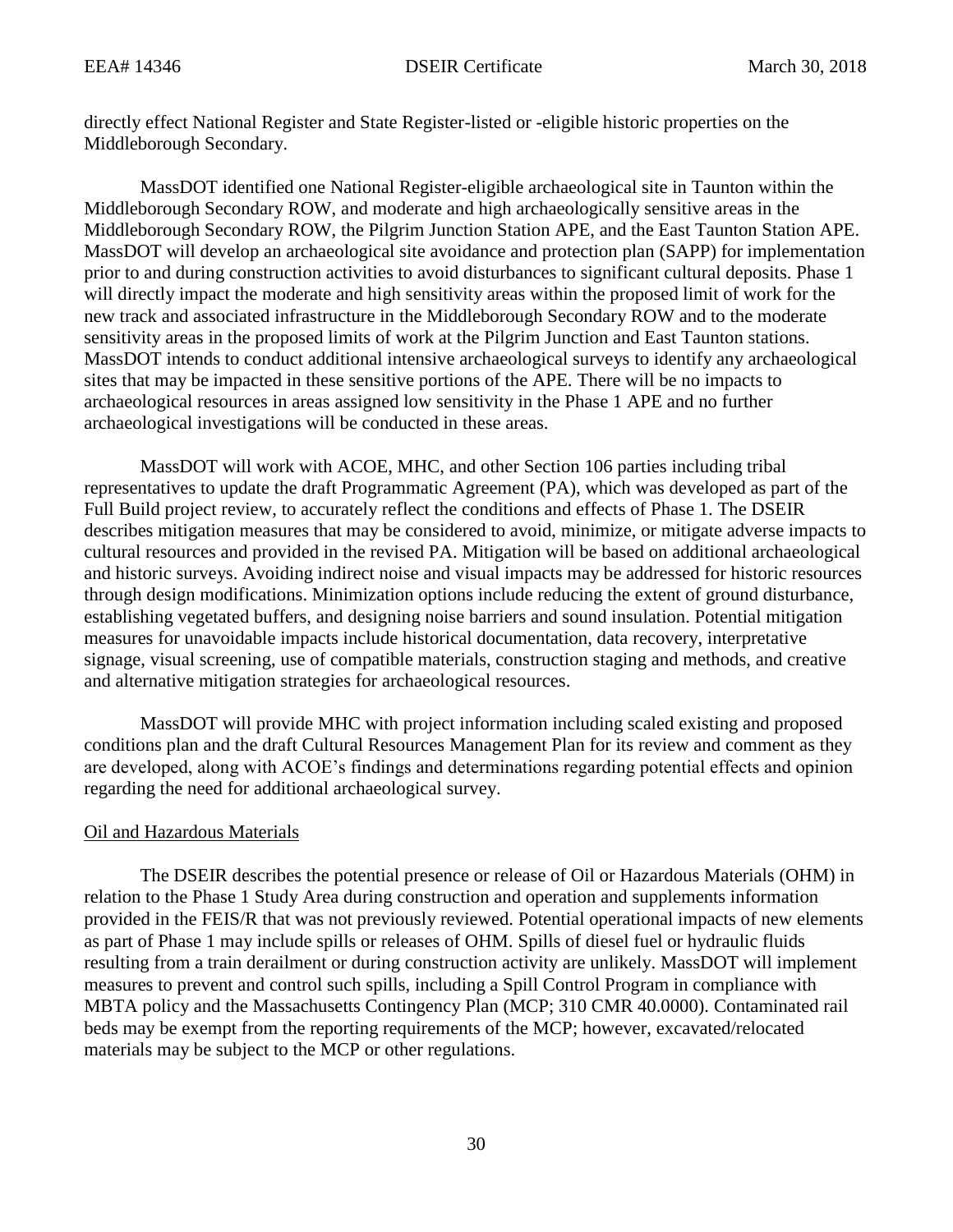OHM may already be present on proposed station sites or along the Middleborough Secondary (ROW) in soils or groundwater, or in existing buildings. MassDOT will conduct environmental site assessments (ESAs)/environmental screenings to assess the potential for encountering OHM during construction and to identify remediation. MassDOT will be responsible for site cleanup pursuant to the MCP. A Permanent Solution must be achieved for regulatory closure of a release site. Several state and federal regulatory programs also govern the requirements for site remediation, transport of regulated hazardous materials, and potential spills during construction.

The DSEIR characterizes the existing and anticipated solid and hazardous waste generated for Phase 1 (new stations and track upgrades). It addresses MassDEP comments regarding development of a soils management plan to manage risk of exposure to materials during construction. Work that would generate solid waste is limited to tie replacement along the Middleborough Secondary, which would be done under MassDOT's SGR program.

Proposed station locations at Pilgrim Junction and East Taunton include identified recognized environmental conditions (RECs) on-site or within buildings including asbestos, lead, etc. A potential exists for encountering OHM impacts when demolishing buildings or constructing new stations and tracks, which would require appropriate soil and groundwater management/handling. The DSEIR summarizes the RECs and potential environmental concerns for station sites and along the Middleborough Secondary. Prior to acquisition and/or construction on proposed parcels associated with the Freetown, Fall River Depot, Pilgrim Junction and East Taunton stations and along the Middleborough Secondary ROW, MassDOT will conduct further evaluations (including sampling) for subsurface contamination because these locations have RECs with a high or medium potential to impact each site. Remediation or soil/groundwater management during construction could be required.

The DSEIR describes the mitigation requirements for management of contaminated media (soil and groundwater) and regulatory compliance that may be required during construction and postconstruction. MassDOT may hire the services of a Licensed Site Professional (LSP) to provide guidance regarding response actions and notification requirements pursuant to the MCP. MBTA will coordinate response action activities for Phase 1 through a Special Project Designation (SPD) Permit from MassDEP. Ultimately, response actions will result in a Permanent Solution with No Conditions for each release tracking number (RTN). However, additional response actions beyond those required for Phase 1 construction may be necessary at some sites to achieve regulatory closure. These response actions could occur pursuant to the MCP under provisions such as those of a Release Abatement Measures (RAM) Plan, SPD Permit, or others, and applicable MCP policies pertaining to construction and waste management.

# Conclusion

MEPA review of the South Coast Rail project has included extensive and detailed analysis of routes, technology and operations to meet the project goal of providing rail service to Fall River and New Bedford. It has included robust commentary on the project design and selection of alternatives. The Scope for the DSEIR was limited to the proposed changes associated with Phase 1 of the project.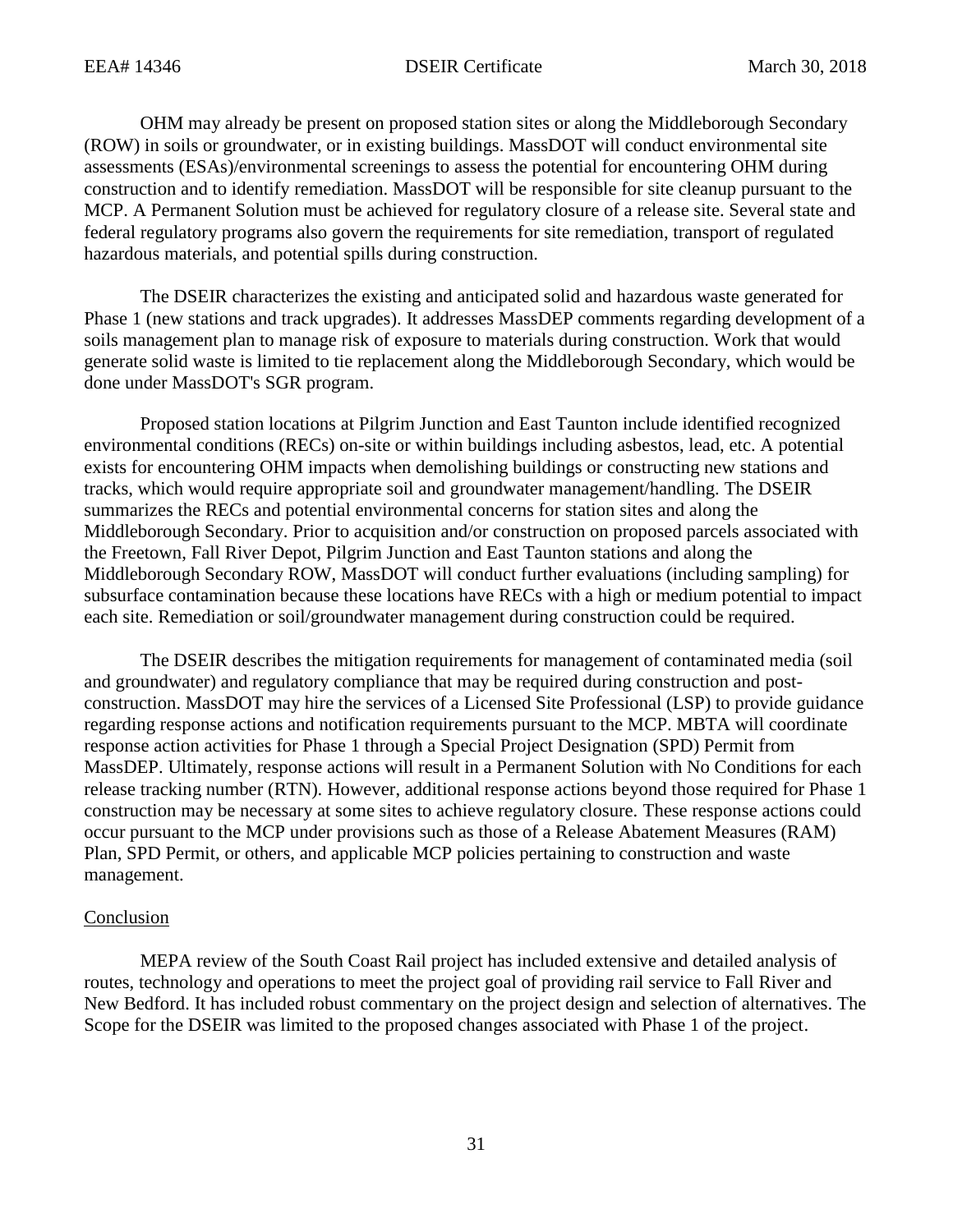The Certificate on the NPC indicated that the MEPA regulations include a "rollover provision" at 11.08(8)(b)(2) which indicates that upon review of a Draft EIR (DEIR), I may determine that no substantive issues remain to be addressed and:

- a. publish notice in the next Environmental Monitor that the DEIR shall be reviewed as a Final EIR (FEIR); *or*
- b. require the Proponent to file a Response to Comments on the DEIR and Proposed Section 61 Findings and publish notice in the next Environmental Monitor that the responses and findings shall be filed, circulated, and reviewed as a FEIR.

Based on a review of the DSEIR, consultation with State Agencies, and review of comment letters, I have determined that: the DSEIR adequately and properly complies with MEPA and its implementing regulations and that there are no substantive issues that remain to be addressed through MEPA review. Therefore, MassDOT will provide a Response to Comments on the DSEIR and Proposed Section 61 Findings. Notice will be published in the next Environmental Monitor that the responses and findings shall be filed, circulated, and reviewed as a FSEIR.

# **SCOPE**

#### General

The FSEIR should follow Section 11.07 of the MEPA regulations for outline and content, as modified by this Scope. The FSEIR should clearly demonstrate that MassDOT has sought to avoid, minimize and mitigate Damage to the Environment to the maximum extent feasible.

#### Mitigation and Draft Section 61 Findings

The FEIS/R contained draft Section 61 Findings associated with each separate State Agency Action identified for the Full Build project. The FSEIR should include an updated and revised chapter that summarizes mitigation measures associated with Phase 1 including a summary table of all mitigation commitments. The FSEIR should include proposed mitigation measures for Phase 1, contain clear commitments to implement mitigation measures, estimate the individual costs of each proposed measure, identify the parties responsible for implementation, and contain a schedule for implementation. Any changes to mitigation and/or draft Section 61 Findings since issuance of this Certificate should be noted.

#### Responses to Comments

The FSEIR should contain a copy of this Certificate and a copy of each comment letter received. In order to ensure that the issues raised by commenters are addressed, the FSEIR should include direct responses to comments to the extent that they are within MEPA jurisdiction. This directive is not intended, and shall not be construed, to enlarge the scope of the FSEIR beyond what has been expressly identified in this Certificate.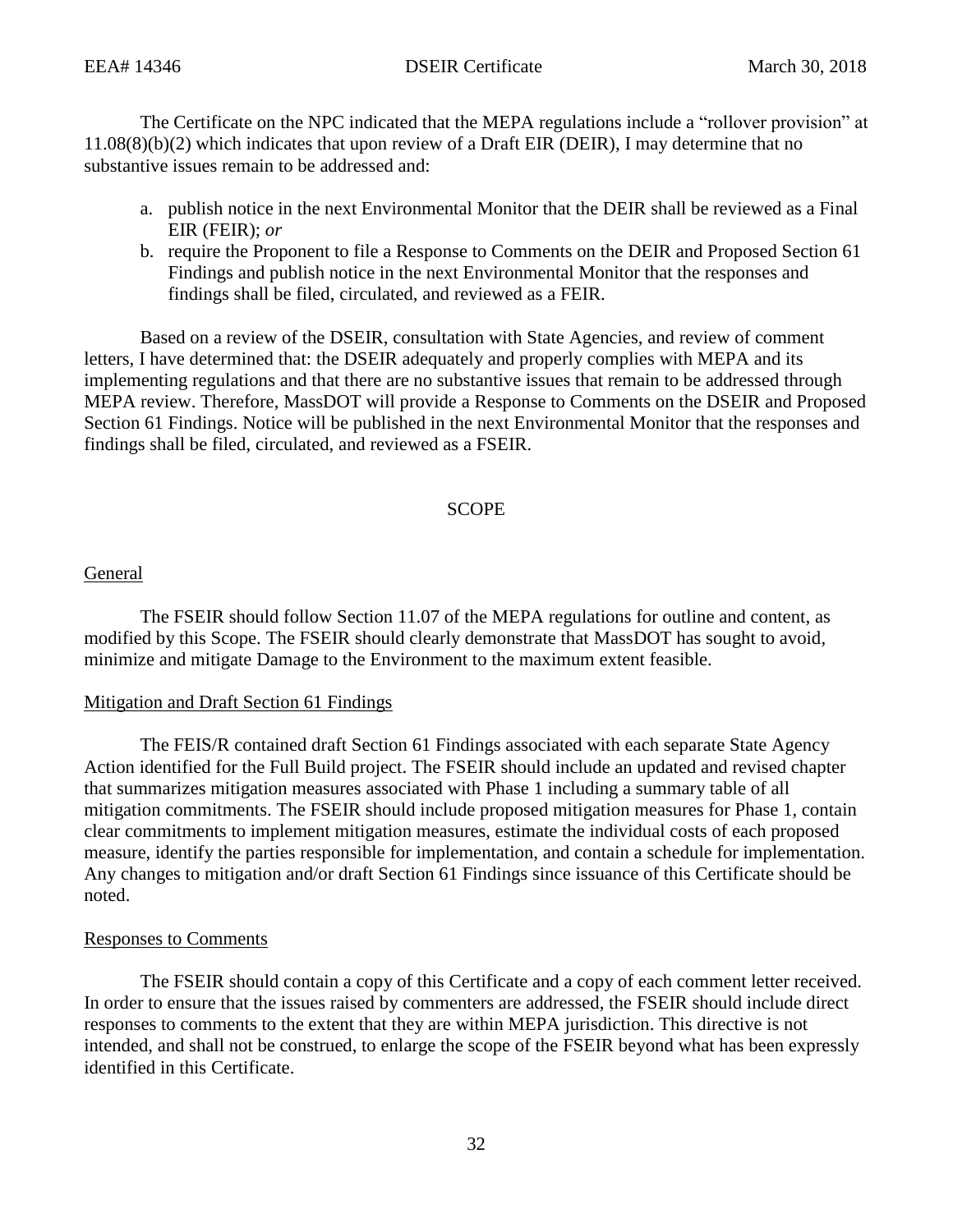#### **Circulation**

MassDOT should circulate the Response to Comments and draft Section 61 Findings to those parties who commented on the ENF, DEIS/R, FEIS/R, the NPC, and DSEIR, to any State and municipal agencies from which MassDOT will seek permits or approvals, and to any parties specified in section 11.16 of the MEPA regulations. To save paper and other resources, MassDOT may circulate copies to commenters other than State Agencies in a digital format (e.g., CD-ROM, USB drive) or by directing commenters to a project website address. However, MassDOT must make available a reasonable number of hard copies to accommodate those without convenient access to a computer to be distributed upon request on a first come, first served basis. MassDOT should send a letter accompanying the digital copy or identifying the web address of the online version of the Response to Comments and draft Section 61 Findings indicating that hard copies are available upon request, noting relevant comment deadlines, and appropriate addresses for submission of comments. A digital copy of the complete document should be provided to the MEPA Office. A copy of the Response to Comments and draft Section 61 Findings should be made available for review at the Public Libraries in the South Coast region municipalities.

Nathen & Siton

March 30, 2018

Date Matthew A. Beaton

Comments Received:

- 03/15/2018 Massachusetts Historical Commission (MHC)
- 03/21/2018 Massachusetts Natural Heritage and Endangered Species Program (NHESP)
- 03/23/2018 Massachusetts Division of Marine Fisheries (DMF)
- 03/23/2018 Massachusetts Department of Environmental Protection (MassDEP)
- 03/23/2018 U.S. Army Corps of Engineers (ACOE)
- 03/12/2018 State Senator Michael J. Rodrigues
- 03/19/2018 State Representative Robert M. Koczera
- 03/22/2018 State Representative William M. Straus
- 03/22/2018 State Representative Carole Fiola
- 03/22/2018 State Representative Christopher M. Markey
- 03/22/2018 State Representative Susan Williams Gifford
- 03/22/2018 State Representative Alan Silvia
- 03/23/2018 State Representative Antonio F.D. Cabral
- 03/23/2018 State Senator Walter F. Timilty
- 03/23/2018 State Representative Keiko Orrall
- 03/23/2018 State Representative Paul A. Schmid
- 03/23/2018 State Senator Mark Montigny
- 03/23/2018 State Representative Dylan Fernandes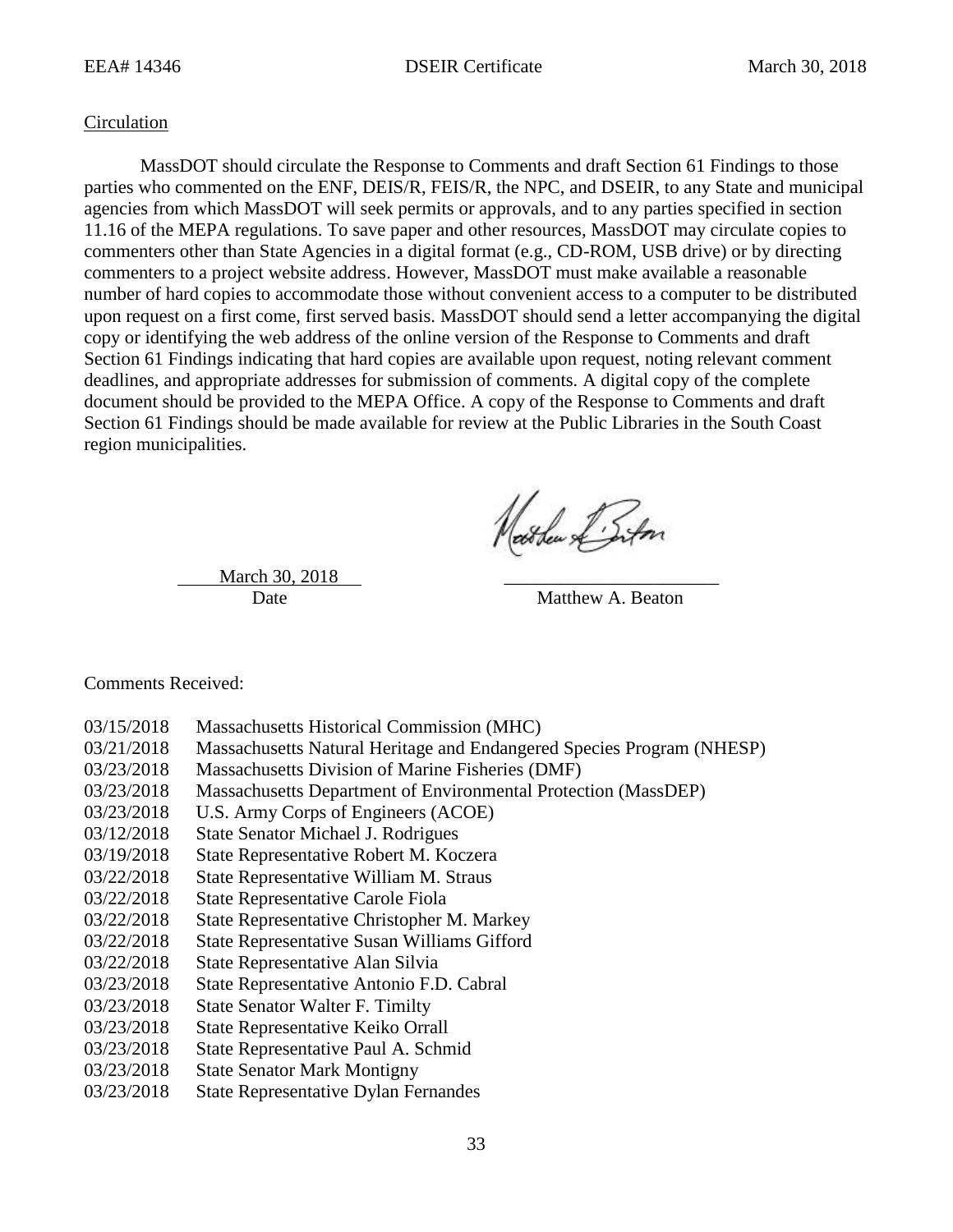| 03/23/2018 | <b>State Senator Marc R. Pacheco</b>                                          |
|------------|-------------------------------------------------------------------------------|
| 03/272018  | State Senator Joseph A. Boncore                                               |
| 02/16/2018 | <b>Steve Castellina</b>                                                       |
| 02/20/2018 | Jonathan F. Mitchell, Mayor, City of New Bedford                              |
| 02/21/2018 | David Brodeur                                                                 |
| 02/22/2018 | Robert M. Caron                                                               |
| 02/22/2018 | Paul S. Medeiros, JOBS for Fall River, Inc.                                   |
| 02/23/2018 | Maria Moniz                                                                   |
| 02/23/2018 | Maria Ferreira-Bedard, Southeastern Massachusetts SER-Jobs for Progress, Inc. |
| 02/25/2018 | Joan R. Wickersham                                                            |
| 02/27/2018 | Senator Joan M. Menard                                                        |
| 02/28/2018 | Melinda L. Ailes                                                              |
| 02/28/2018 | Bruce E. Fernandes                                                            |
| 03/01/2018 | Alan Slavin                                                                   |
| 03/03/2018 | <b>Lloyd Mendes</b>                                                           |
| 03/05/2018 | Steve Voluckas ( $2nd$ comments on 03/22/2018; emailed duplicate information) |
| 03/05/2018 | George A. Seaver                                                              |
| 03/06/2018 | Lisa Boragine                                                                 |
| 03/07/2018 | Town of Easton Board of Selectmen                                             |
| 03/07/2018 | <b>Wally Glendye</b>                                                          |
| 03/09/2018 | Robert J. La Tremouille                                                       |
| 03/12/2018 | Abraham Brody                                                                 |
| 03/12/2018 | Norman and Beth Vieira                                                        |
| 03/14/2018 | Dr. T.K. Roy                                                                  |
| 03/16/2018 | Paul Chasse                                                                   |
| 03/16/2018 | Karen Bailey Almeida                                                          |
| 03/16/2018 | Maggie Tomkiewicz                                                             |
| 03/16/2018 | John Vaughn                                                                   |
| 03/16/2018 | Freeman Hill                                                                  |
| 03/16/2018 | <b>Bill Boles</b>                                                             |
| 03/16/2018 | Jeanne Fuller-Jones                                                           |
| 03/16/2018 | Christopher D'Anna                                                            |
| 03/16/2018 | Stephen T. Lewin                                                              |
| 03/16/2018 | Debby Boiros                                                                  |
| 03/16/2018 | Linda Moniz Perry                                                             |
| 03/16/2018 | <b>Stacy Antonio</b>                                                          |
| 03/16/2018 | Megan Faber                                                                   |
| 03/16/2018 | Greg Murphy                                                                   |
| 03/16/2018 | <b>Marlene Jones</b>                                                          |
| 03/16/2018 | Ann Marie Guinen                                                              |
| 03/16/2018 | Kate Lanagan MacGregor                                                        |
| 03/16/2018 | Debrah Atteberry ( $2nd$ comments on 03/22/2018)                              |
| 03/16/2018 | Joseph D. Pacheco $(2^{nd}$ comments on 03/22/2018)                           |
| 03/16/2018 | Paul Helgesen                                                                 |
| 03/16/2018 | Cindy Senra                                                                   |
| 03/16/2018 | Dean Martin, Karen Martin, and Shawn Martin                                   |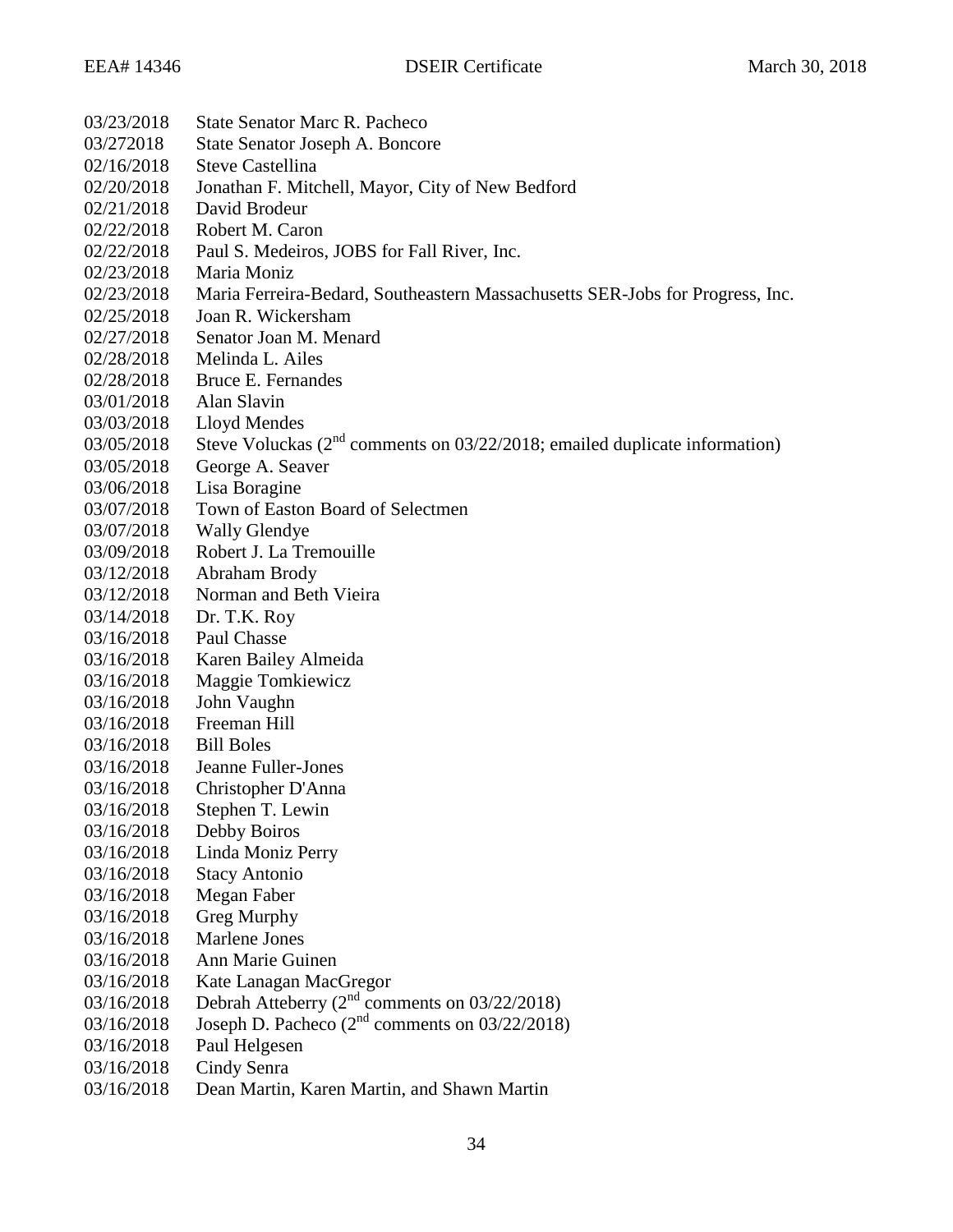| 03/16/2018 | Kerrie McNamara                                                                        |
|------------|----------------------------------------------------------------------------------------|
| 03/16/2018 | Susan P. Haley                                                                         |
| 03/16/2018 | <b>Becky Pulley</b>                                                                    |
| 03/16/2018 | <b>Jackie Connolly</b>                                                                 |
| 03/16/2018 | gchace                                                                                 |
| 03/17/2018 | Dave Dubak                                                                             |
| 03/17/2018 | Carol Leonard                                                                          |
| 03/17/2018 | Caryn Campbell                                                                         |
| 03/18/2018 | Rahim Aghai                                                                            |
| 03/19/2018 | Benita Rose Montiero                                                                   |
| 03/19/2018 | <b>Richard Connor</b>                                                                  |
| 03/19/2018 | <b>Ann Soares</b>                                                                      |
| 03/19/2018 | Dawn Rusin                                                                             |
| 03/19/2018 | Joseph J. Gomes                                                                        |
| 03/19/2018 | Bob Lima                                                                               |
| 03/19/2018 | <b>Stephanie Harding</b>                                                               |
| 03/19/2018 | <b>BayCoast Bank</b>                                                                   |
| 03/19/2018 | <b>Plimoth Investment Advisors</b>                                                     |
| 03/19/2018 | Partner's Insurance Group                                                              |
| 03/19/2018 | Louis Gitto                                                                            |
| 03/19/2018 | Nona Sbordone                                                                          |
| 03/19/2018 | Patrick Gannon                                                                         |
| 03/20/2018 | Cathleen M. Salley ( $2nd$ comments on 03/22/2018)                                     |
| 03/20/2018 | Greater Attleboro Taunton Regional Transit Authority (GATRA)                           |
| 03/21/2018 | Margarita Graham                                                                       |
| 03/21/2018 | Gillian and David Holroyd                                                              |
| 03/21/2018 | Kristi Butler                                                                          |
| 03/21/2018 | David Slutz (duplicate dated 03/22/2018)                                               |
| 03/21/2018 | <b>Jody Seivert</b>                                                                    |
| 03/21/2018 | Chuck Lord                                                                             |
| 03/21/2018 | Independence Associates, Inc. and Massachusetts Association of Centers for Independent |
|            | Living                                                                                 |
| 03/21/2018 | Helena DaSilva Hughes                                                                  |
| 03/21/2018 | David A. Cabral                                                                        |
| 03/21/2018 | Marji Maddigan-Wyatt                                                                   |
| 03/21/2018 | <b>Richard Prone</b>                                                                   |
| 03/21/2018 | Town of Lakeville Board of Selectmen                                                   |
| 03/21/2018 | Claudia Bender                                                                         |
| 03/21/2018 | Will Keene (duplicate addressed to MassDOT)                                            |
| 03/21/2018 | Celia and Rob DelGaudio                                                                |
| 03/21/2018 | John T. Doherty                                                                        |
| 03/21/2018 | Laura L. Douglas, Ph.D. (duplicate addressed to MassDOT)                               |
| 03/21/2018 | <b>Timothy Cole</b>                                                                    |
| 03/22/2018 | Stella Xifaras-Piva (2 <sup>nd</sup> comments same date)                               |
| 03/22/2018 | Kreg R. Espinola                                                                       |
| 03/22/2018 | Ian Abreu, Councilor, City of New Bedford                                              |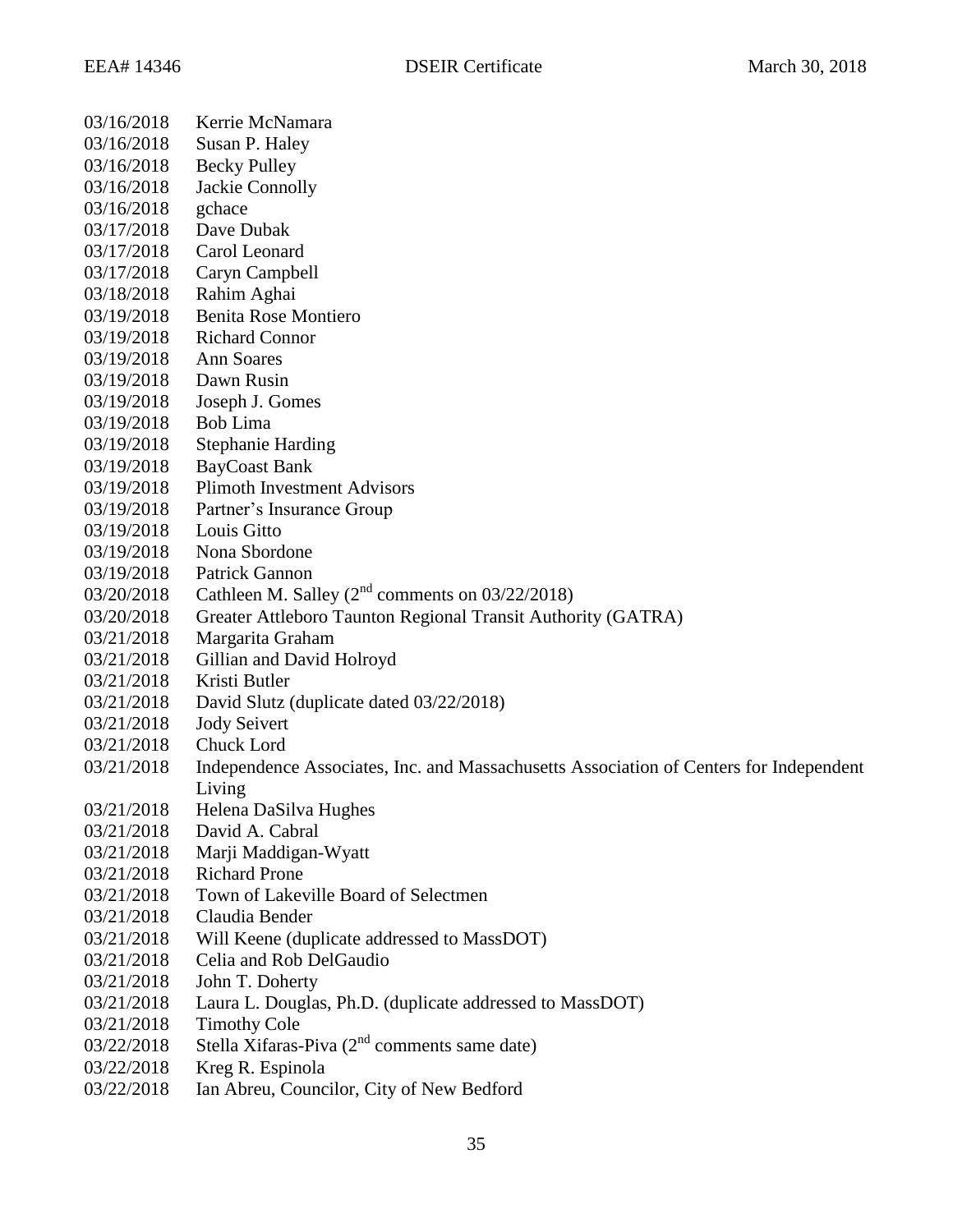| 03/22/2018 | Jeanne Azar Padilla                                                        |
|------------|----------------------------------------------------------------------------|
| 03/22/2018 | Deven Q. Robitaille $(2^{nd}$ comments same date)                          |
| 03/22/2018 | Kerri Kuehne                                                               |
| 03/22/2018 | Mary-Carol Cate                                                            |
| 03/22/2018 | <b>Christopher Howard</b>                                                  |
| 03/21/2018 | Old Colony Planning Council (OCPC) (revised on 03/22/2018)                 |
| 03/22/2018 | Nathan C. Vaughan                                                          |
| 03/22/2018 | <b>Sydney Lewis</b>                                                        |
| 03/22/2018 | Tracy Silva Barbosa                                                        |
| 03/22/2018 | Heidi McNeil                                                               |
| 03/22/2018 | Kathleen Guarino                                                           |
| 03/22/2018 | Ushminder Kaur                                                             |
| 03/22/2018 | Joyce D. Lopes                                                             |
| 03/22/2018 | Public Employees for Environmental Responsibility (PEER)                   |
| 03/22/2018 | Dawn Gaudreau                                                              |
| 03/22/2018 | <b>Judy Perry</b>                                                          |
| 03/22/2018 | <b>Sheryl Sears</b>                                                        |
| 03/22/2018 | Dawn Devlin                                                                |
| 03/22/2018 | Town of Stoughton                                                          |
| 03/22/2018 | William M. Callahan                                                        |
| 03/22/2018 | Andrea Belanger                                                            |
| 03/22/2018 | Gloria Vincent                                                             |
| 03/22/2018 | New Bedford Economic Development Council $(2^{nd}$ comments on 03/23/2018) |
| 03/22/2018 | Kenneth Silva                                                              |
| 03/22/2018 | Cate LePage                                                                |
| 03/22/2018 | Steven A. Camara, Councilor, City of Fall River                            |
| 03/22/2018 | Stephen R. Long, Councilor, City of Fall River                             |
| 03/22/2018 | Erik Tracey                                                                |
| 03/22/2018 | William H. Reidy                                                           |
| 03/22/2018 | David                                                                      |
| 03/22/2018 | Melanie Wallis                                                             |
| 03/22/2018 | <b>Rene Davey</b>                                                          |
| 03/22/2018 | Crystal Bradwin                                                            |
| 03/22/2018 | Scott M. Bernard, Esq.                                                     |
| 03/22/2018 | Town of Freetown Board of Selectmen                                        |
| 03/23/2018 | Elizabeth Isherwood                                                        |
| 03/23/2018 | Jessamyn Finneran                                                          |
| 03/23/2018 | Barbara J. Hall                                                            |
| 03/23/2018 | Allin Frawley, Town of Middleborough Board of Selectmen Chairman           |
| 03/23/2018 | SouthCoast Development Partnership                                         |
| 03/23/2018 | Norman J. Orall                                                            |
| 03/23/2018 | Town of Fairhaven Board of Selectmen                                       |
| 03/23/2018 | Ellen Gitlin                                                               |
| 03/23/2018 | Douglas Brown                                                              |
| 03/23/2018 | Howe Allen                                                                 |
| 03/23/2018 | Thomas C. Hoye, Jr., Mayor, City of Taunton                                |
|            |                                                                            |